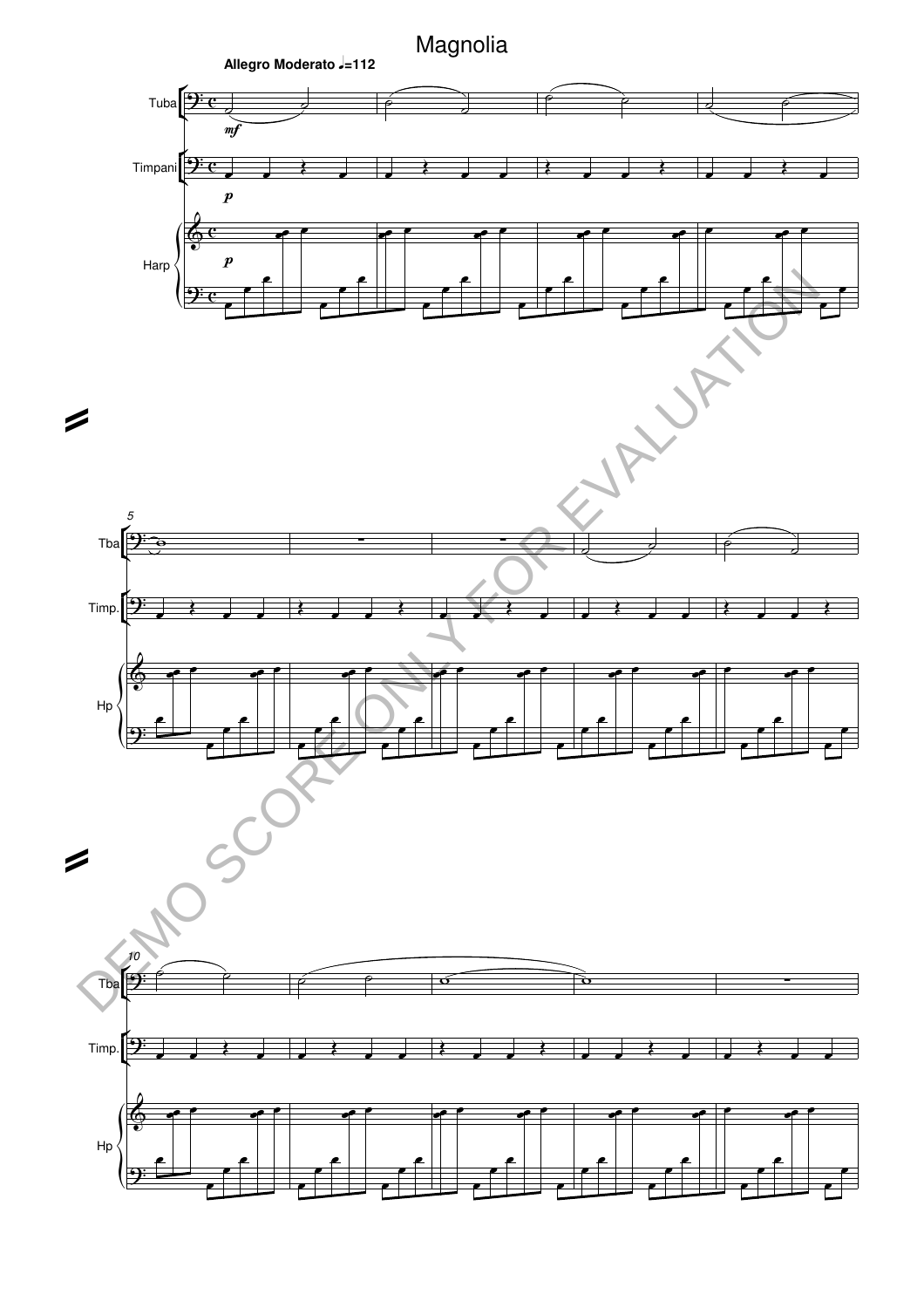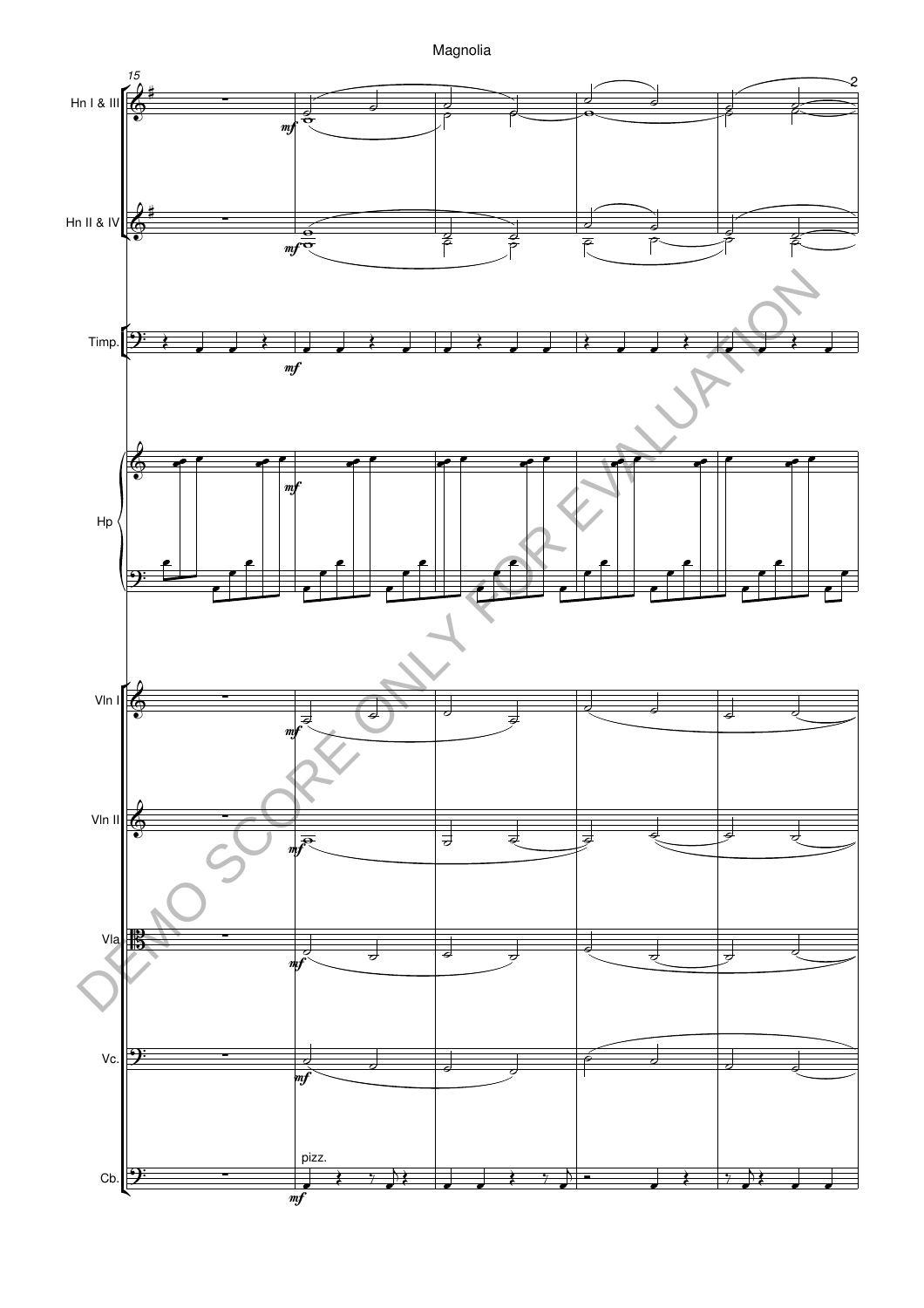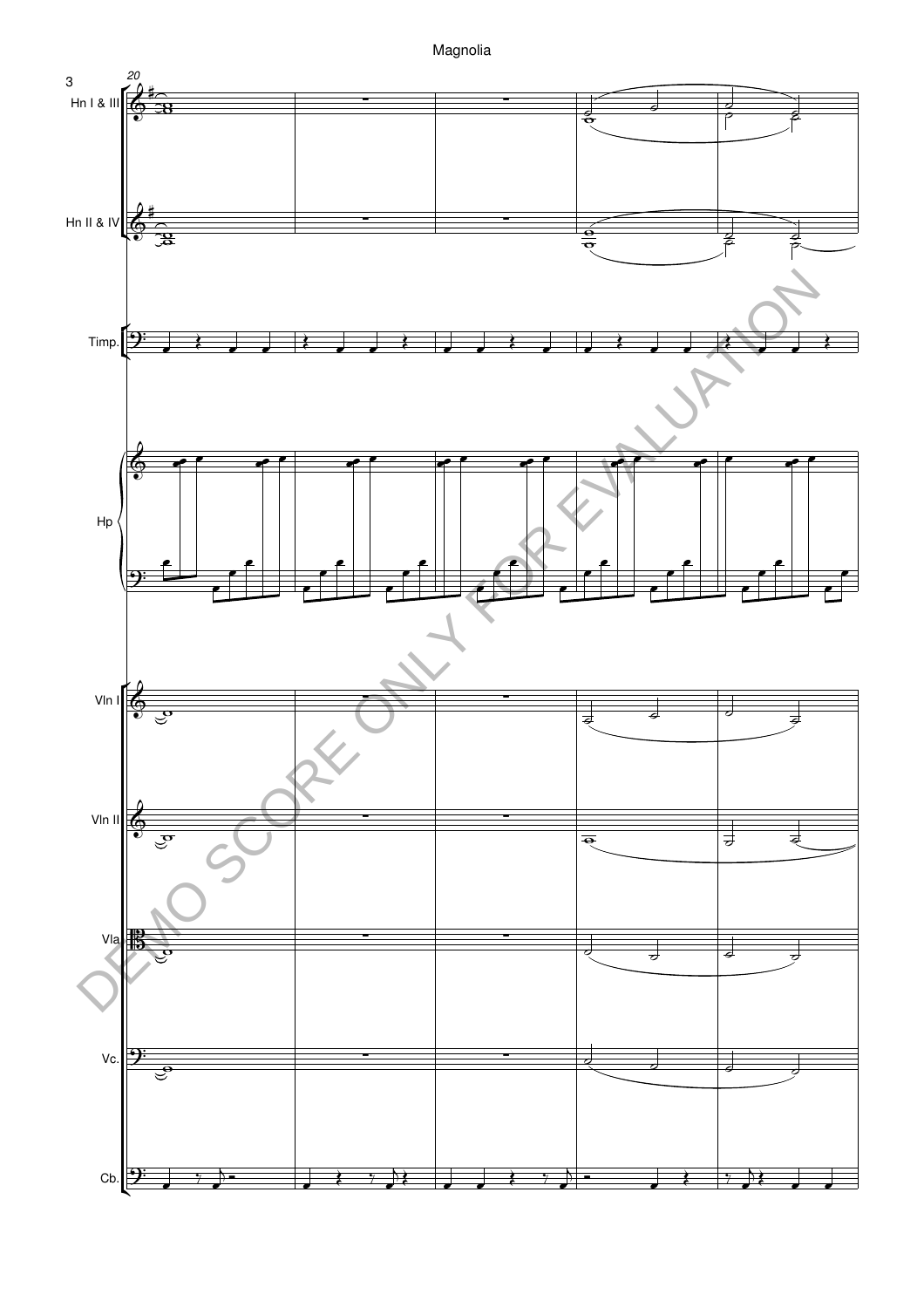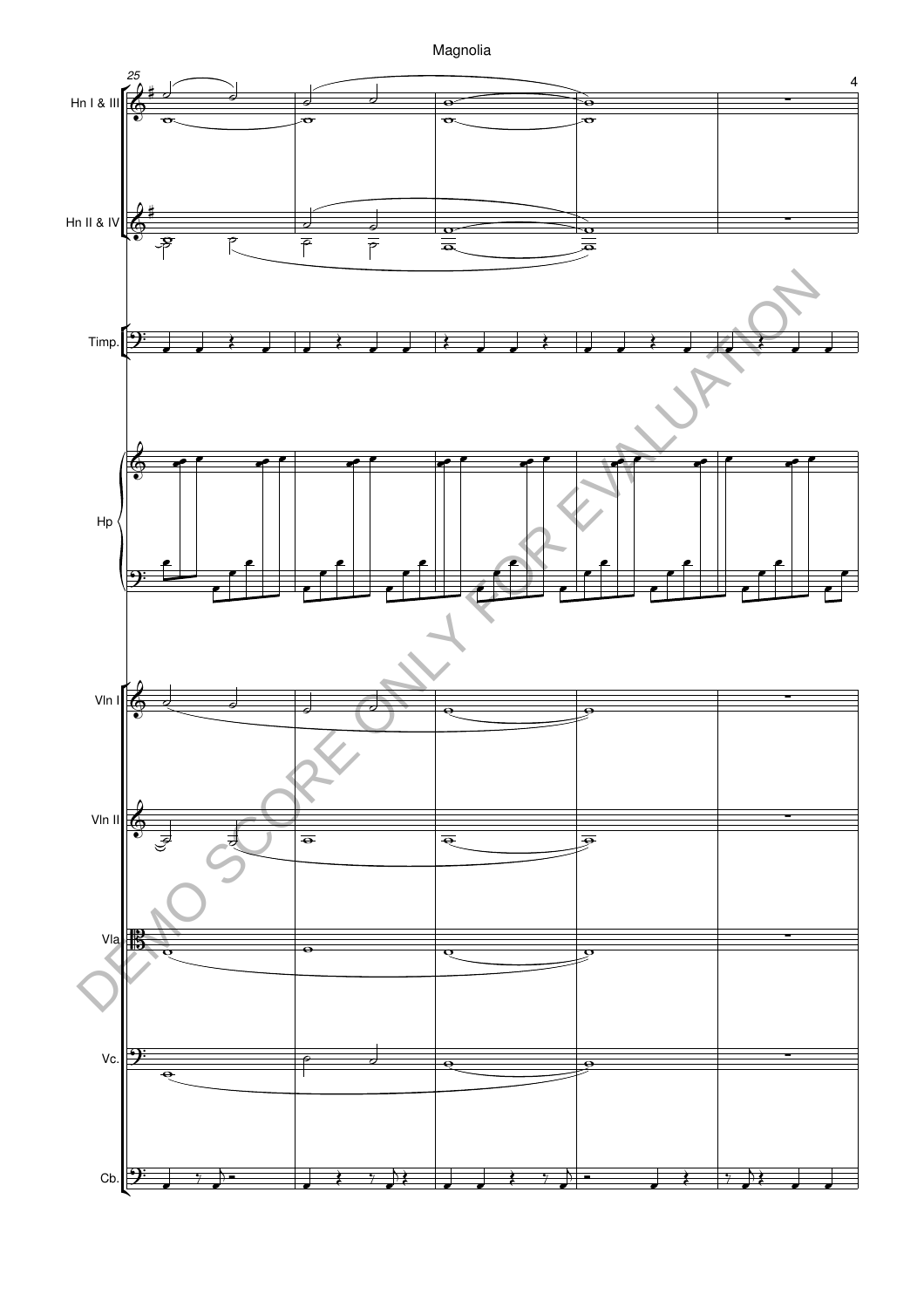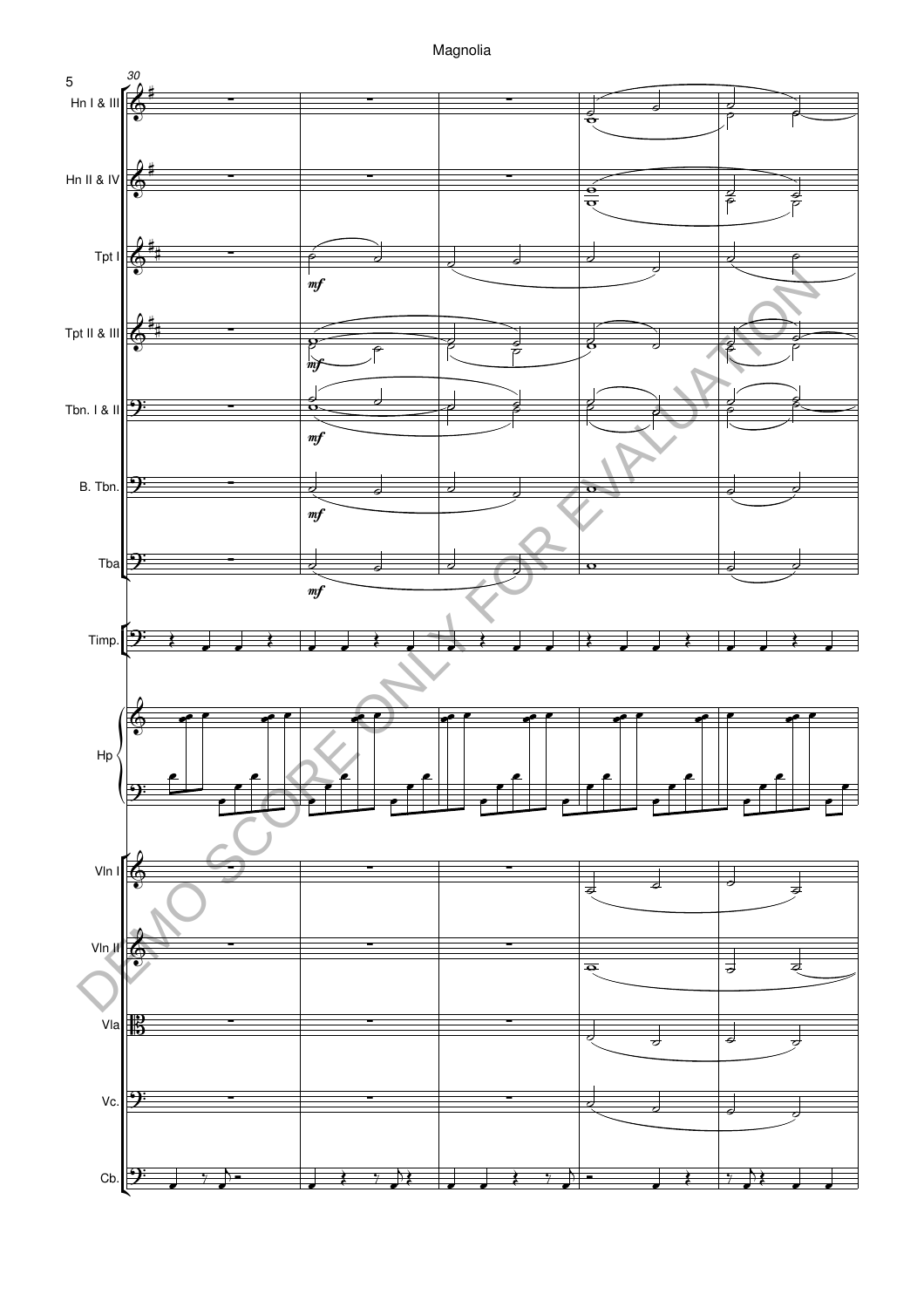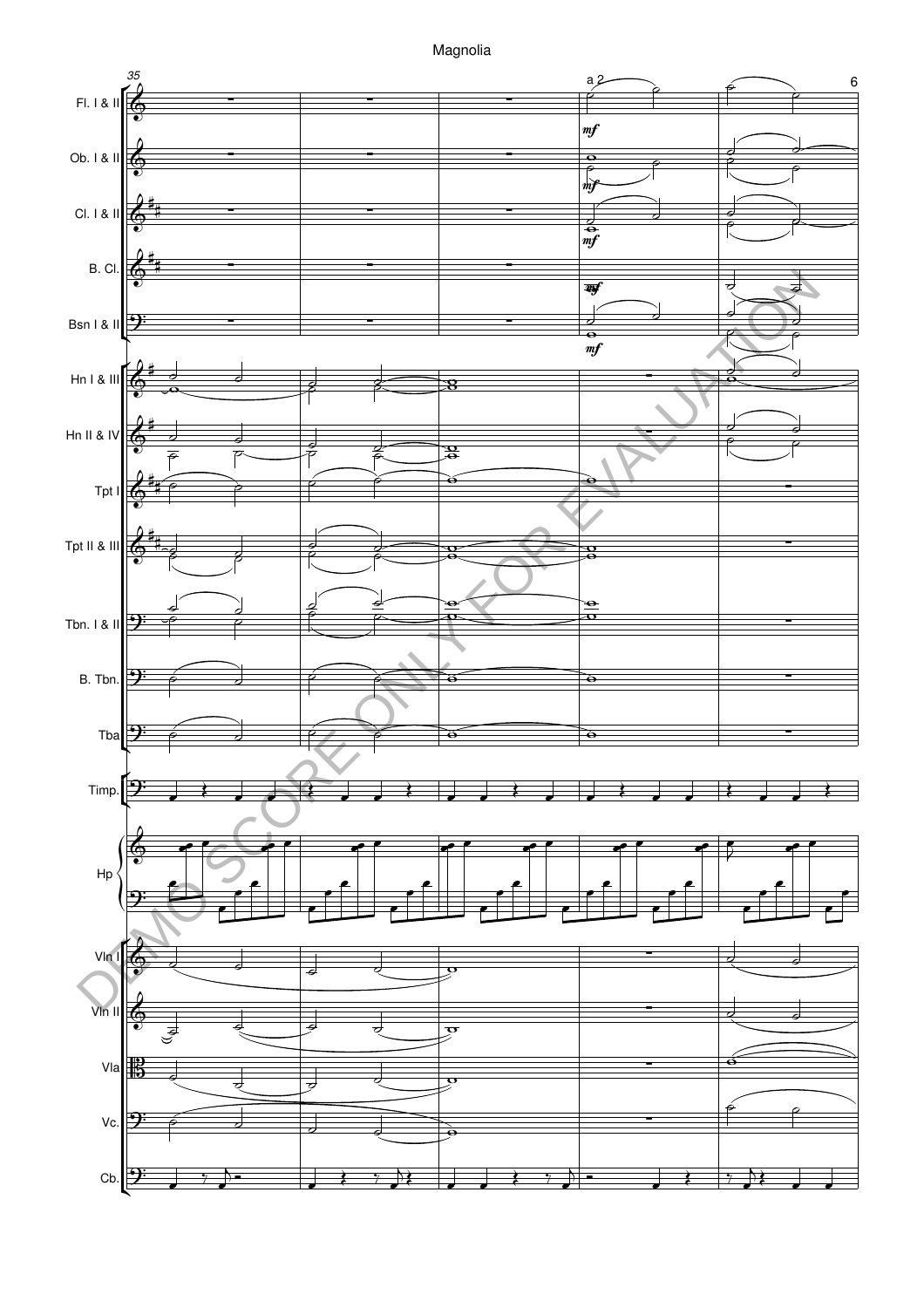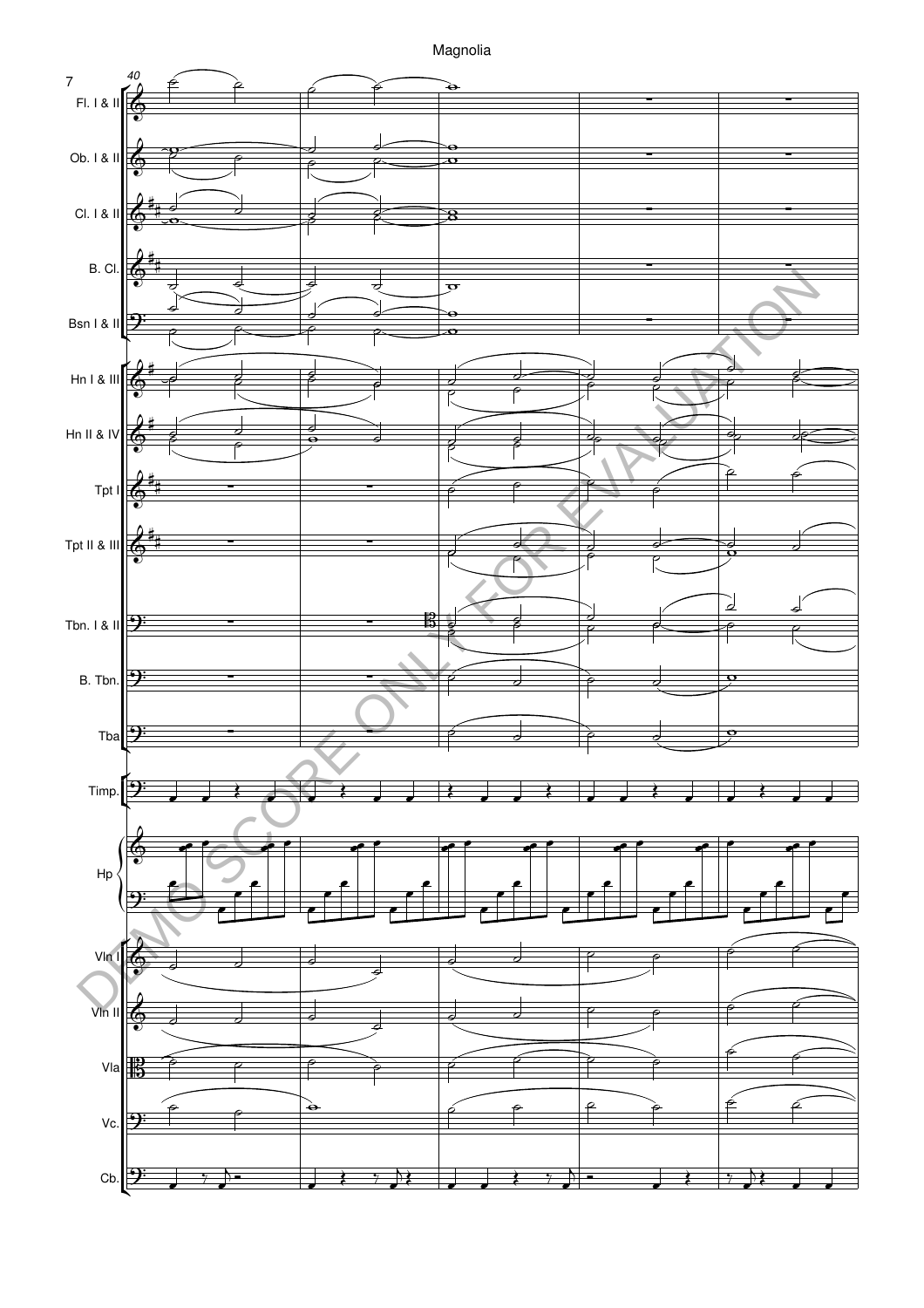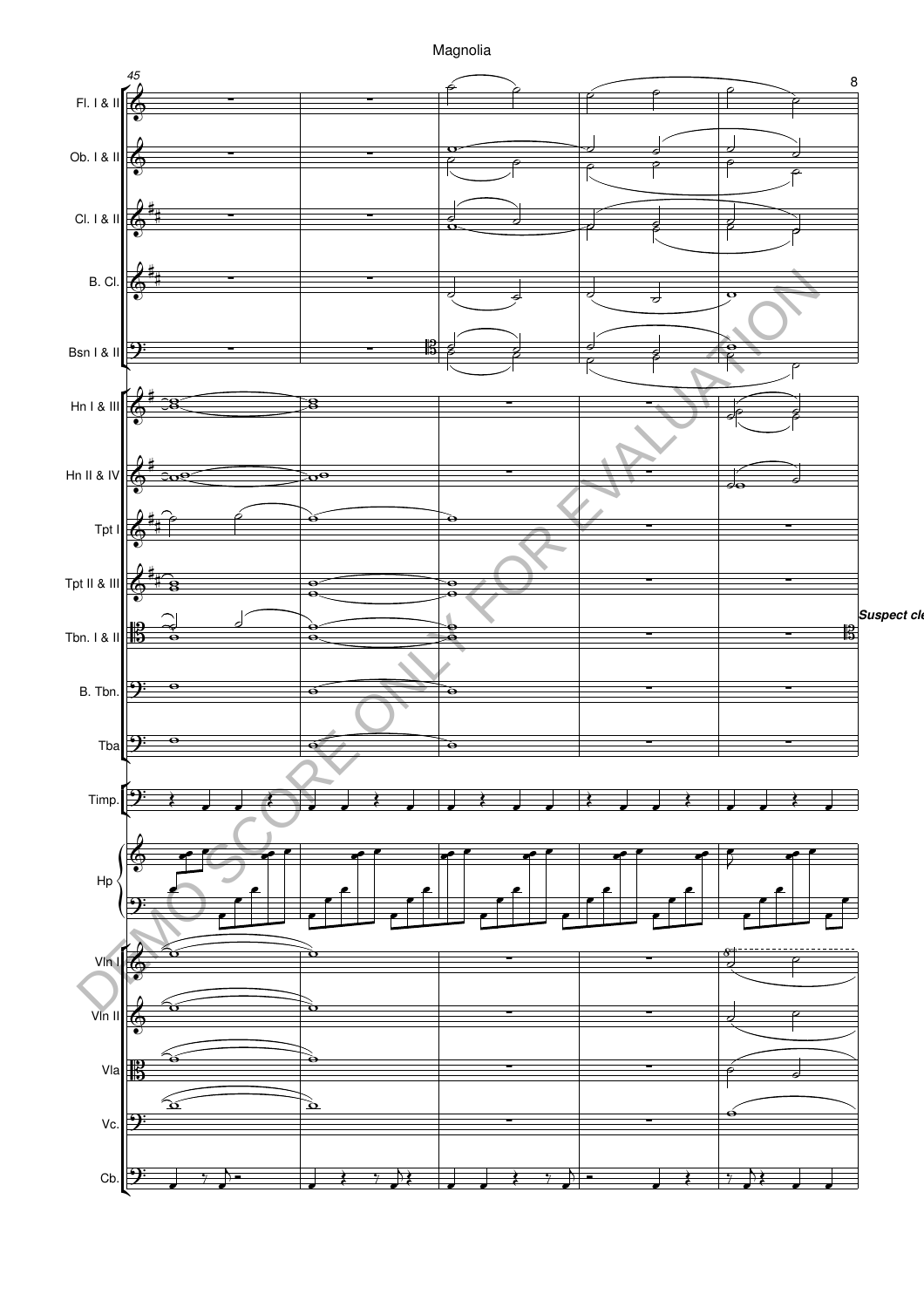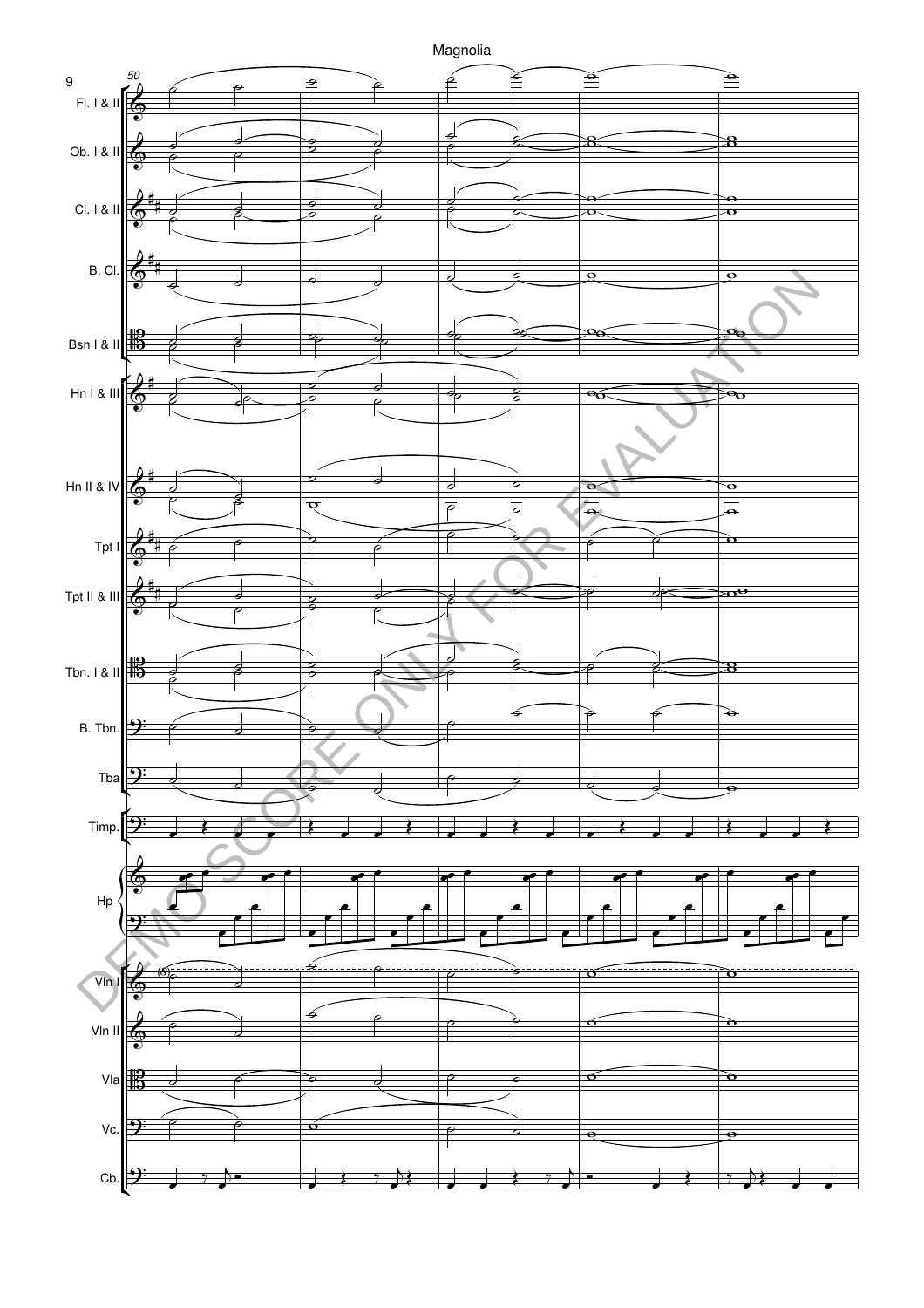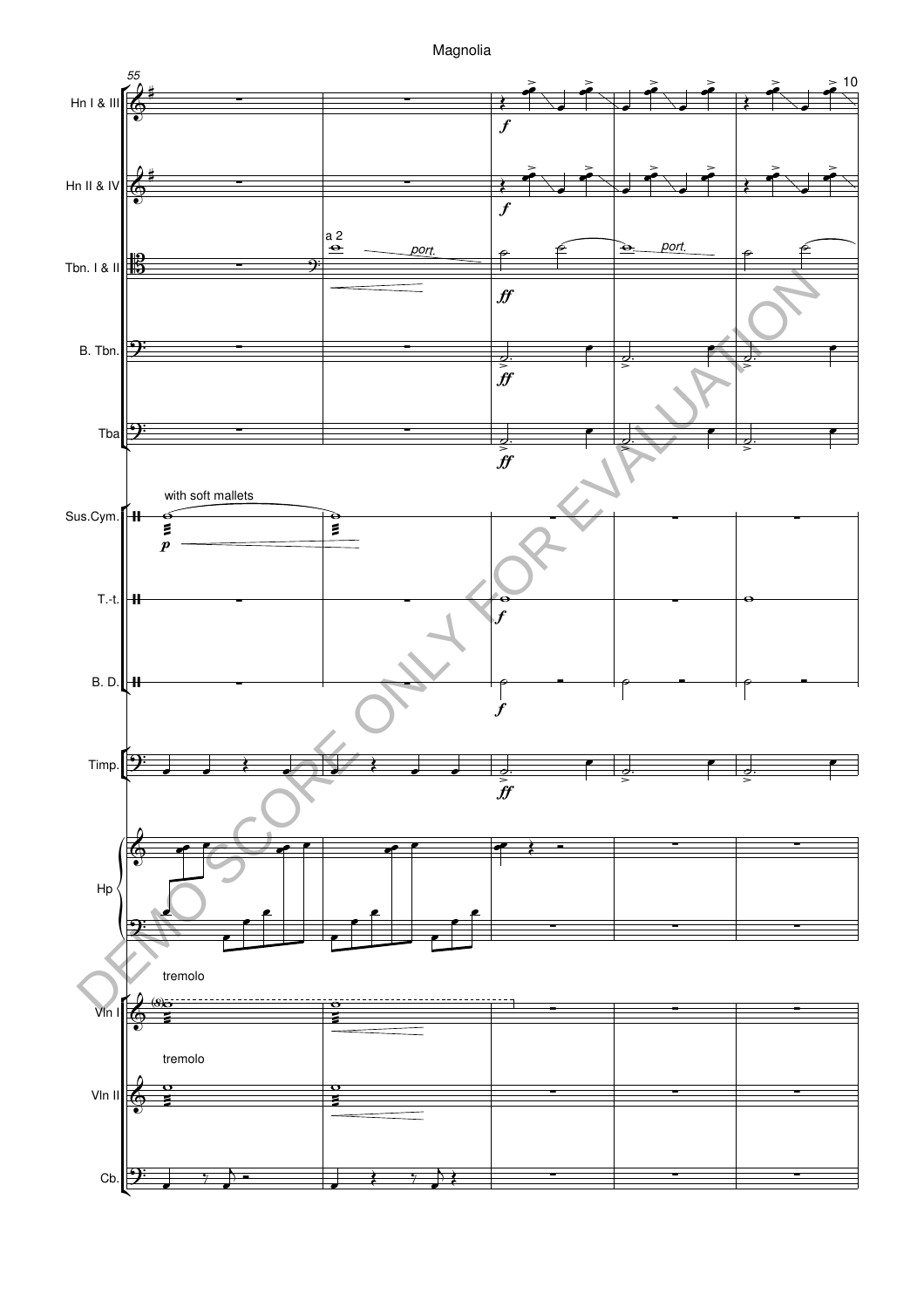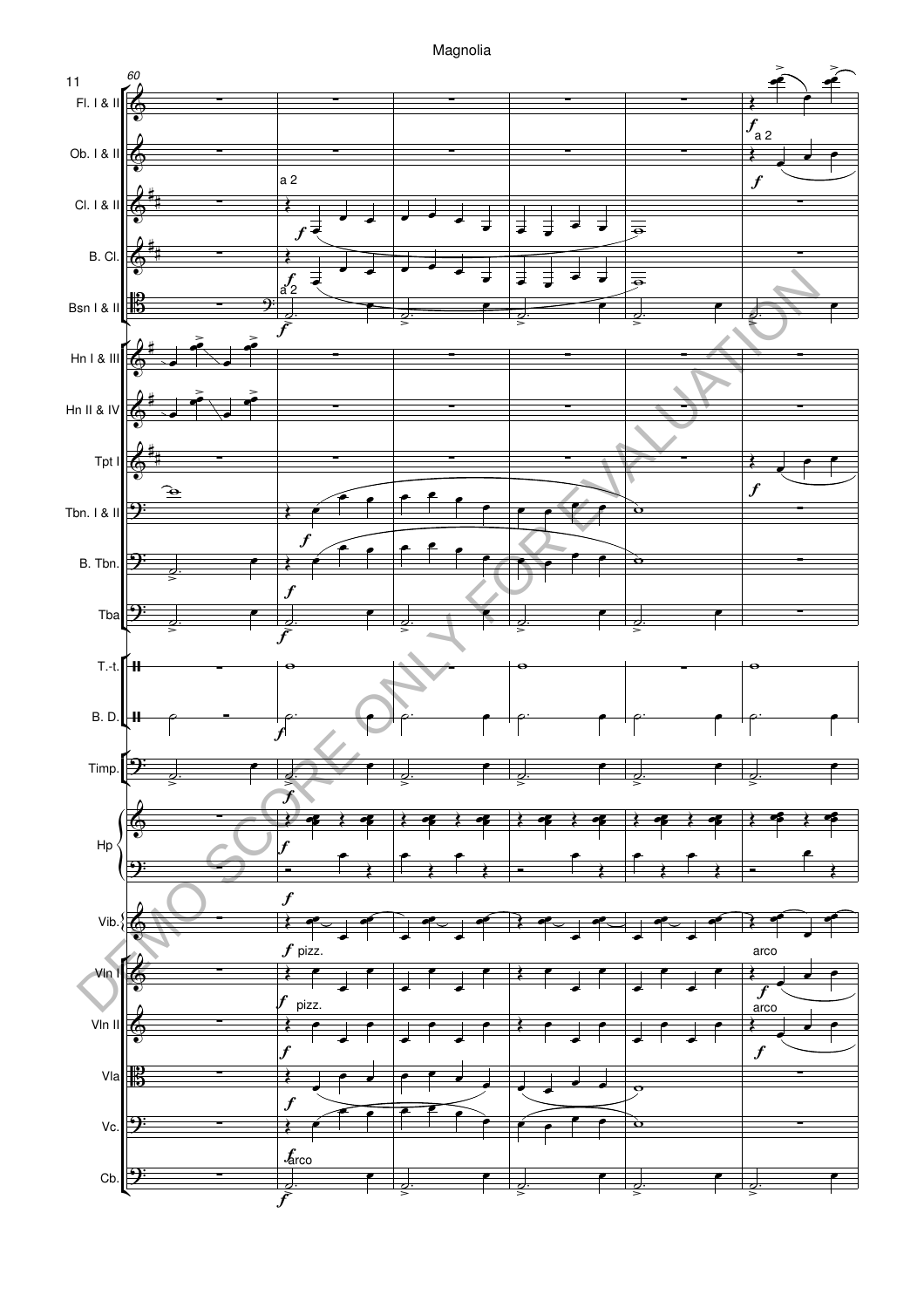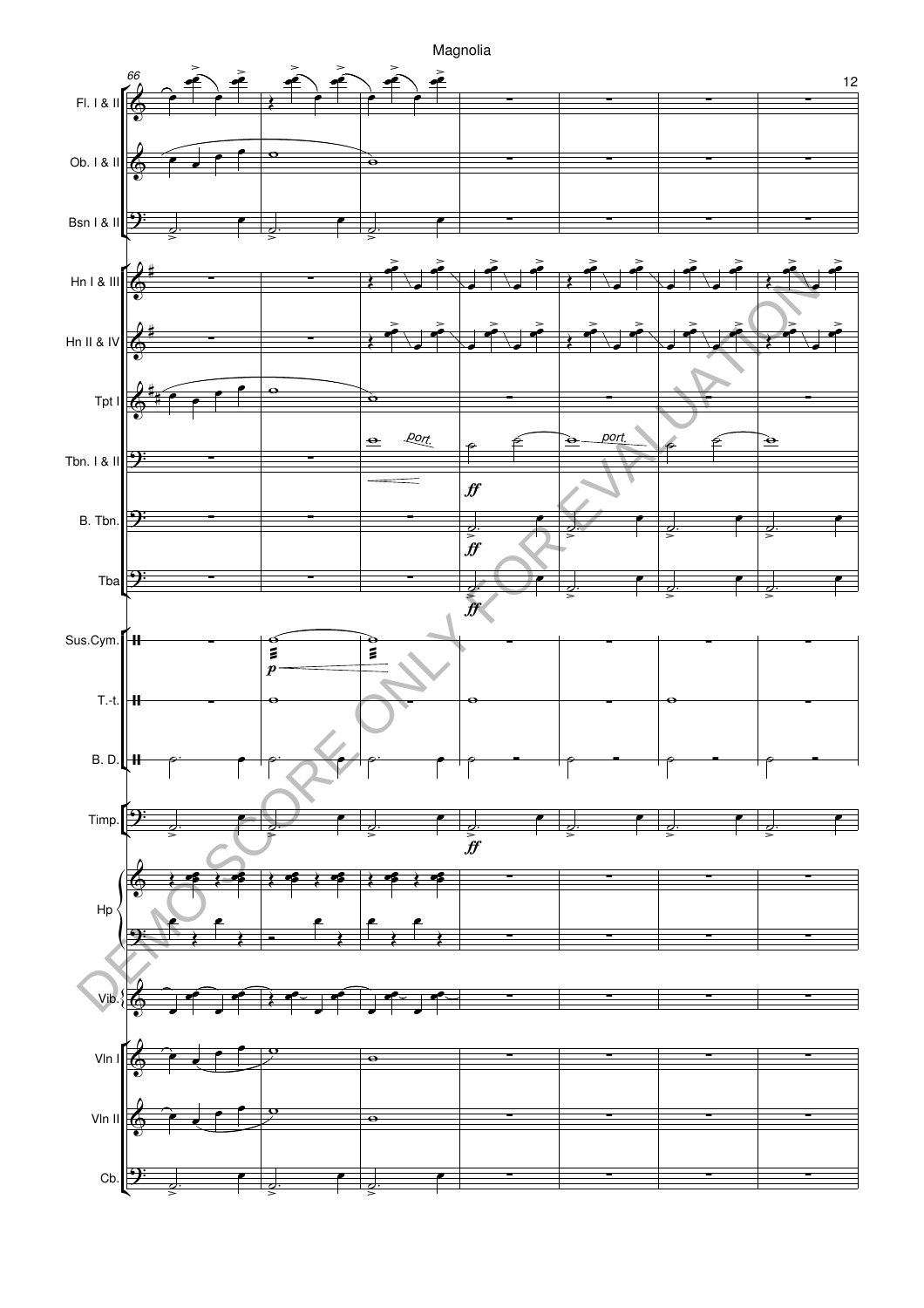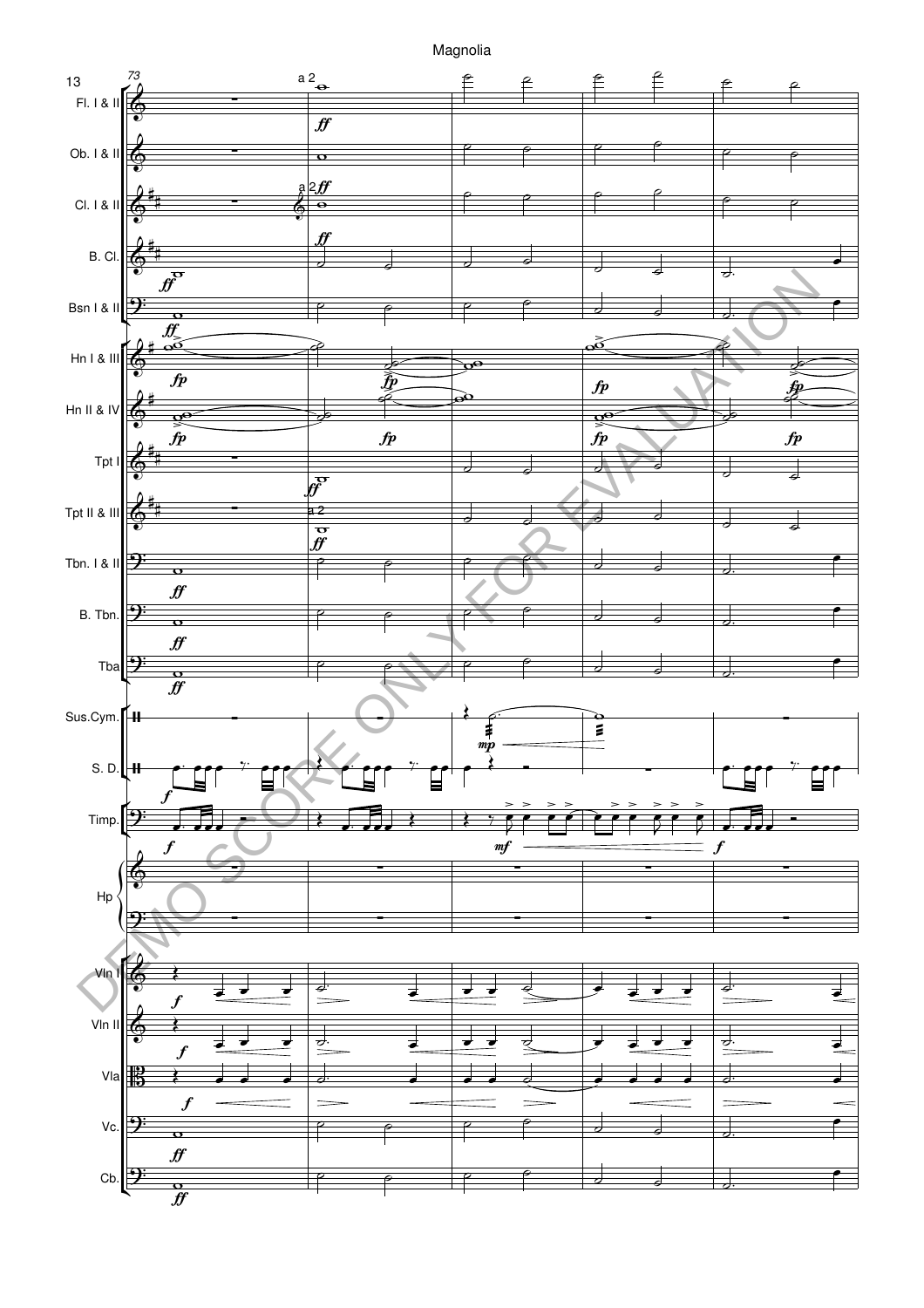

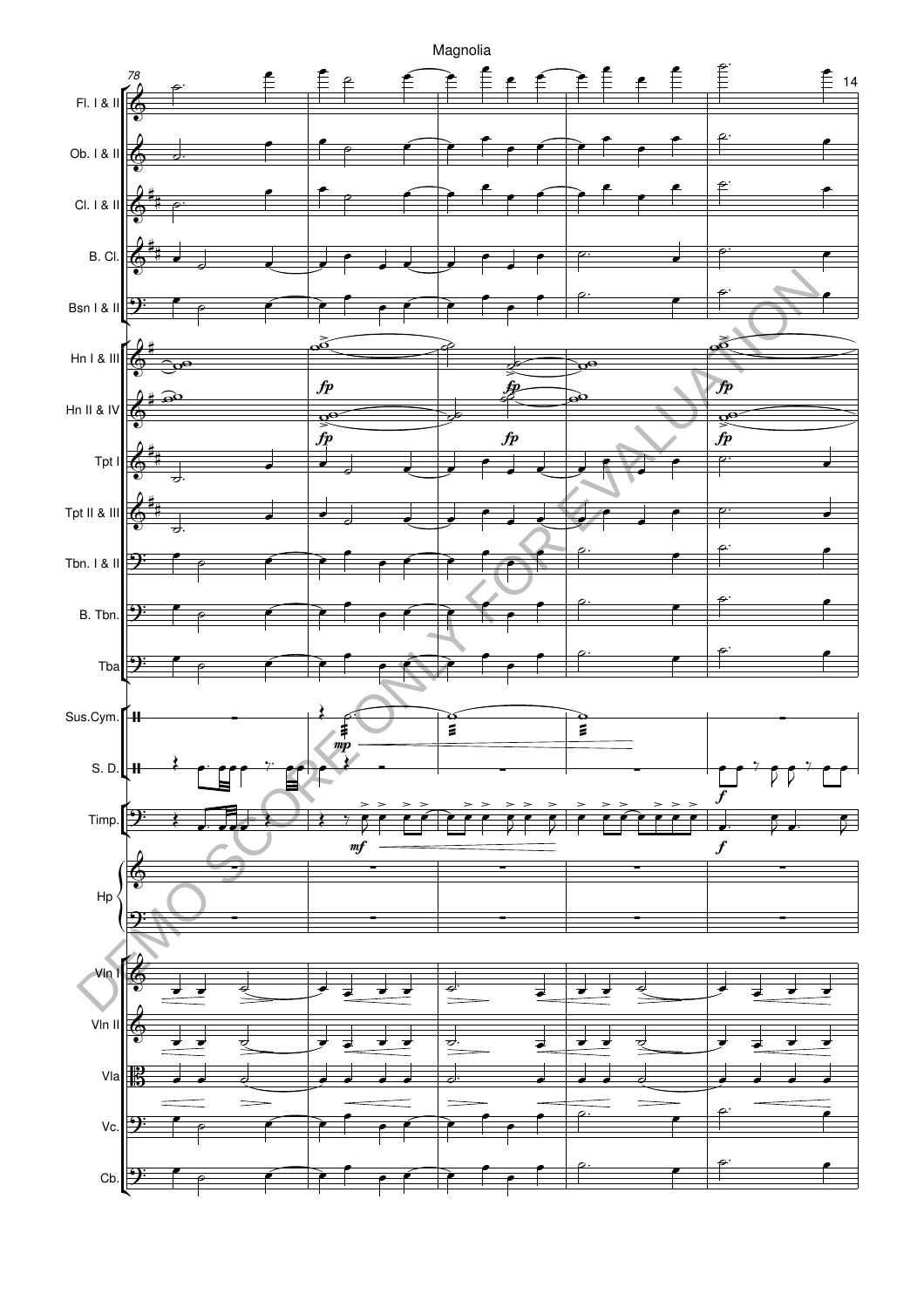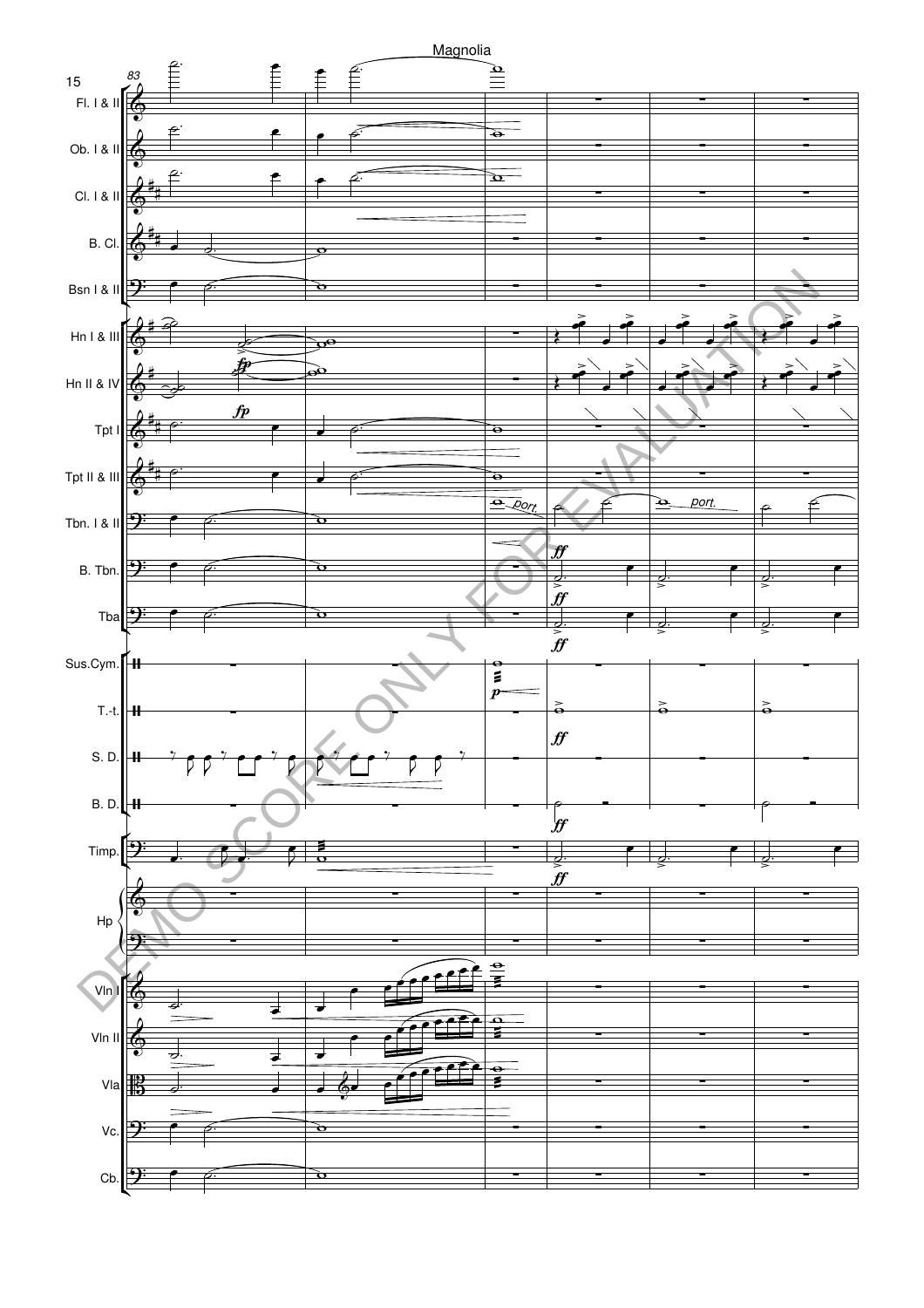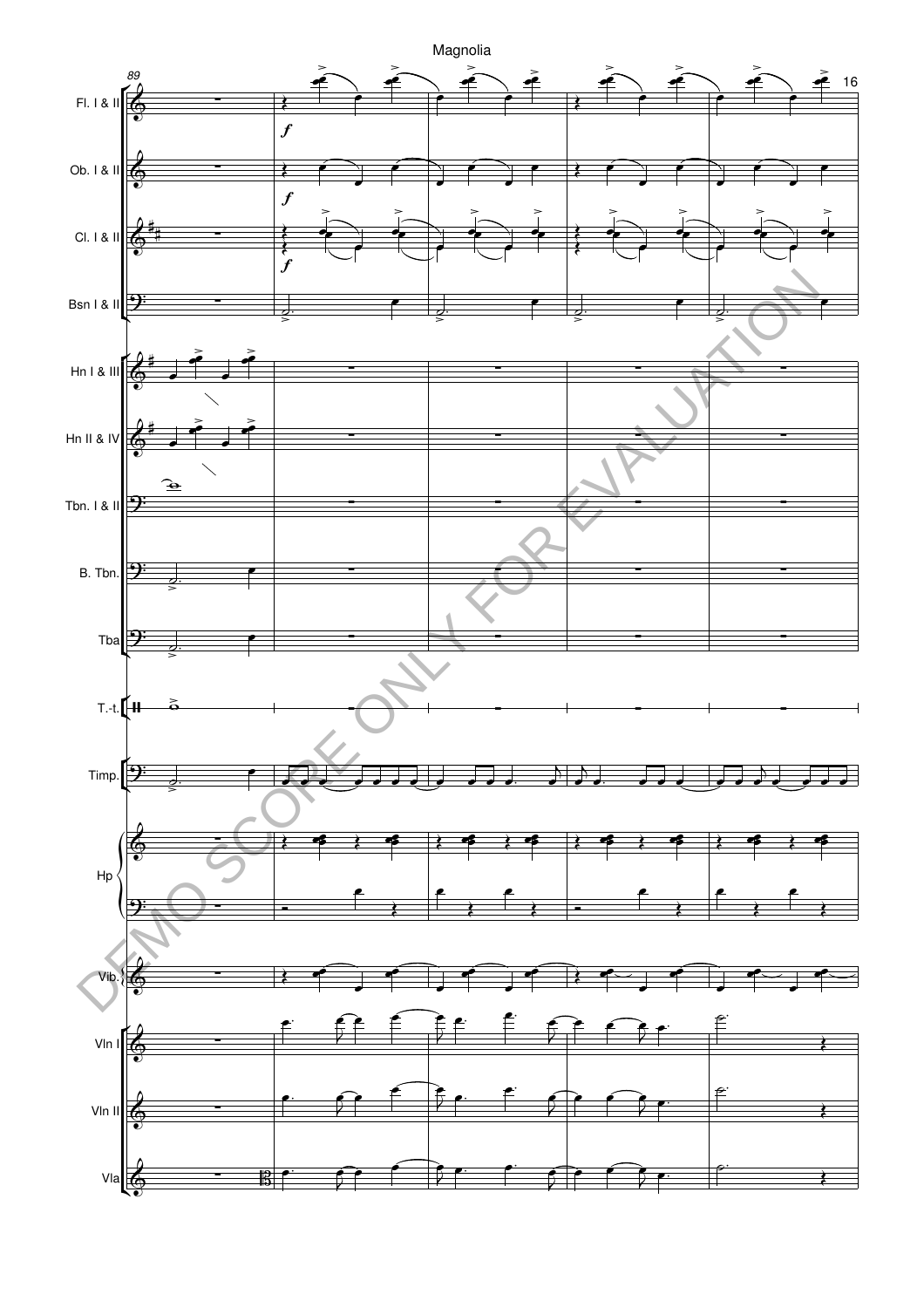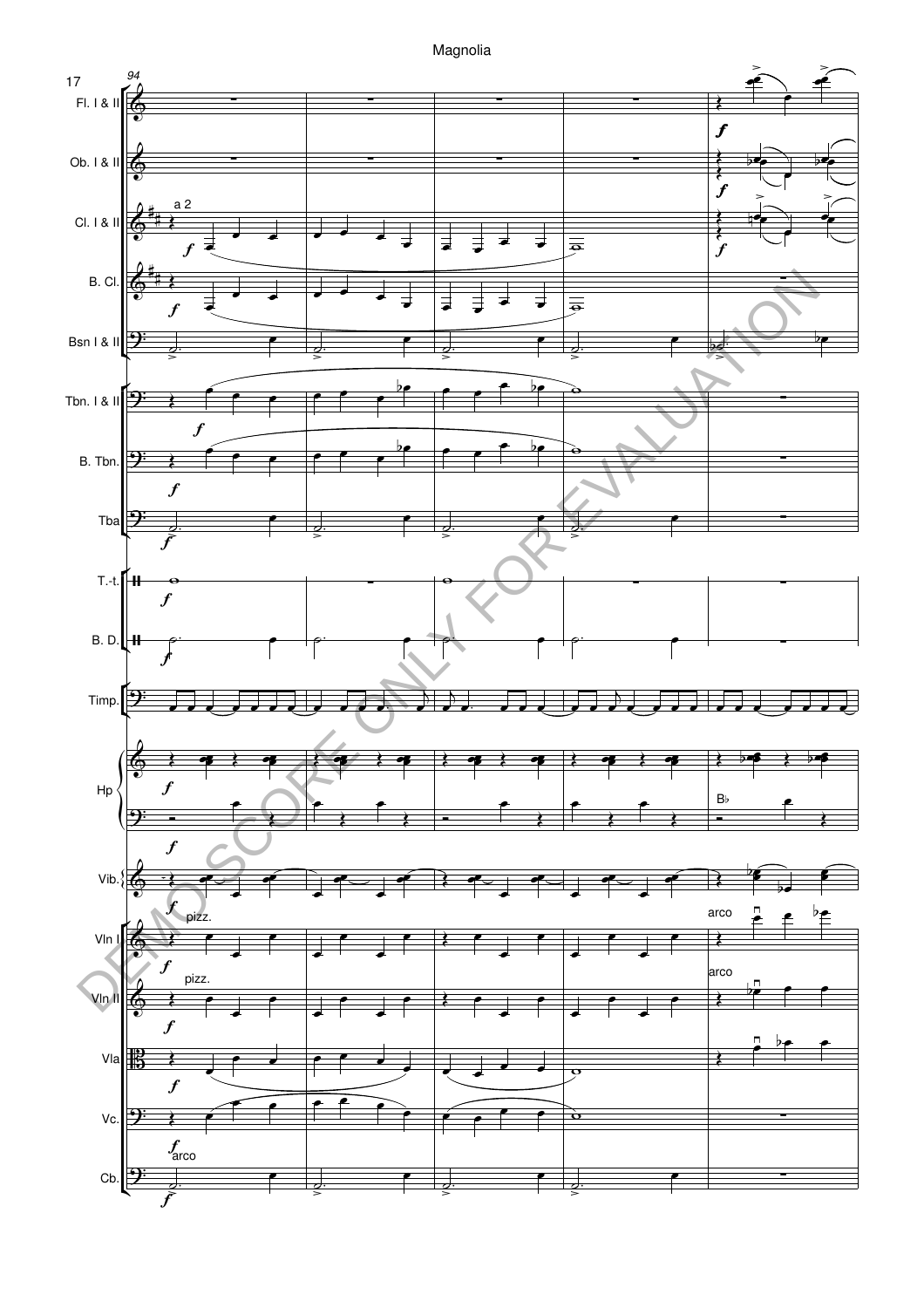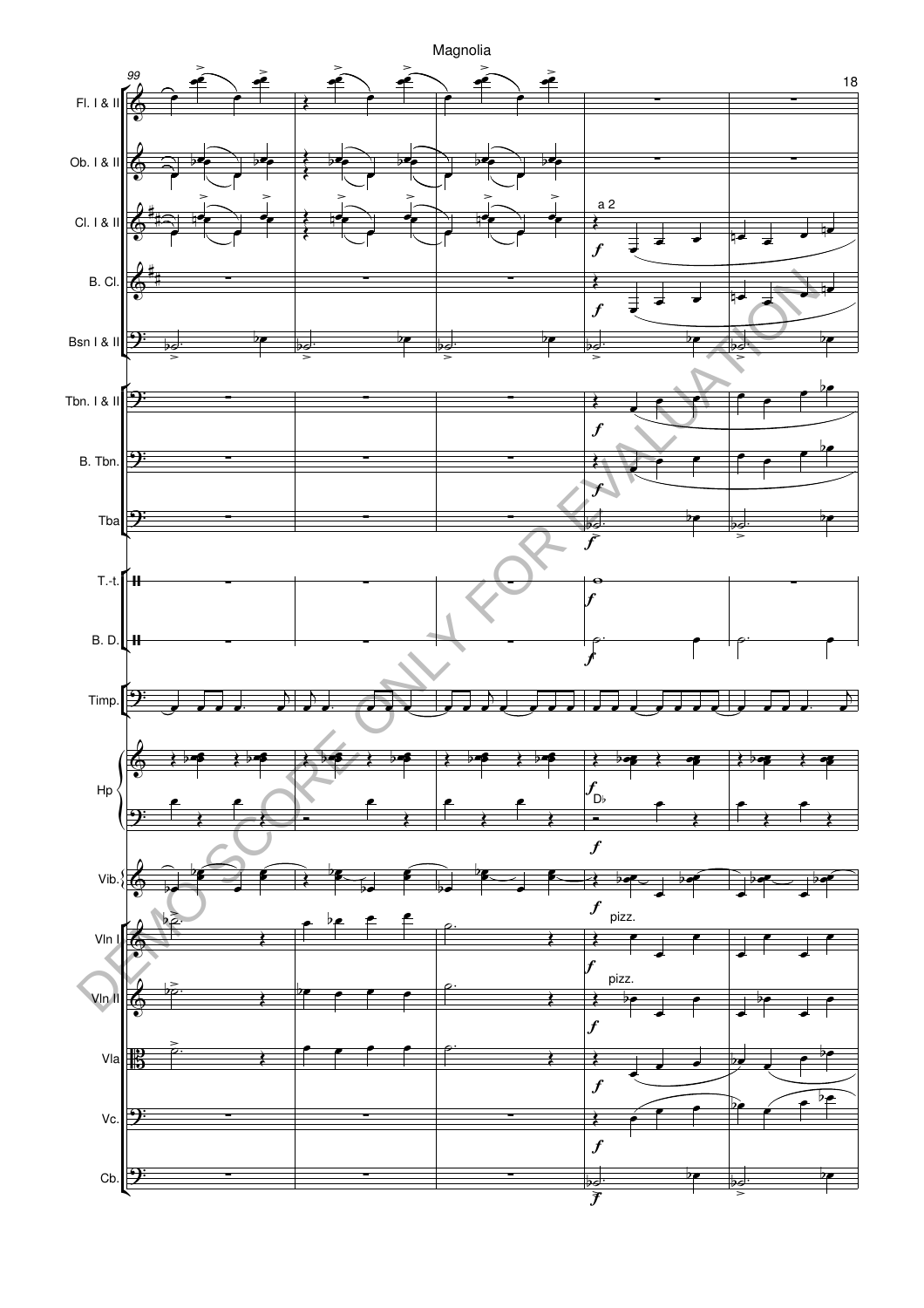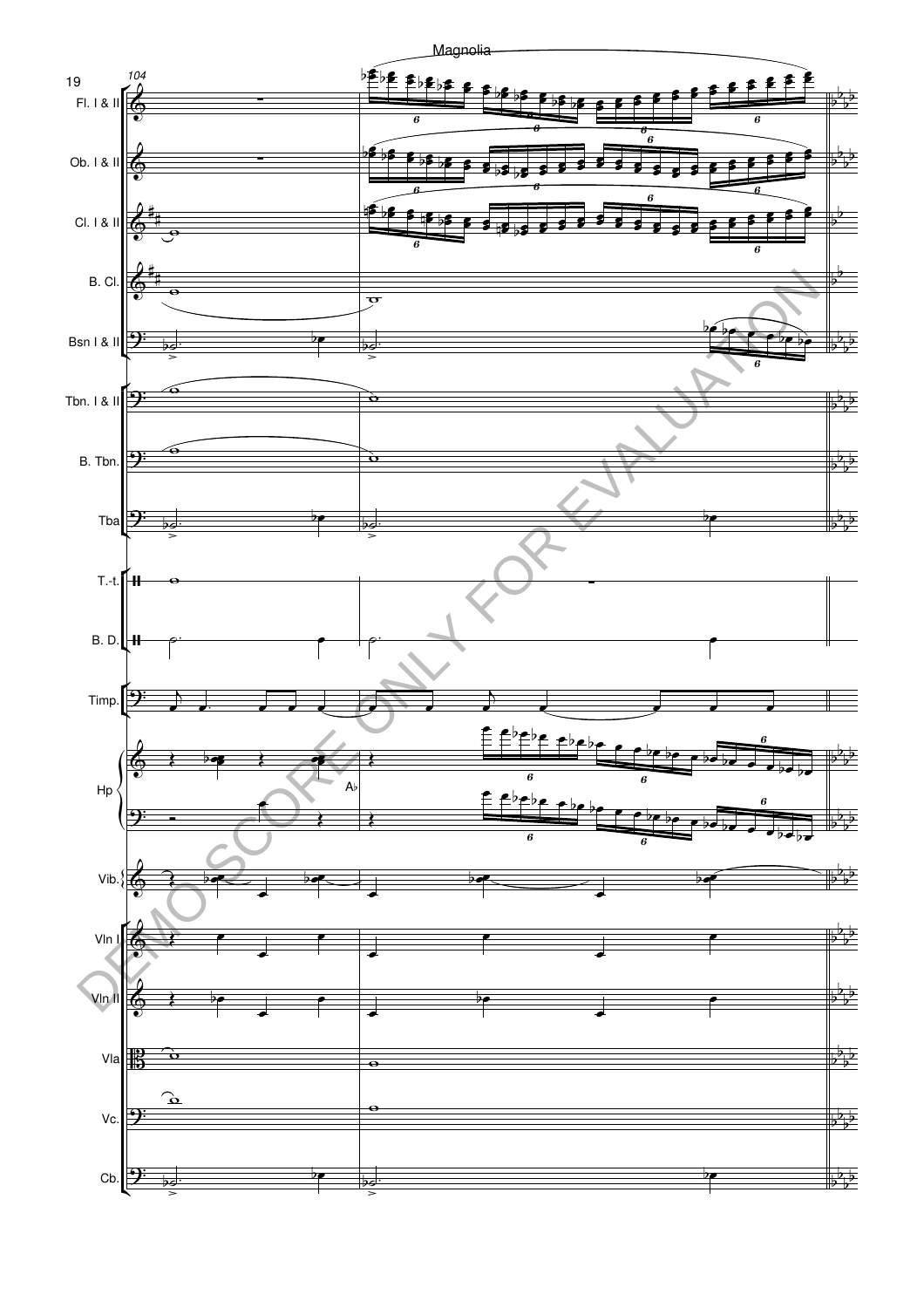

mf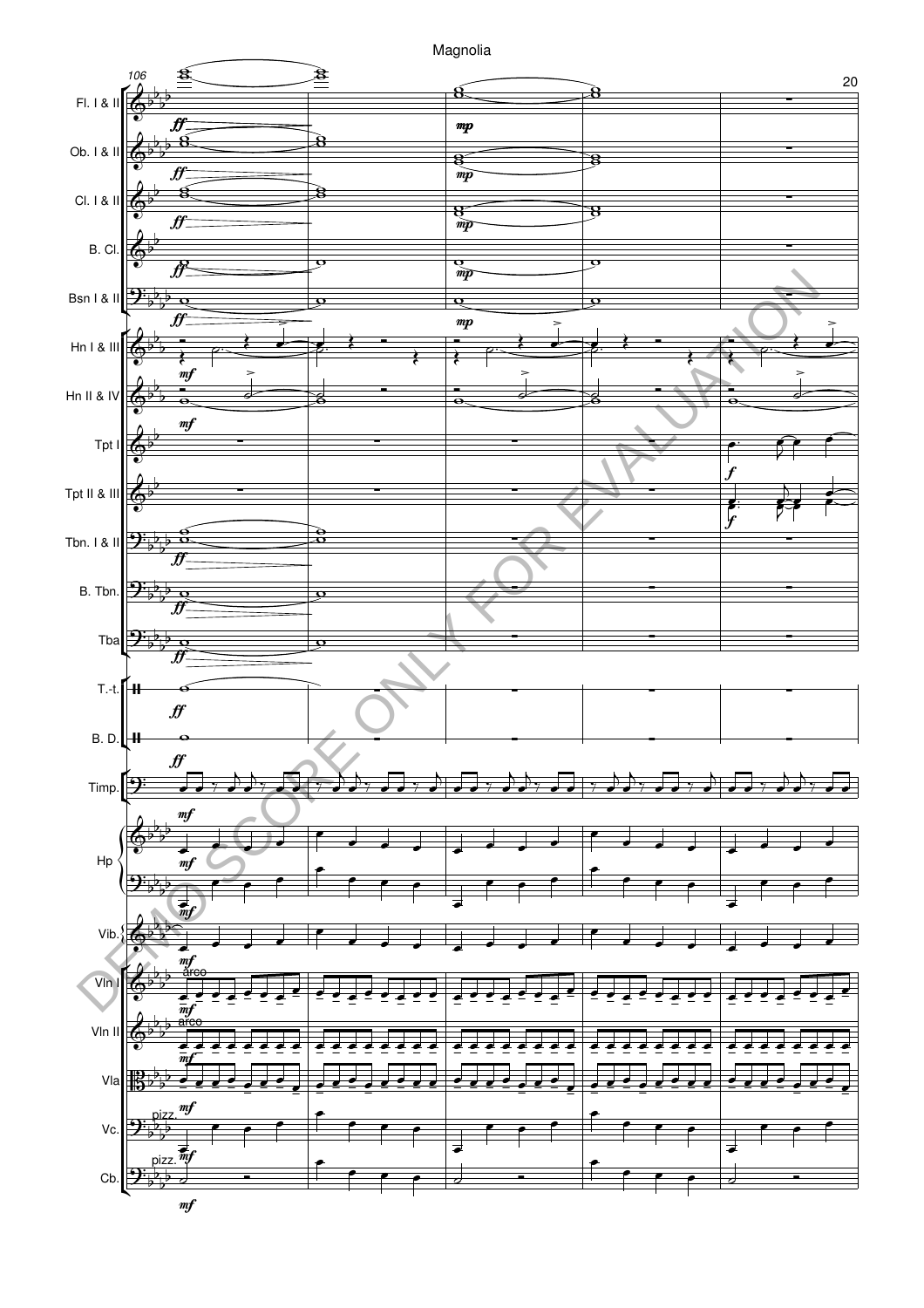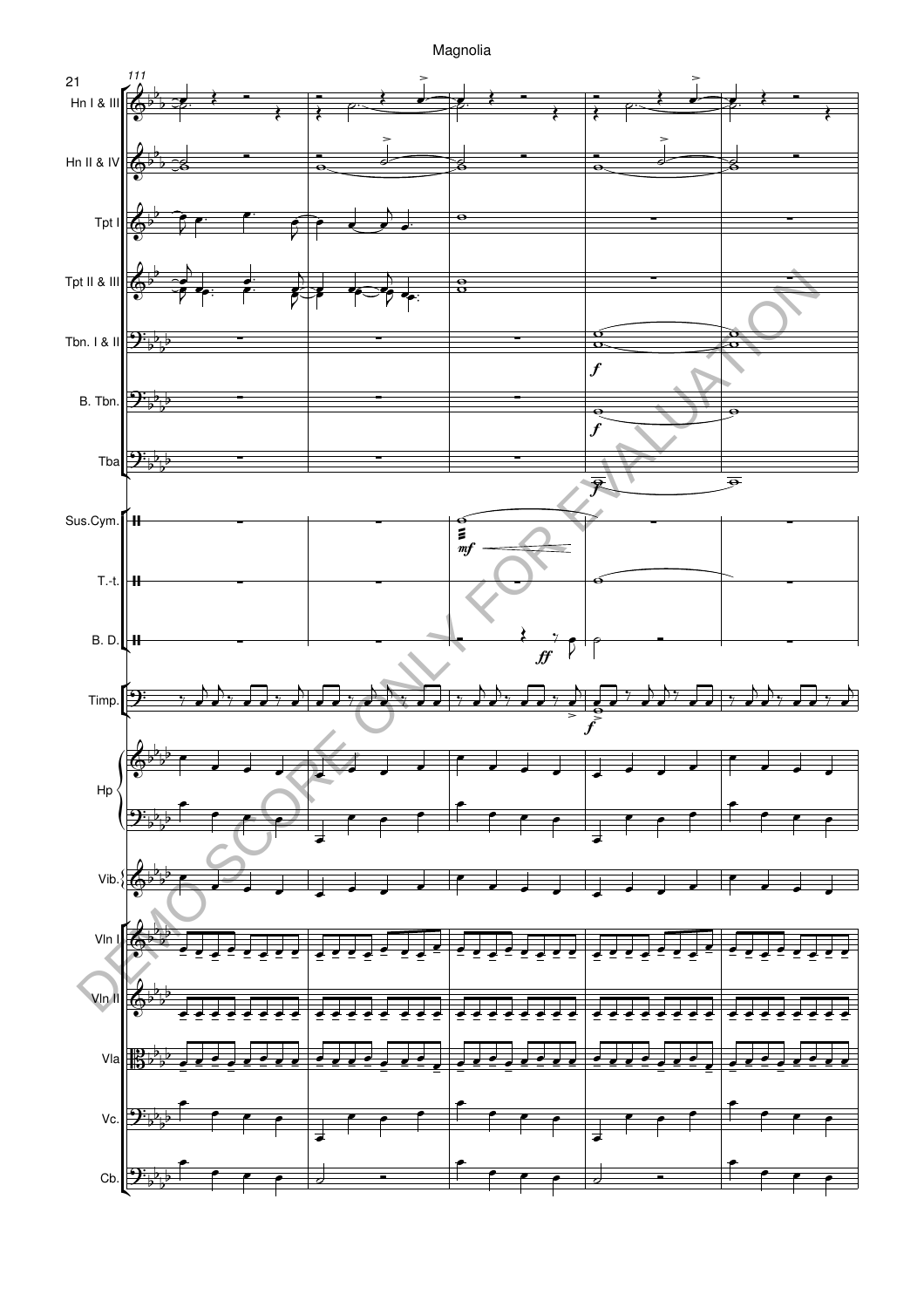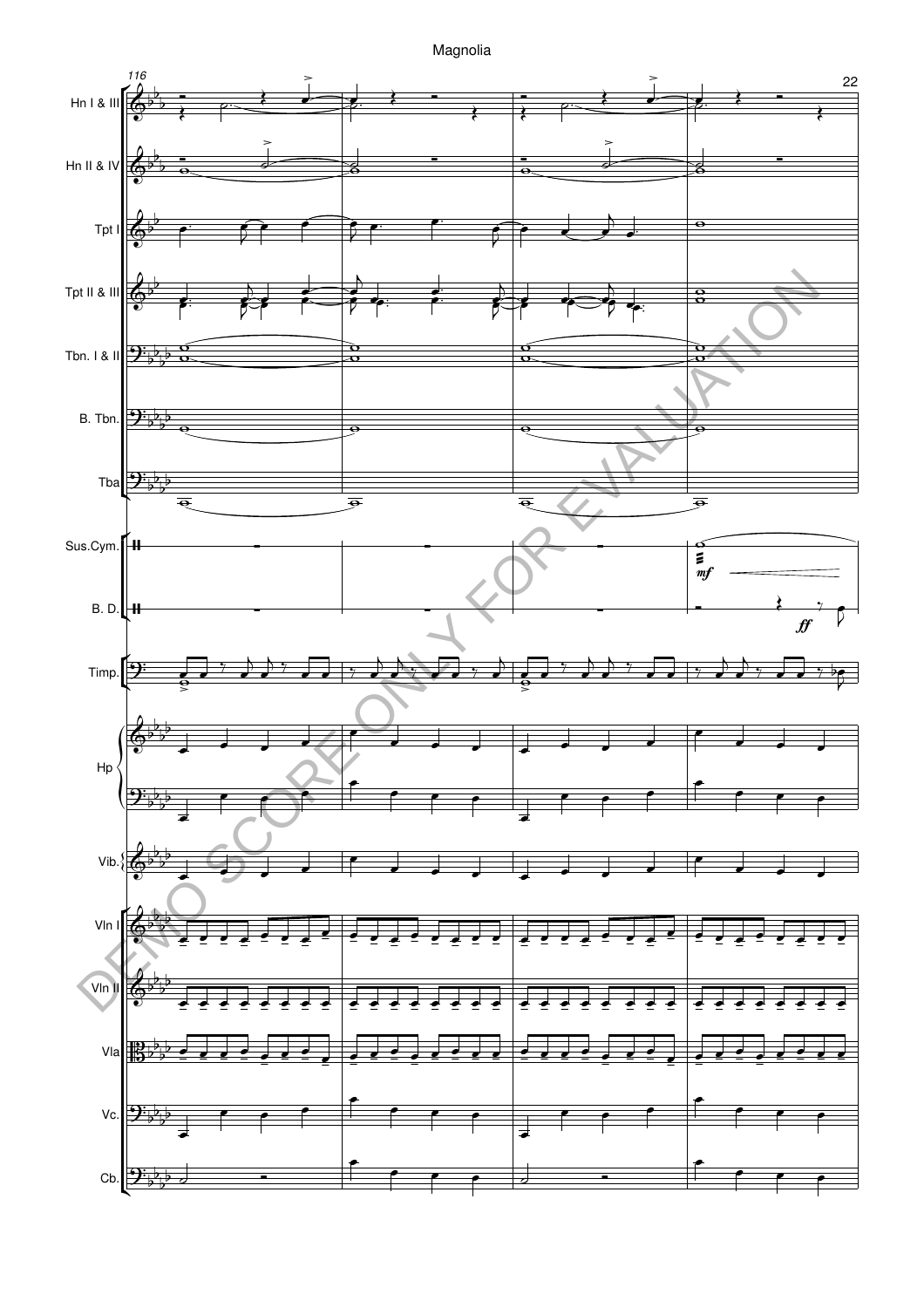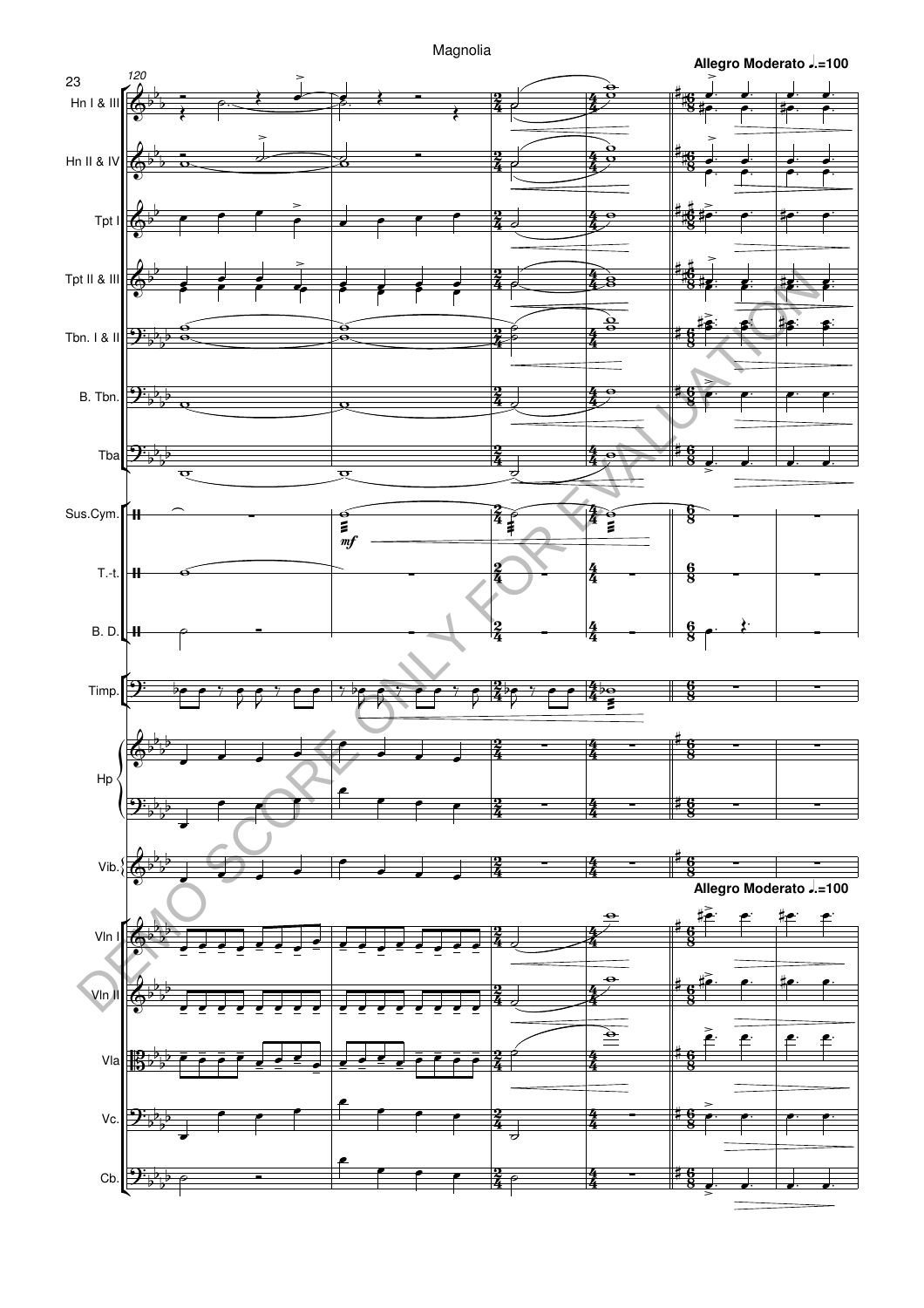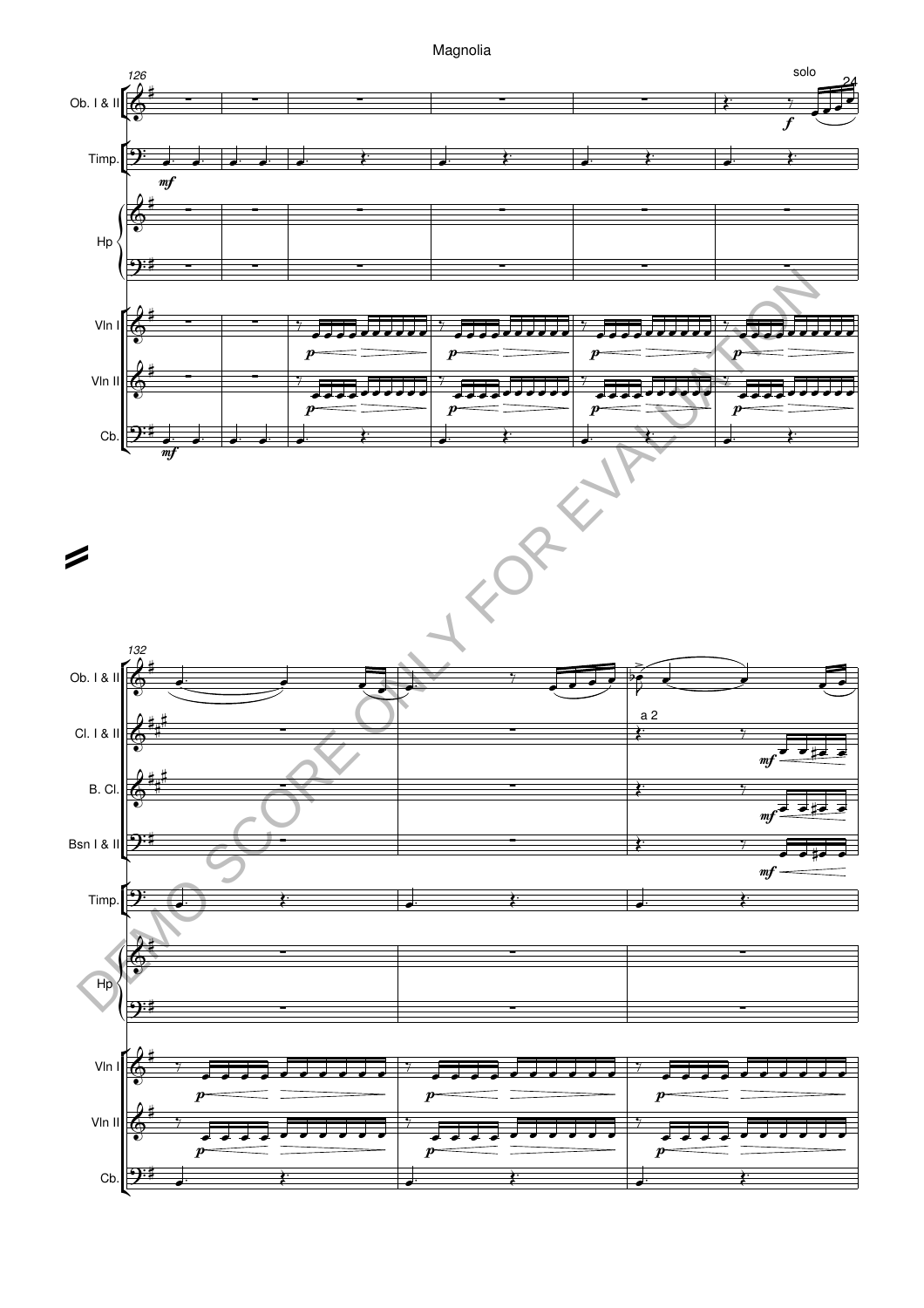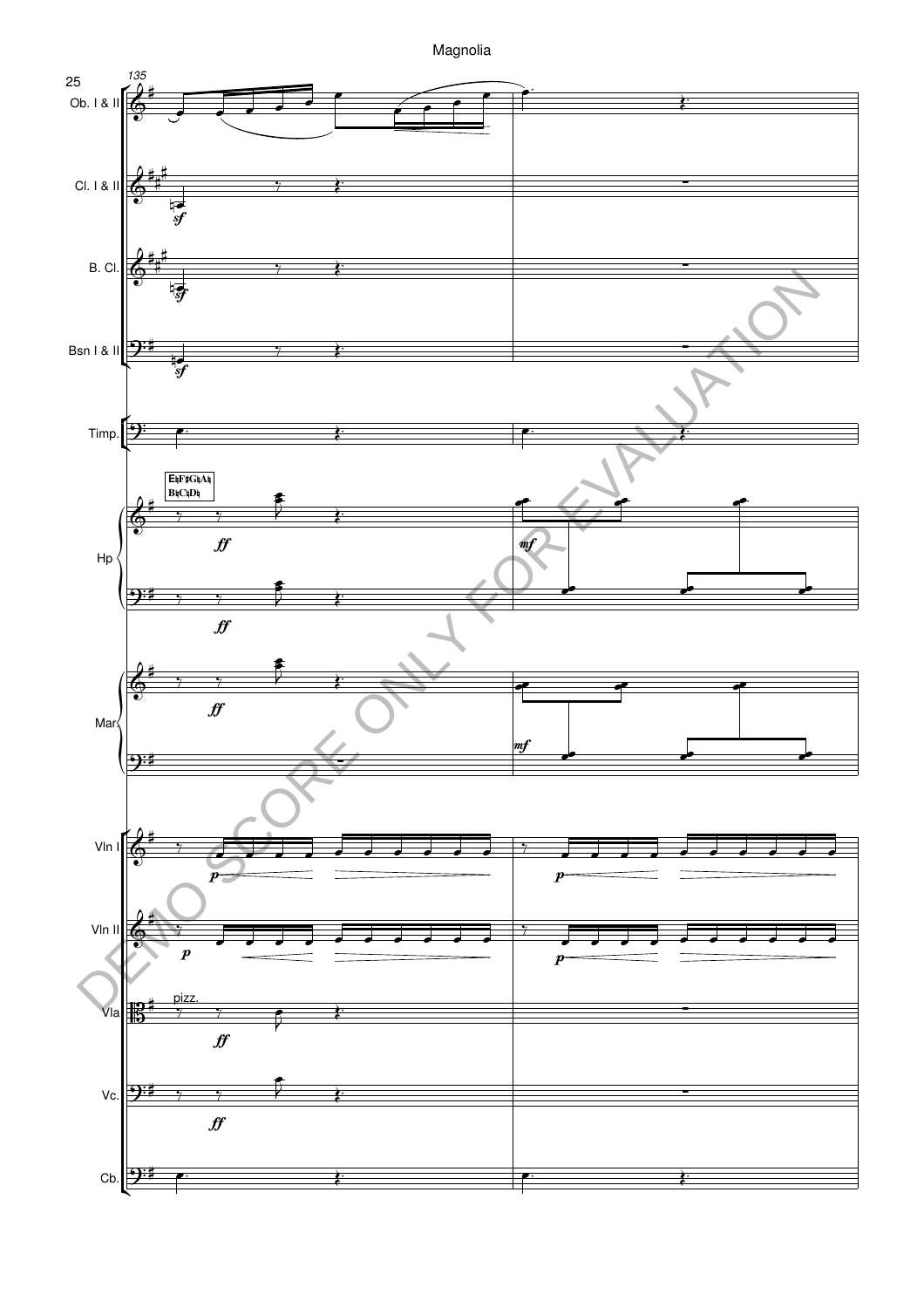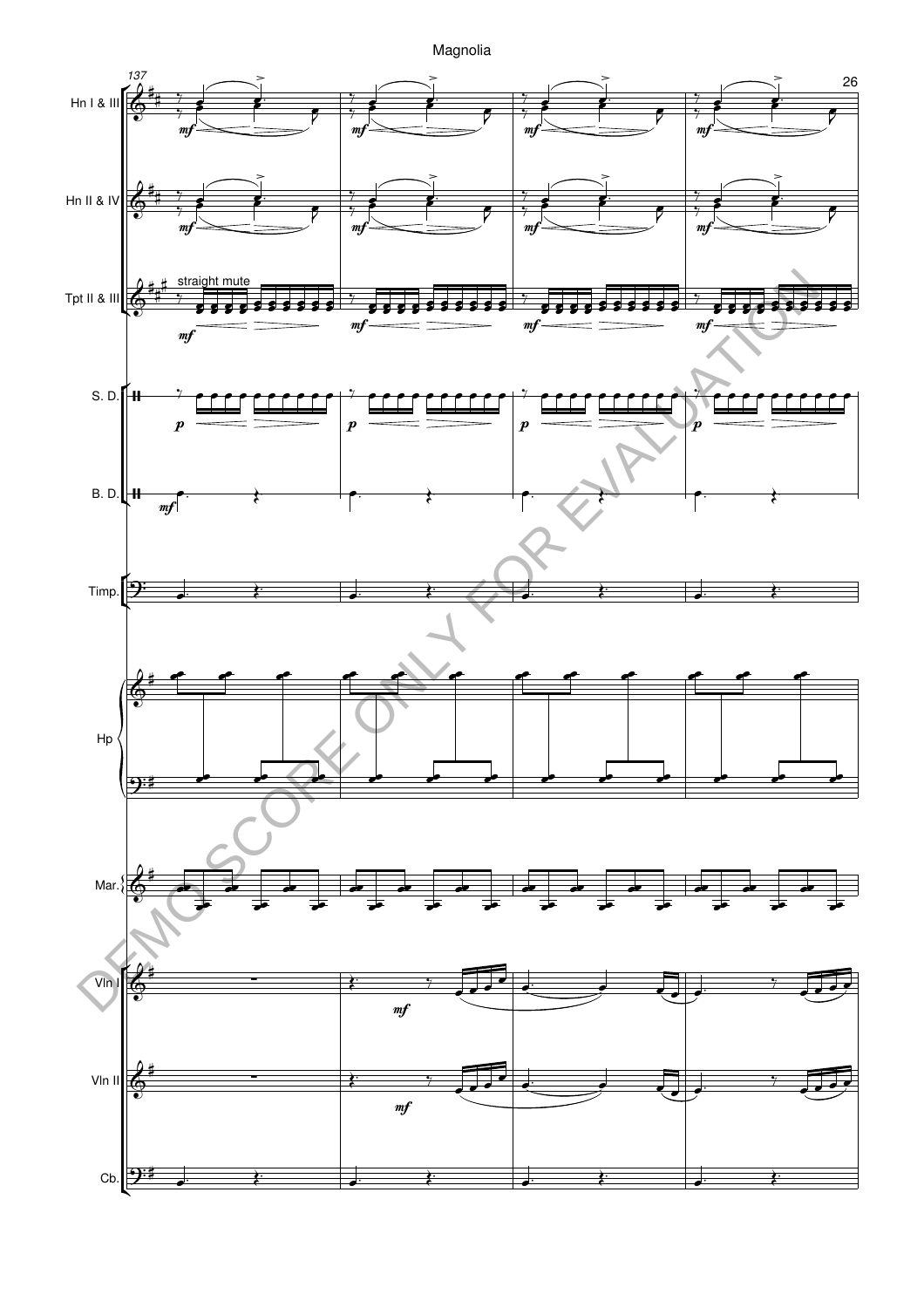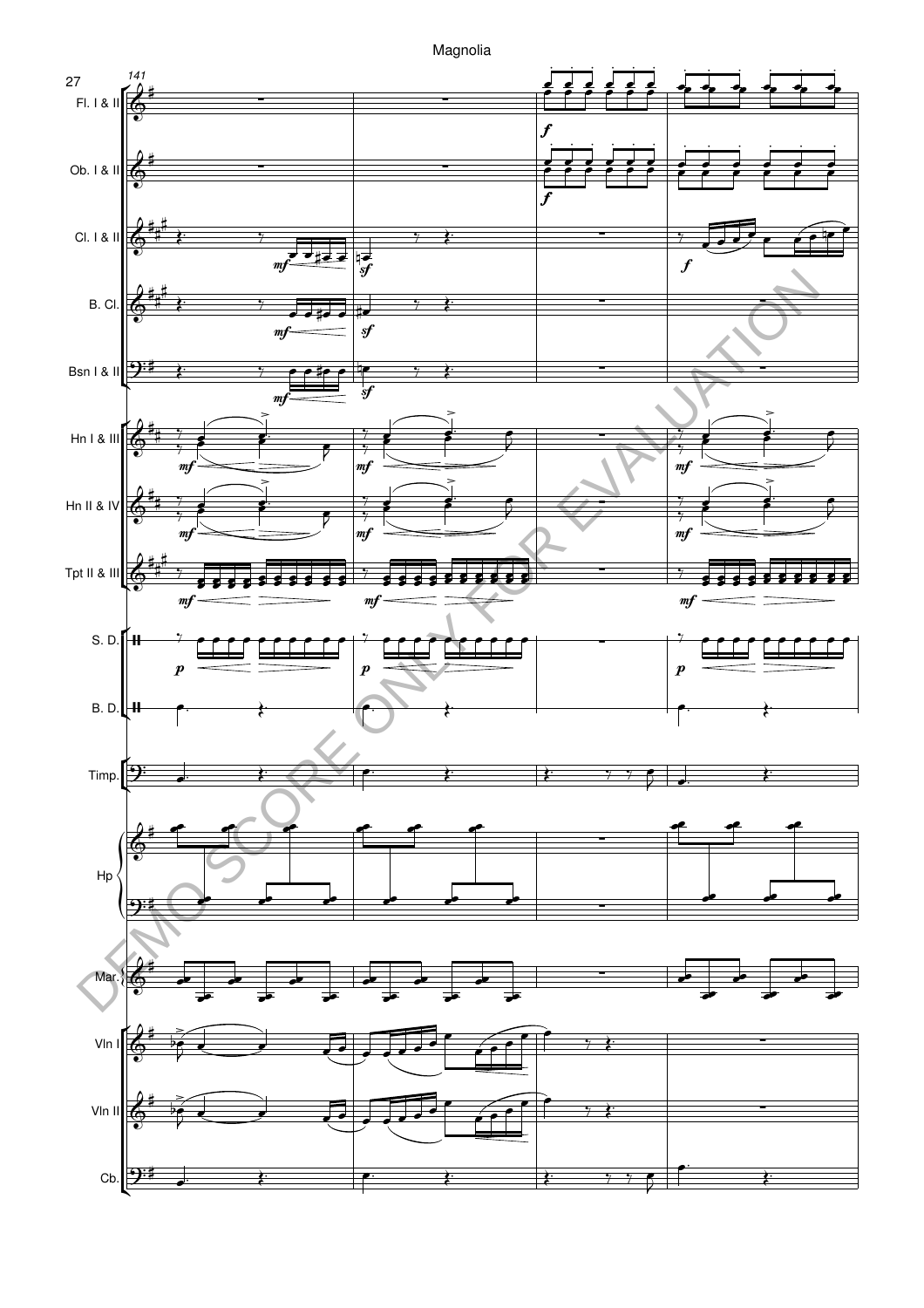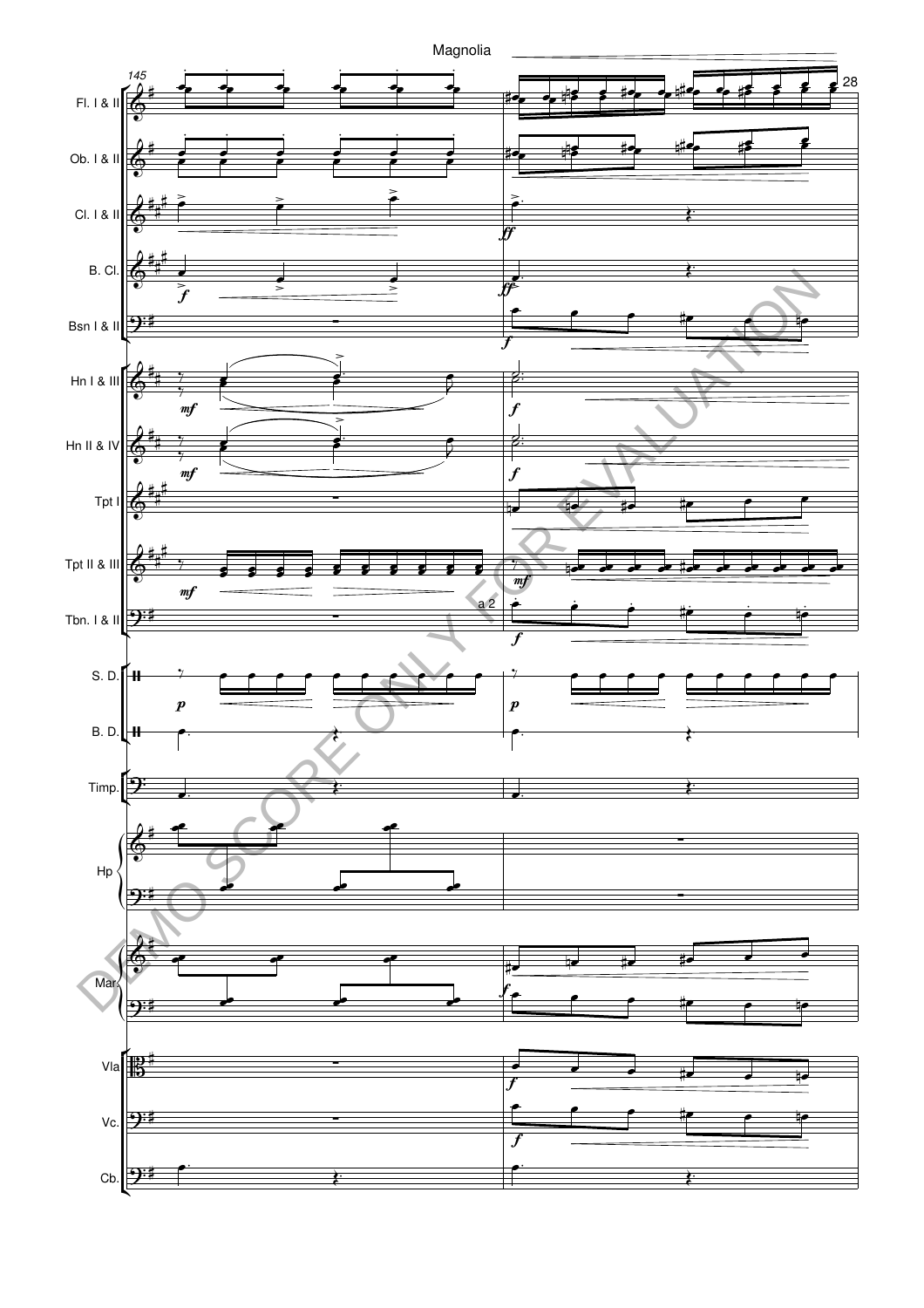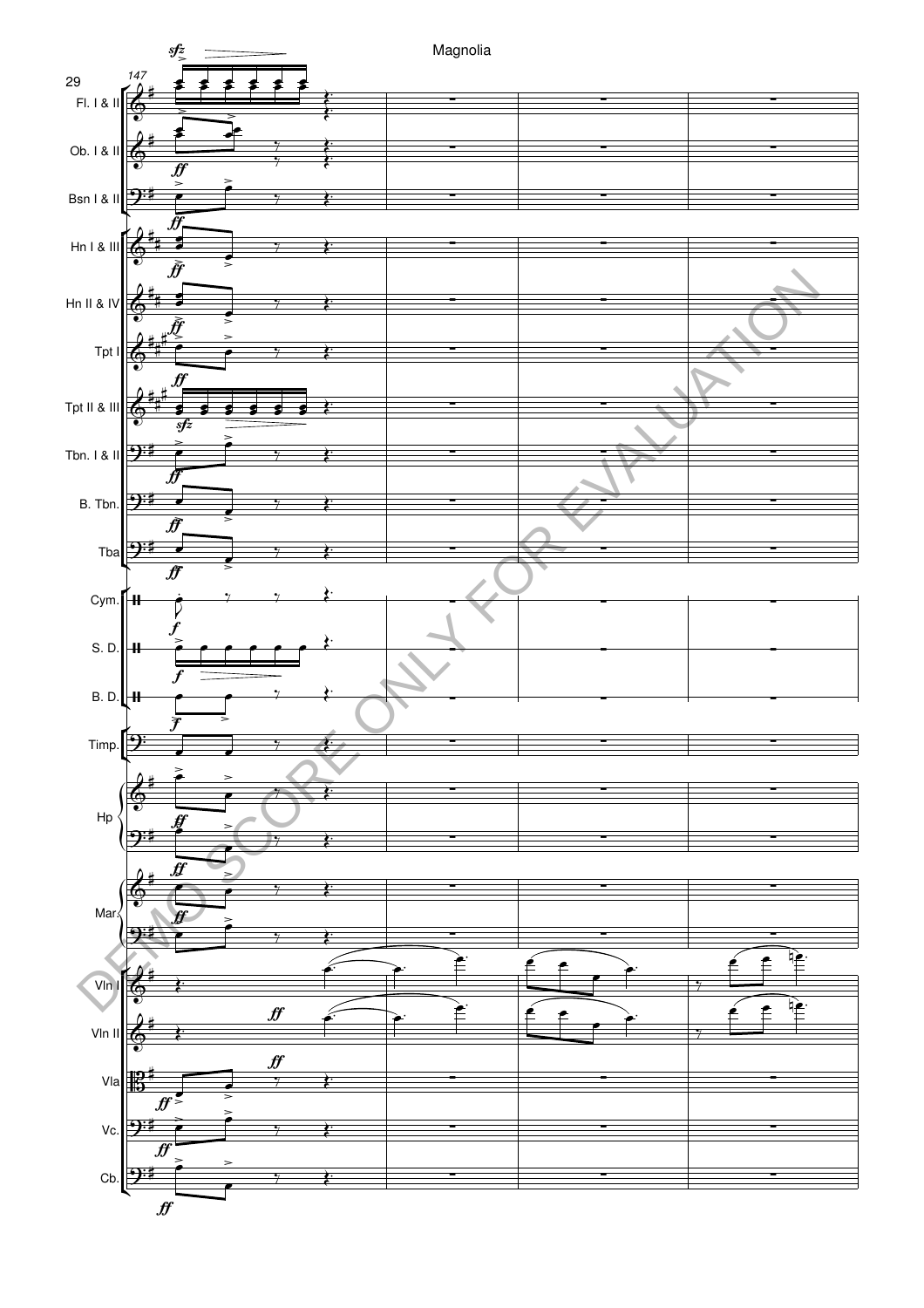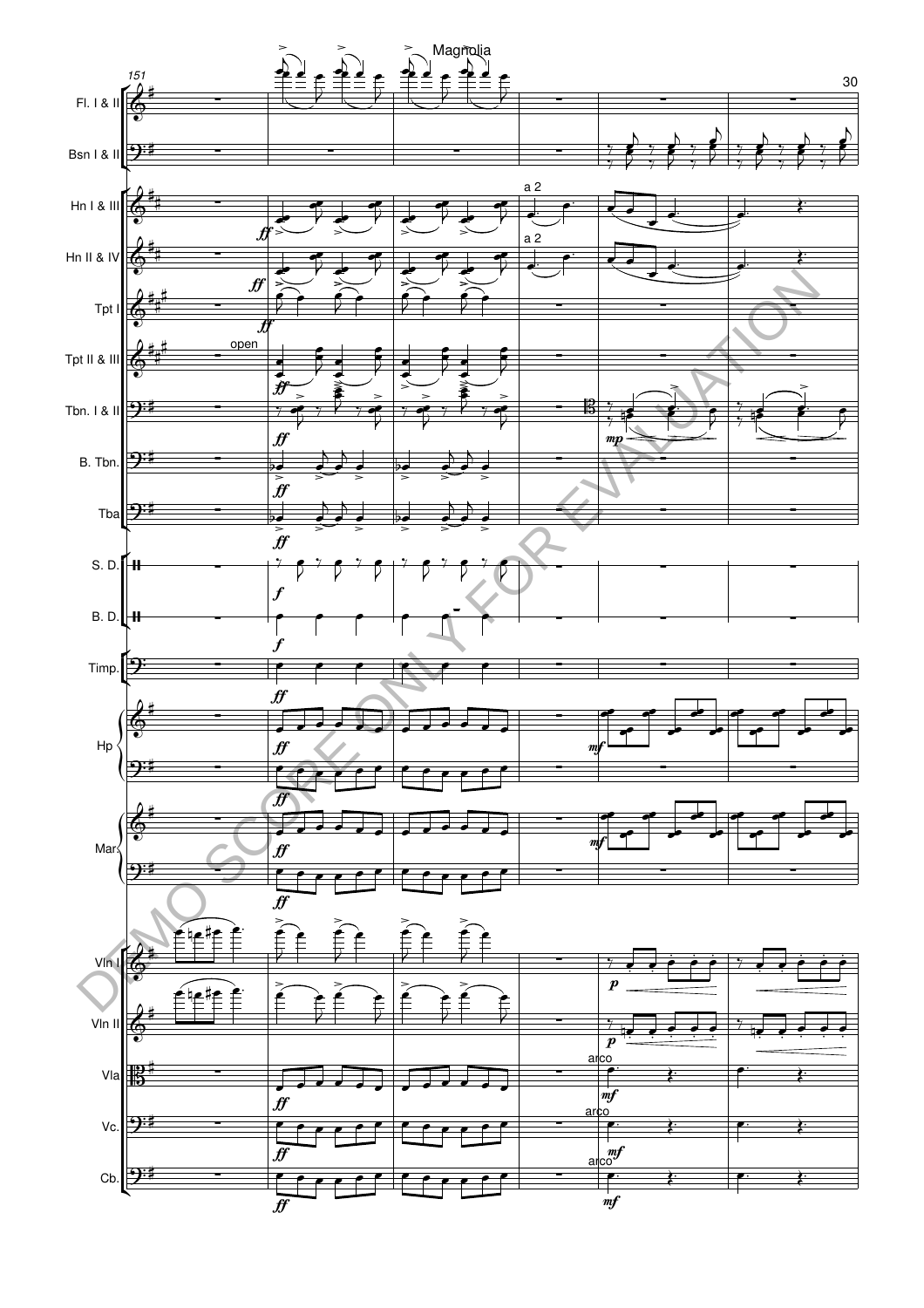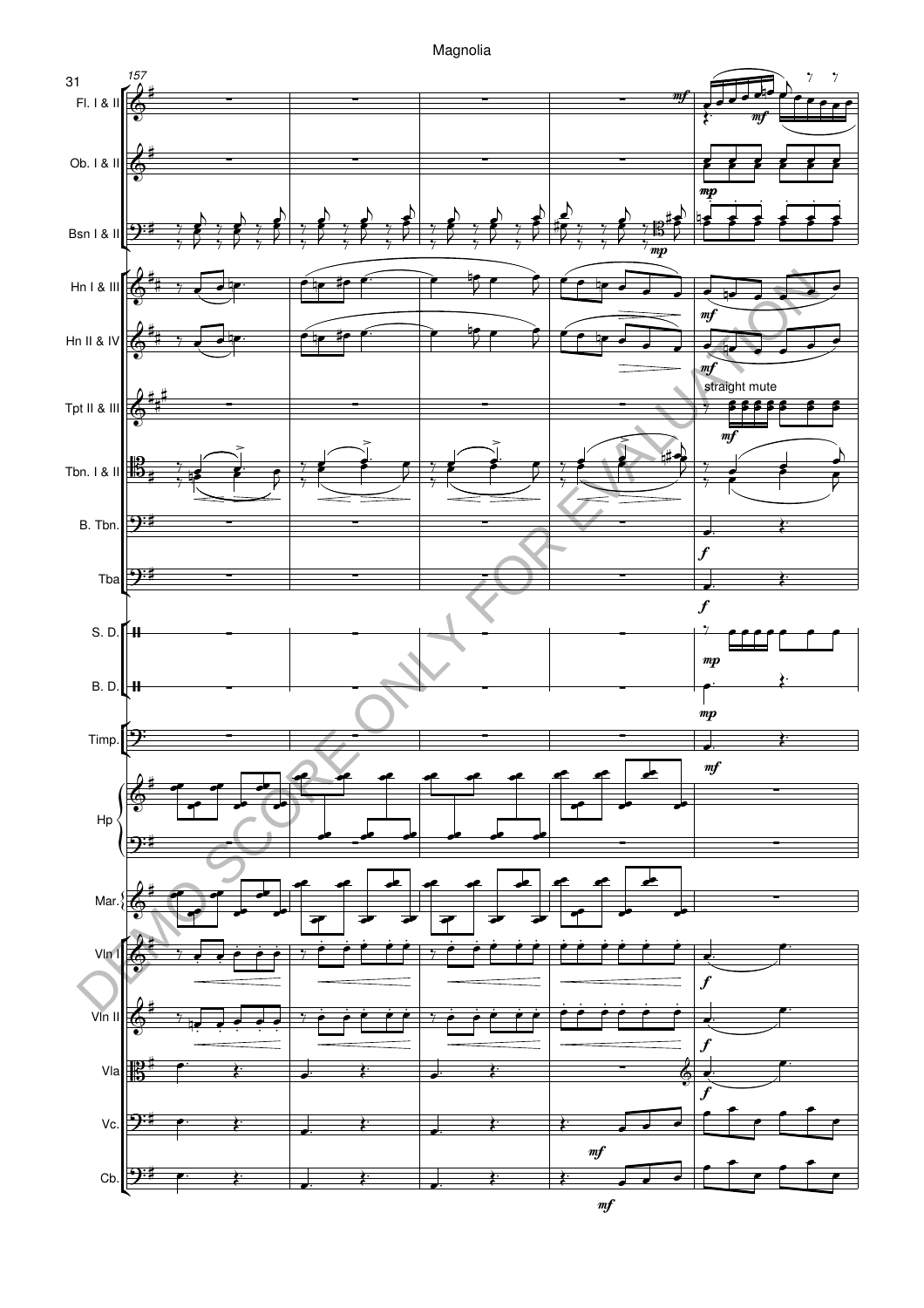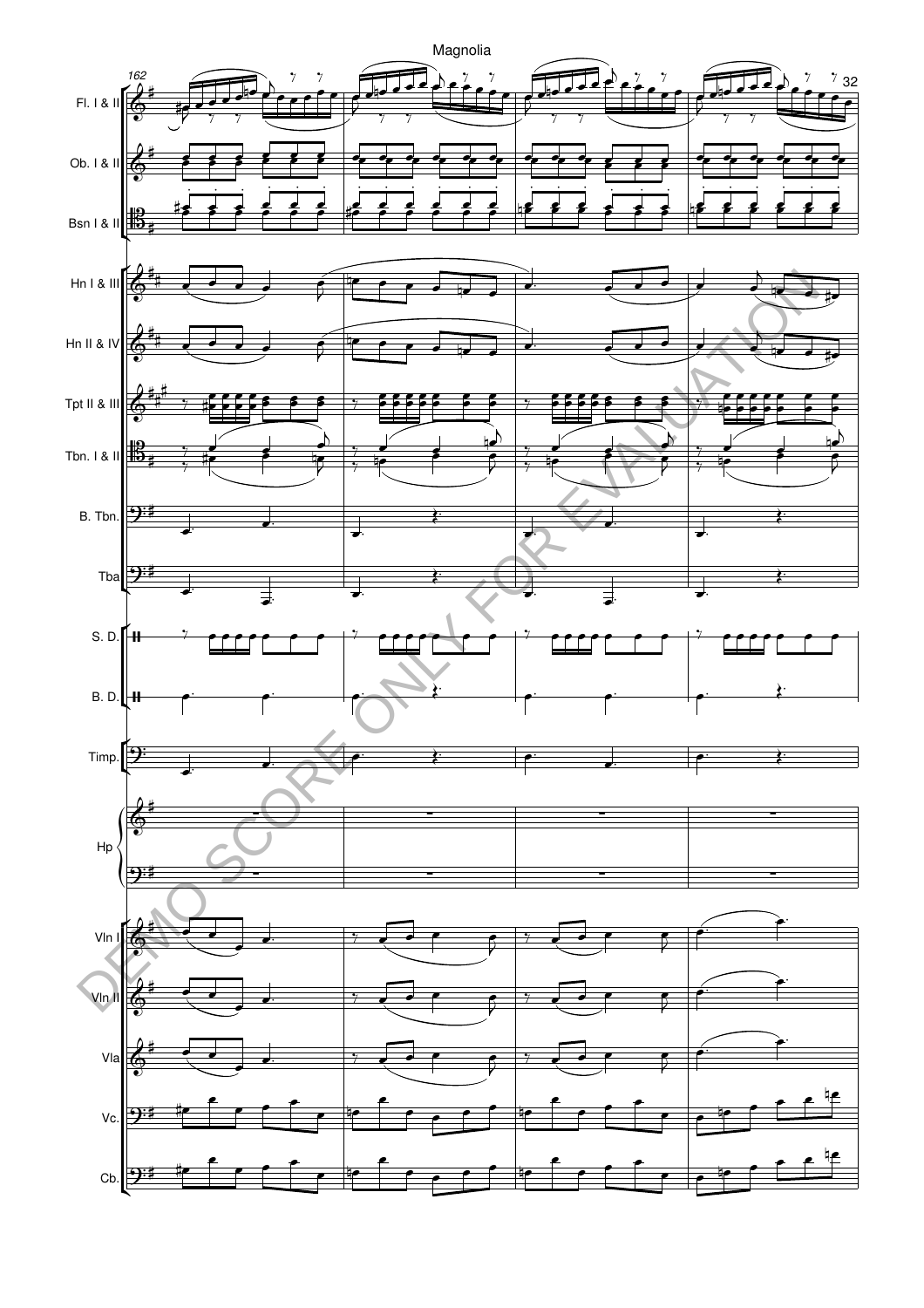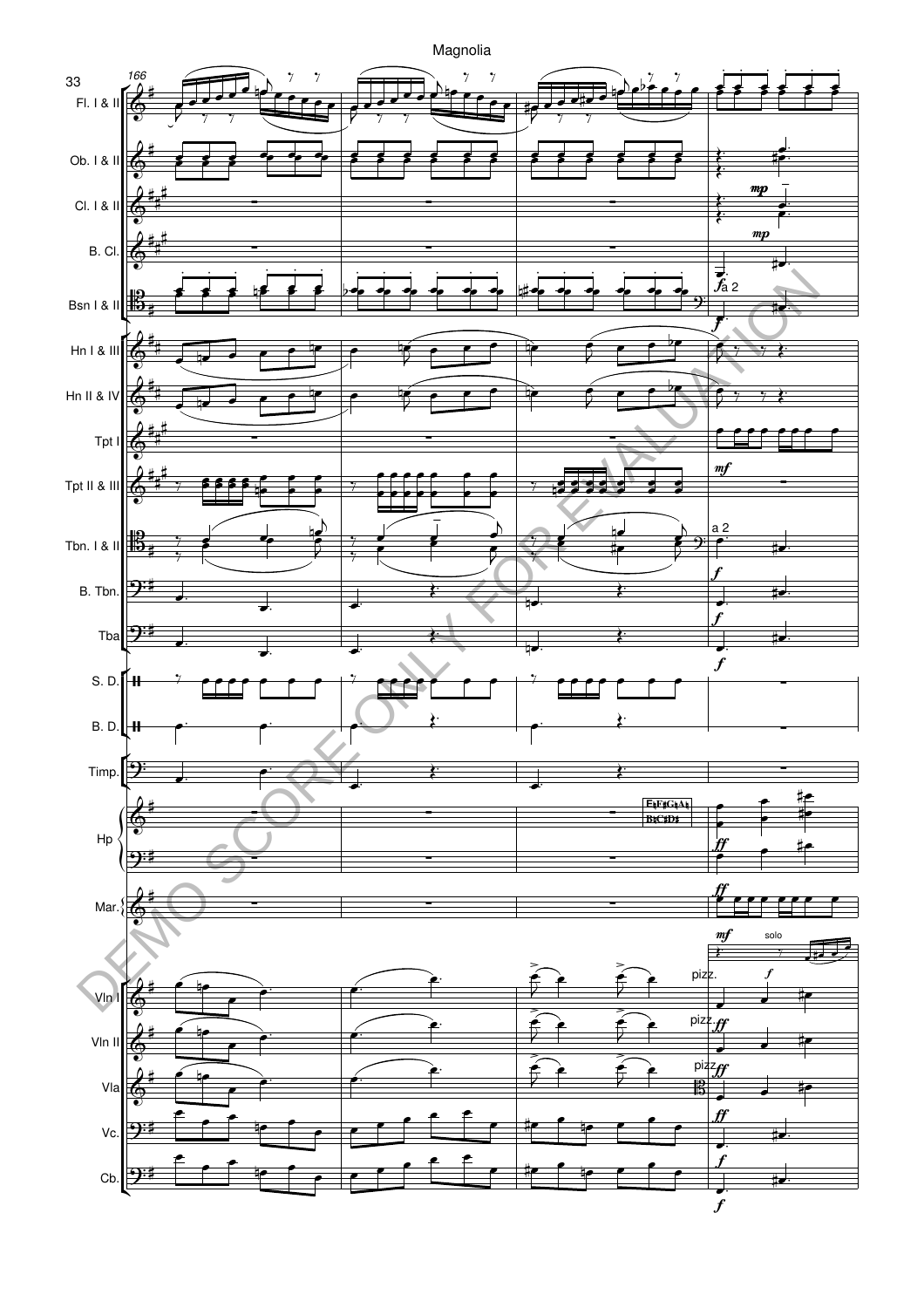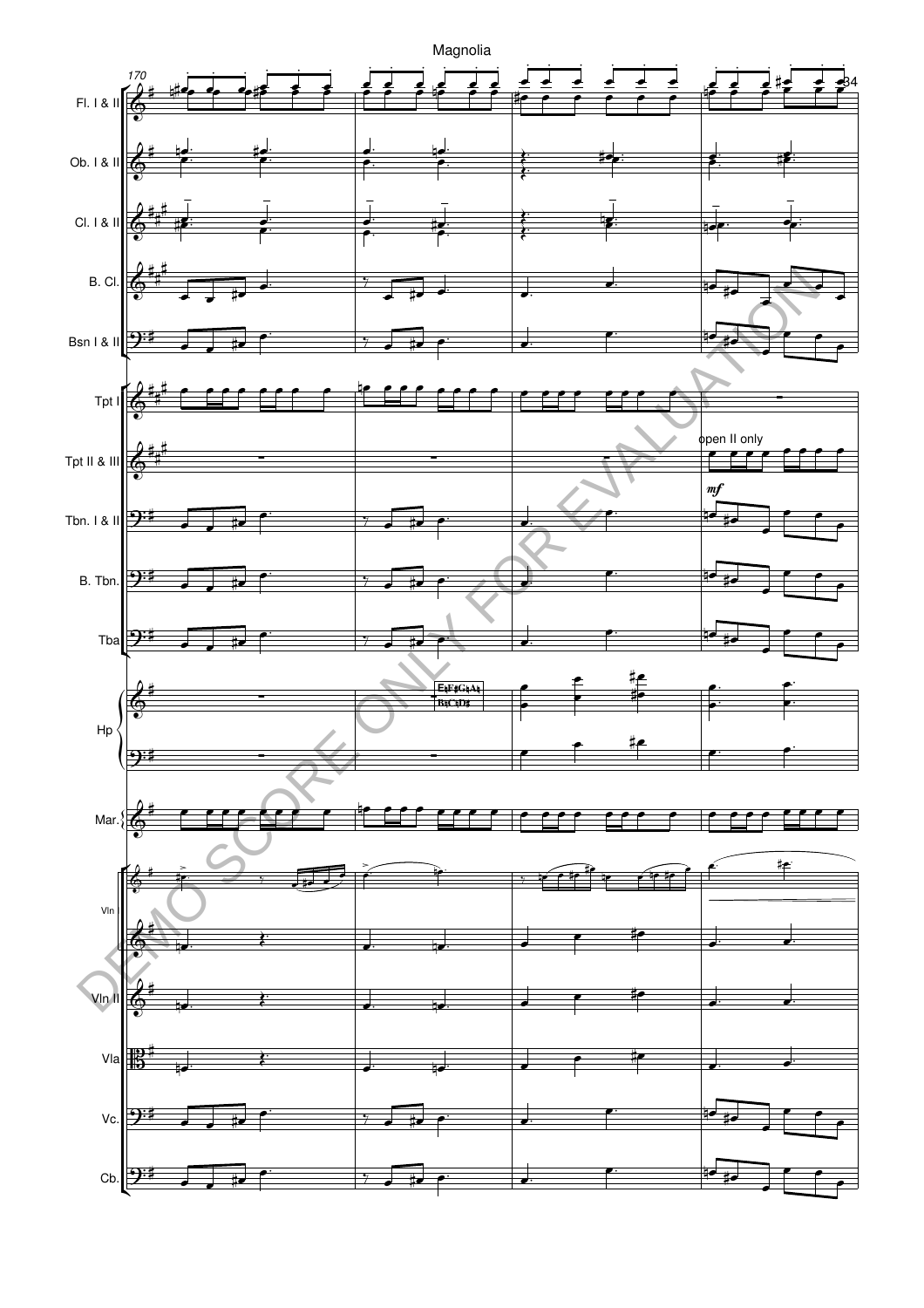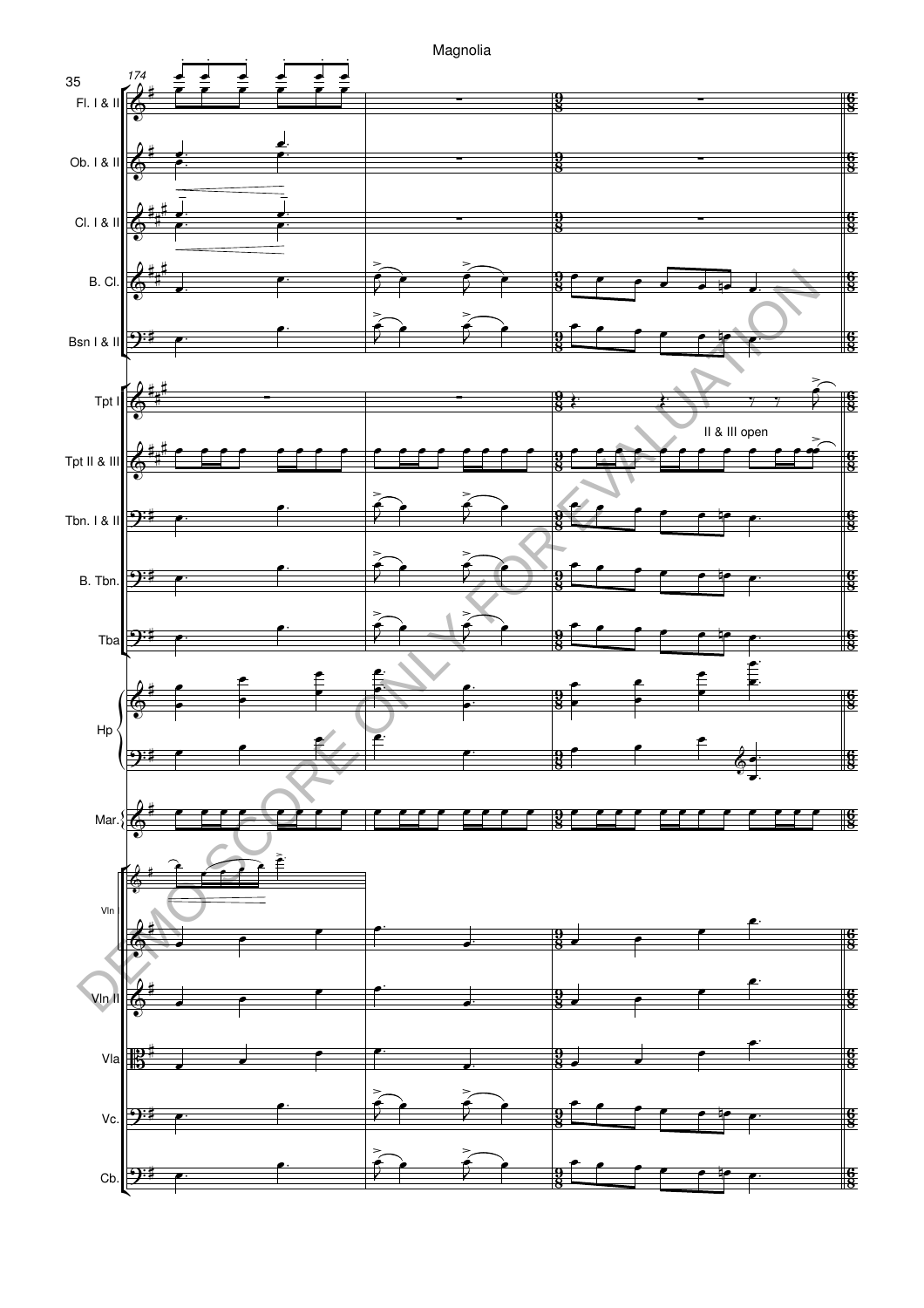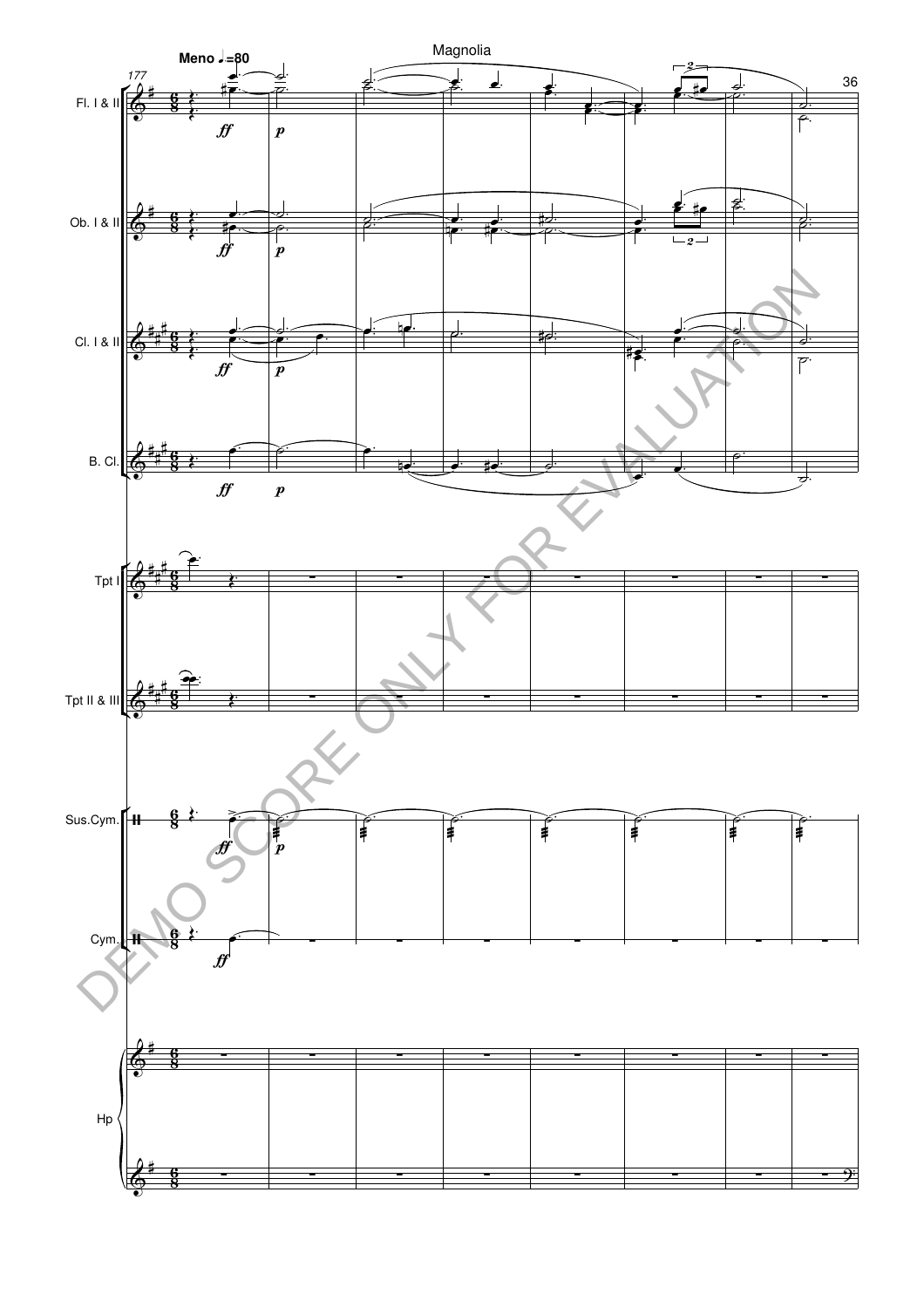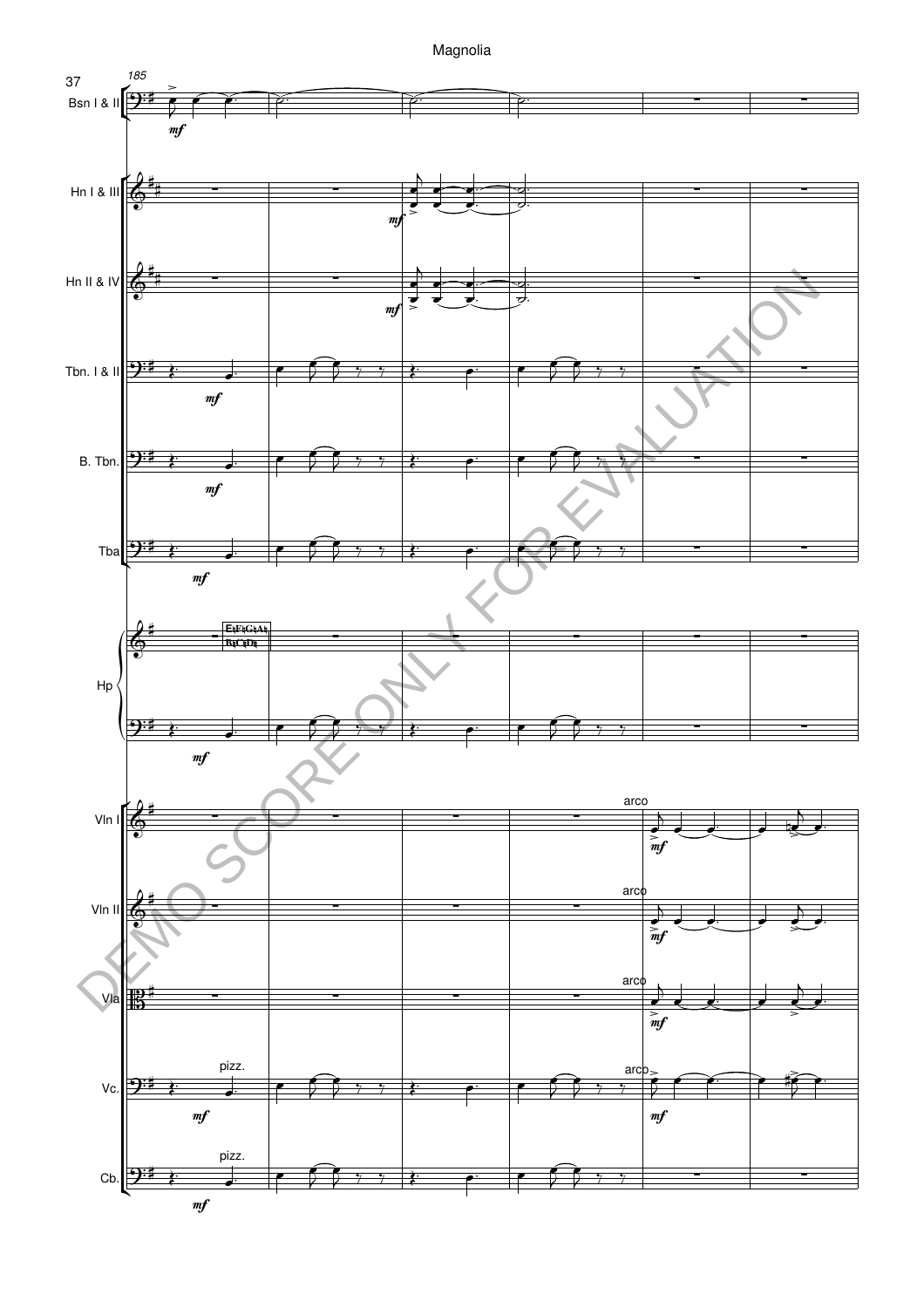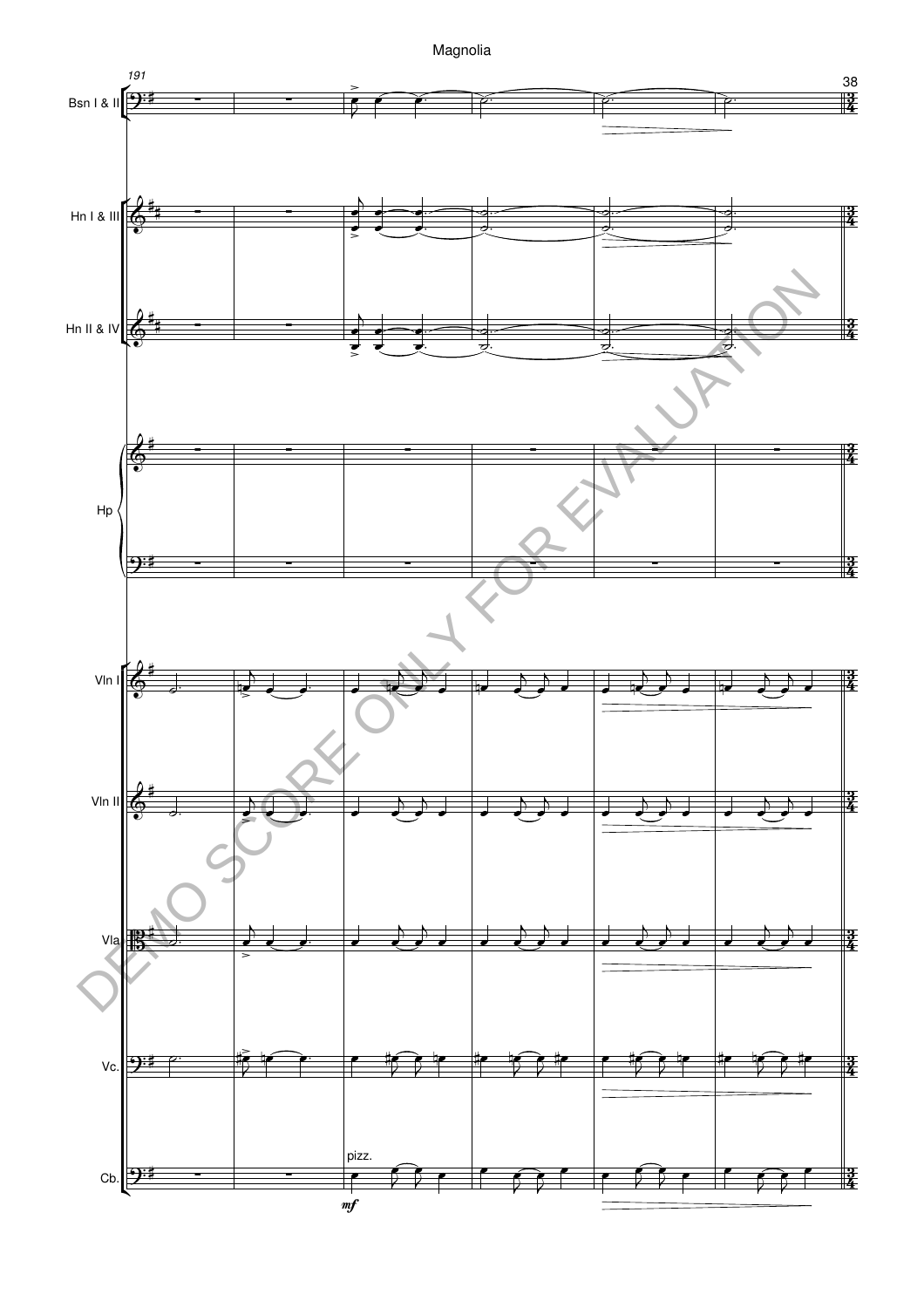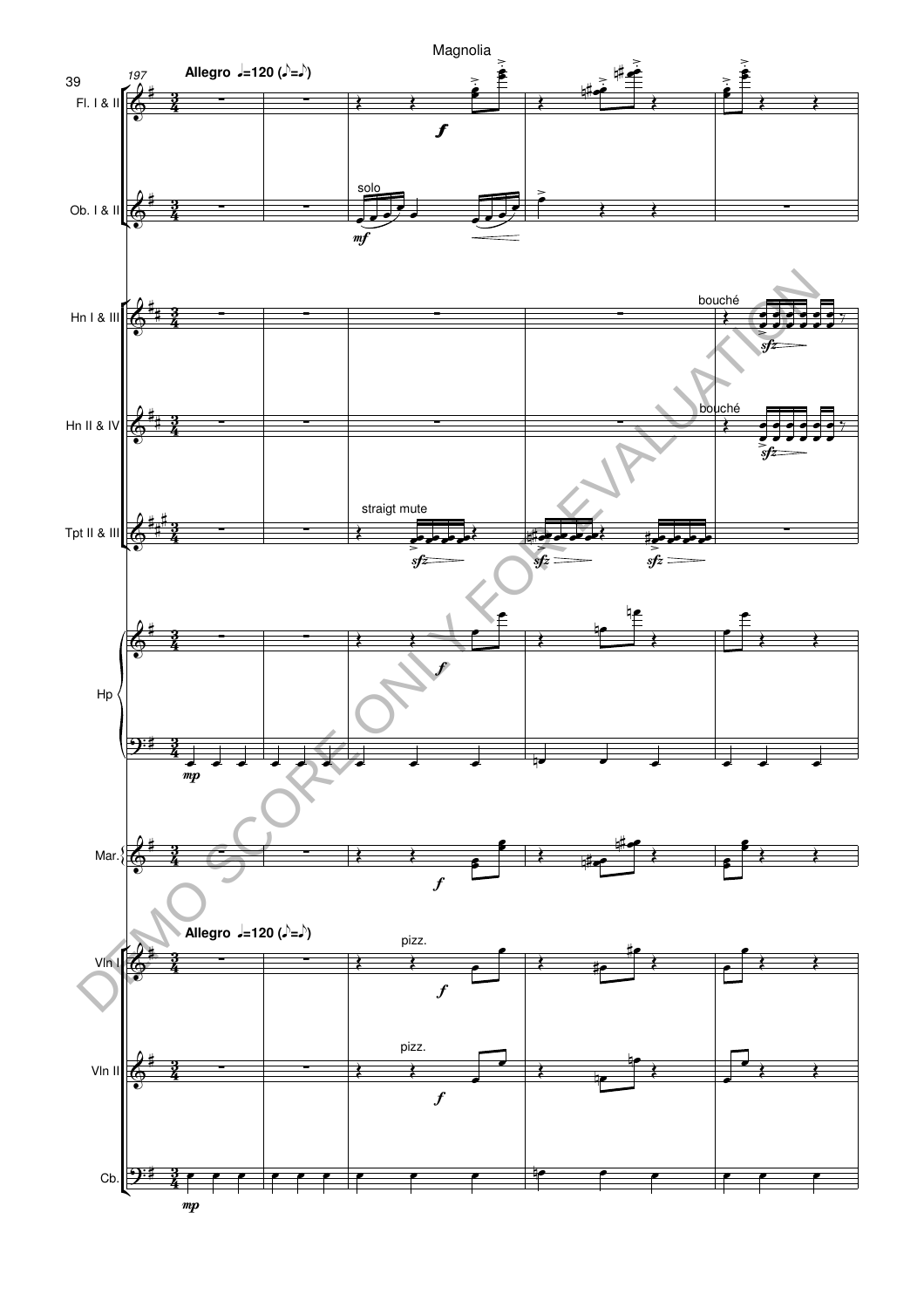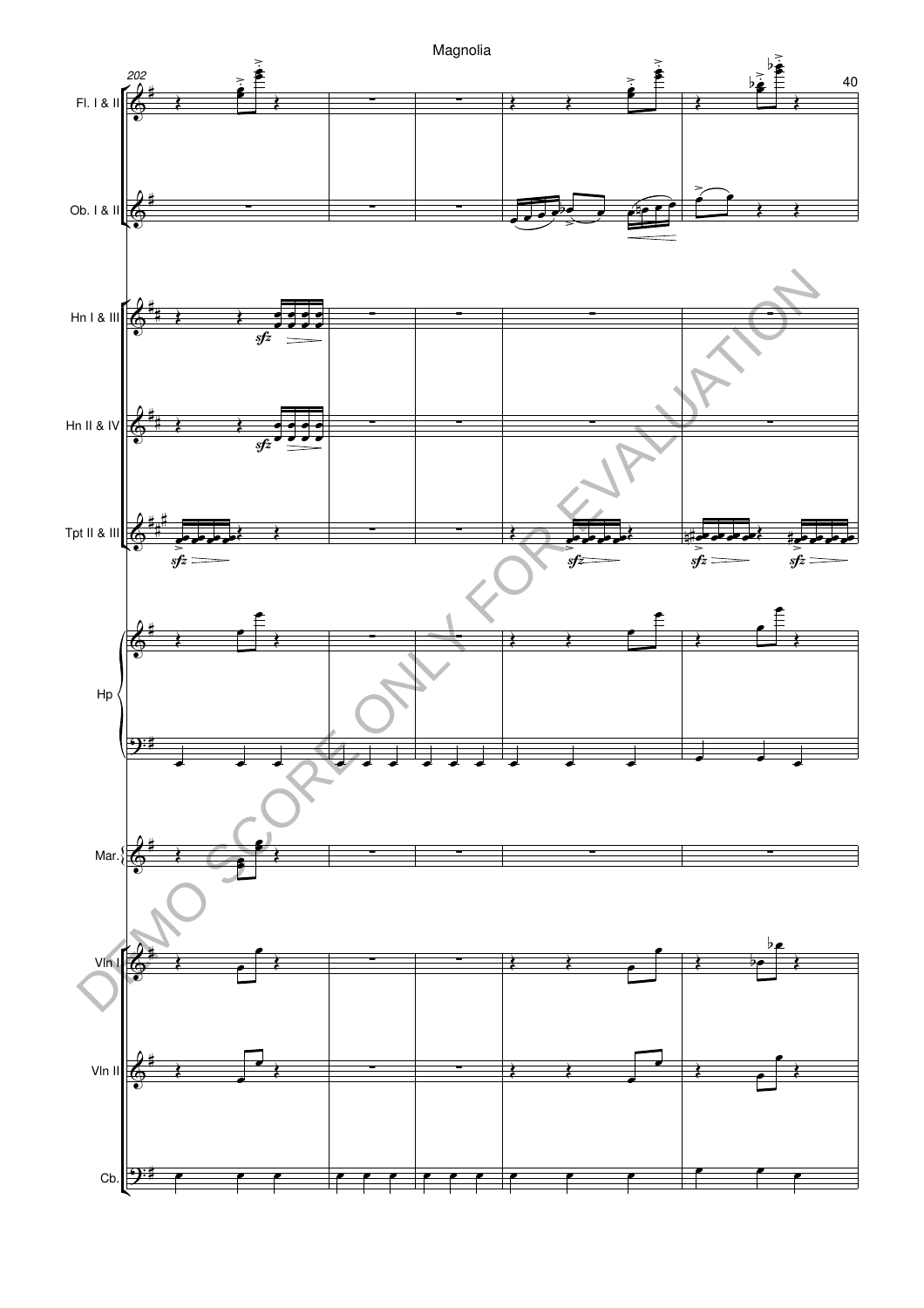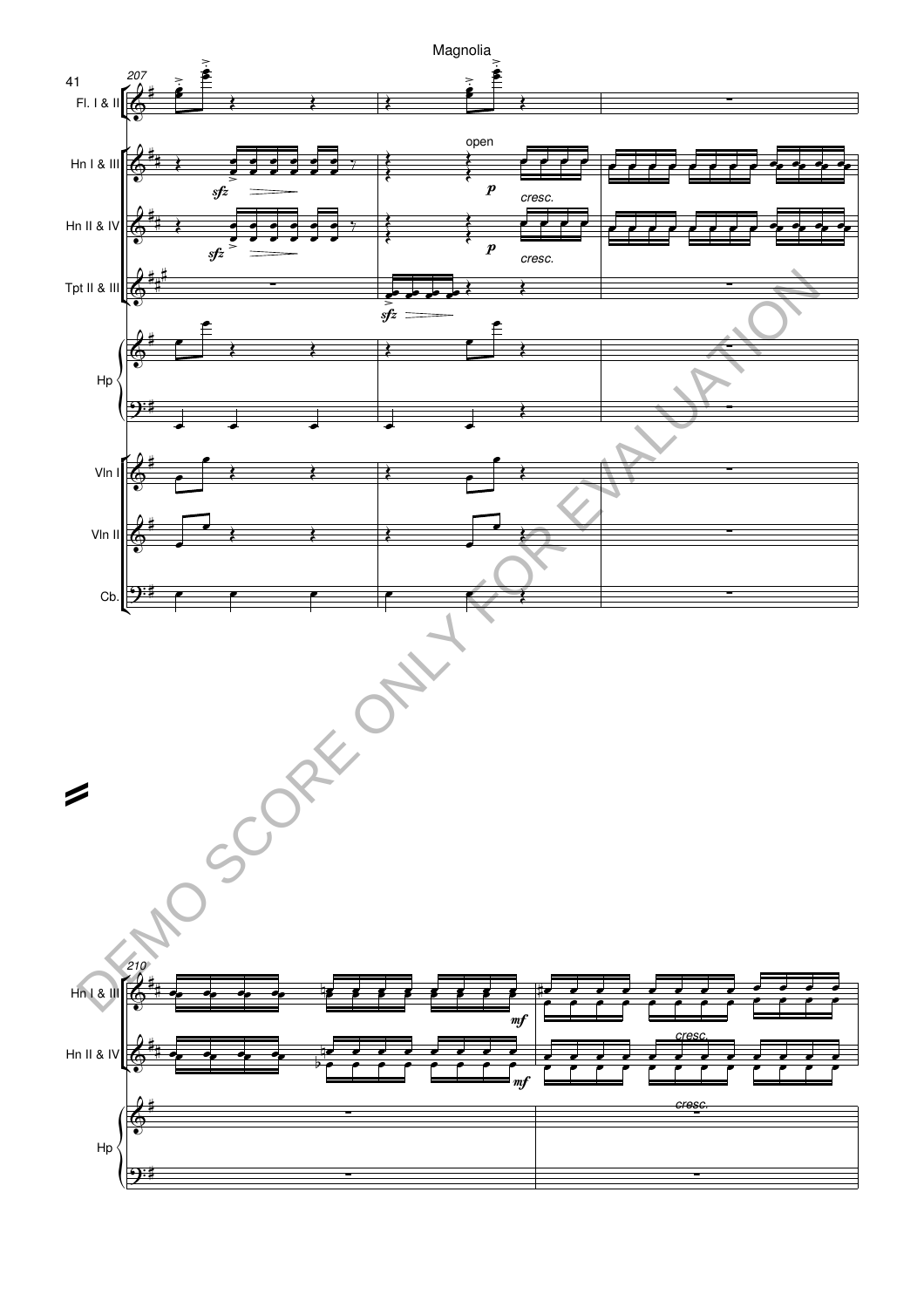

 $\boldsymbol{f}$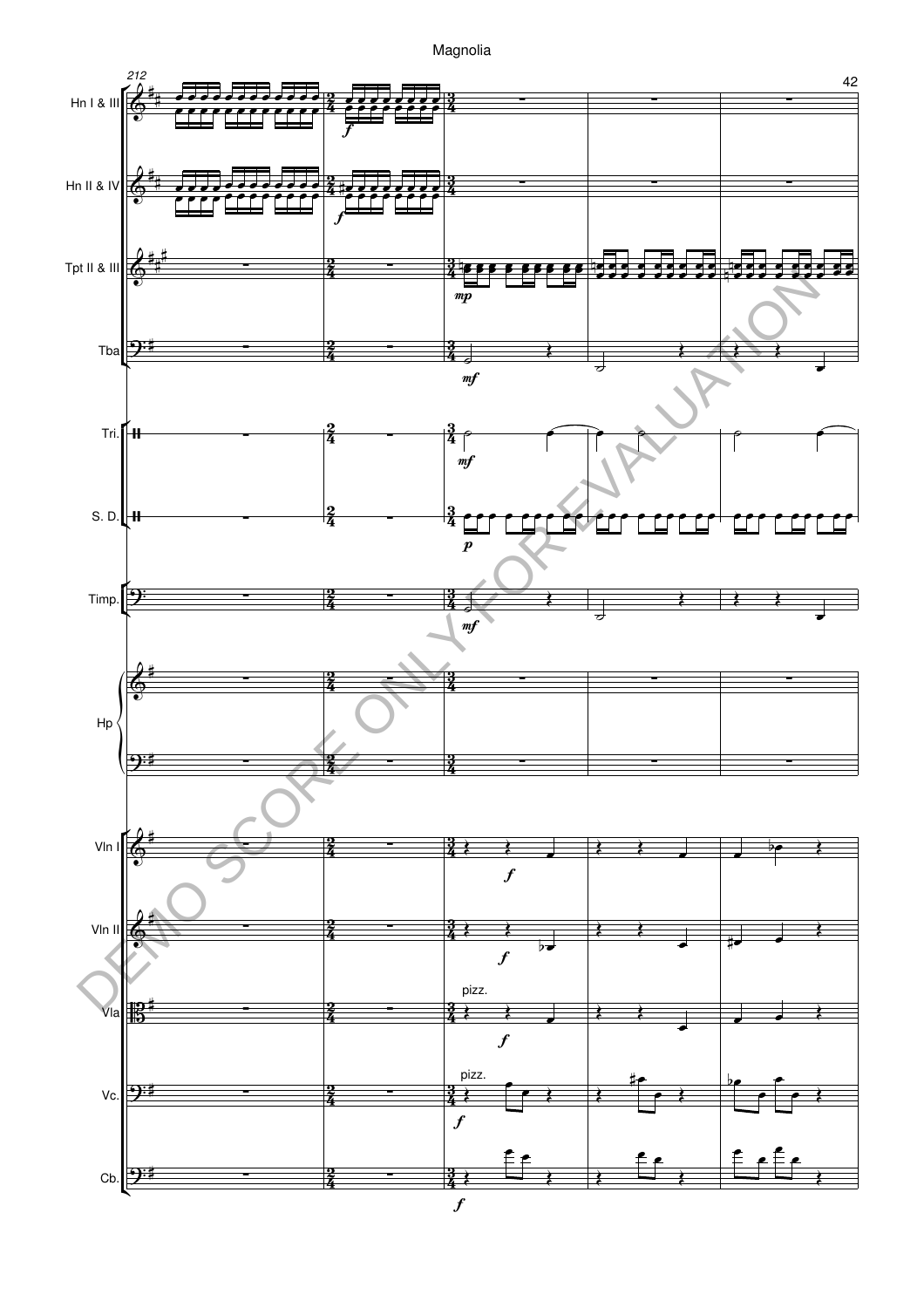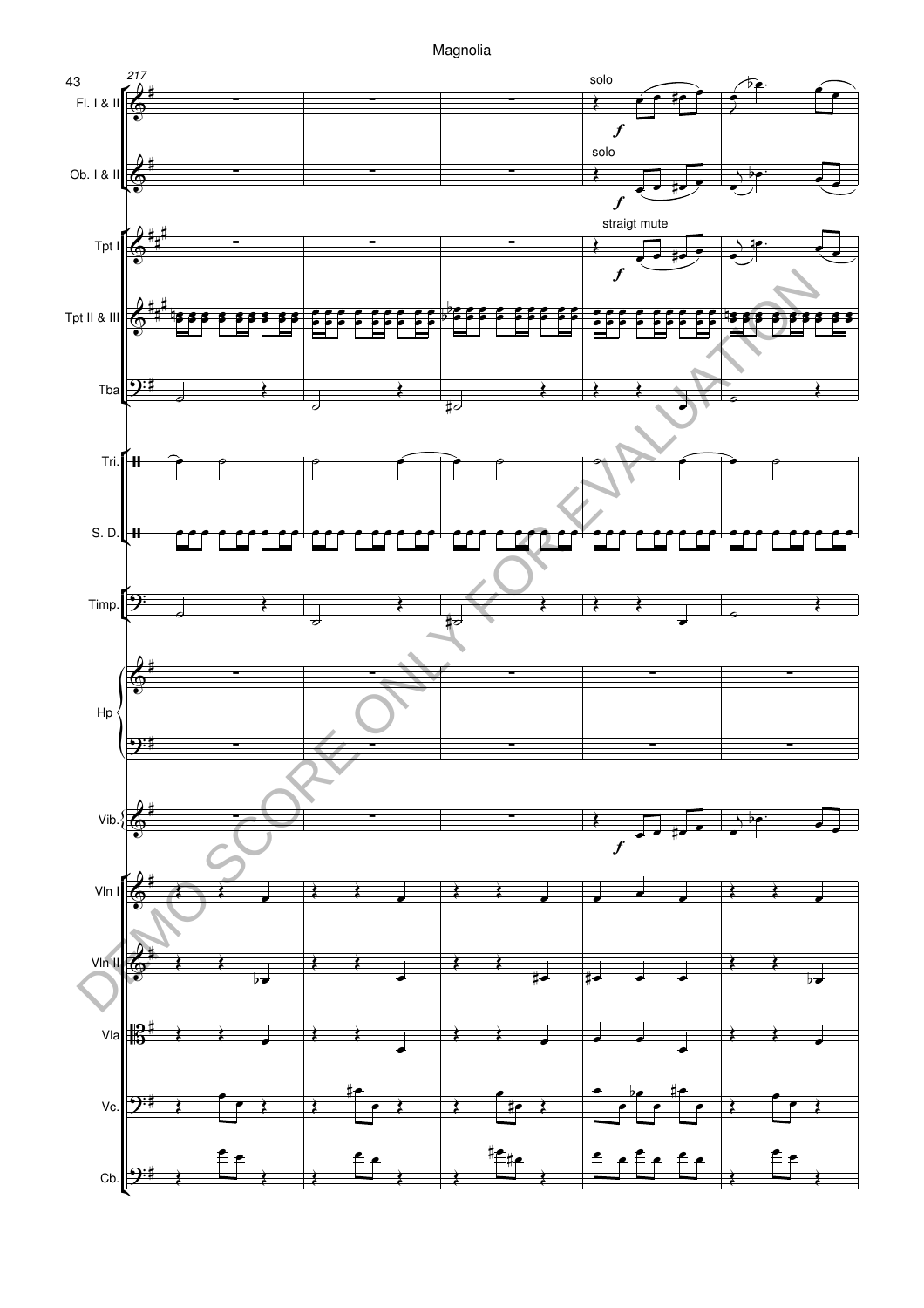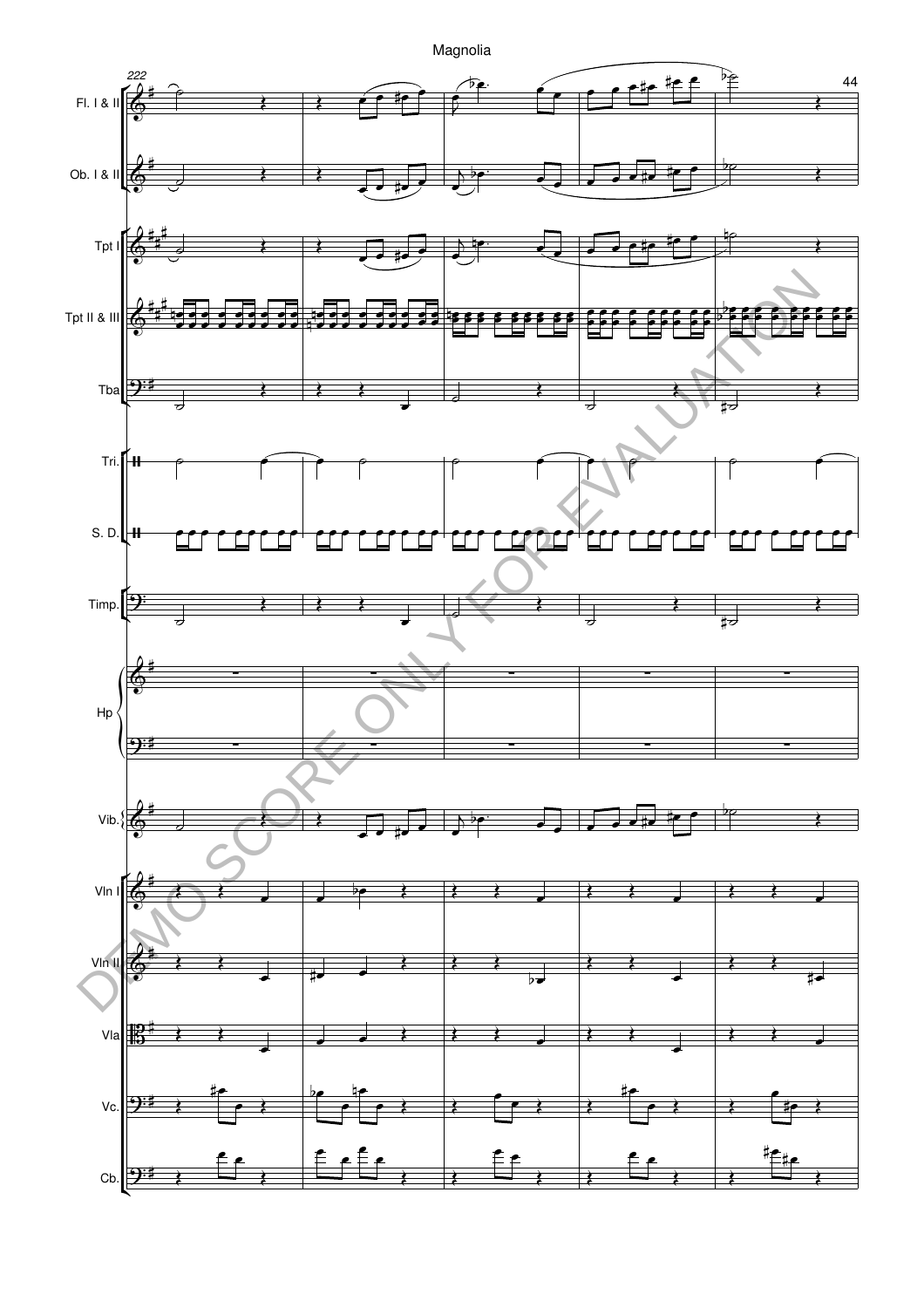

 $\overline{f}$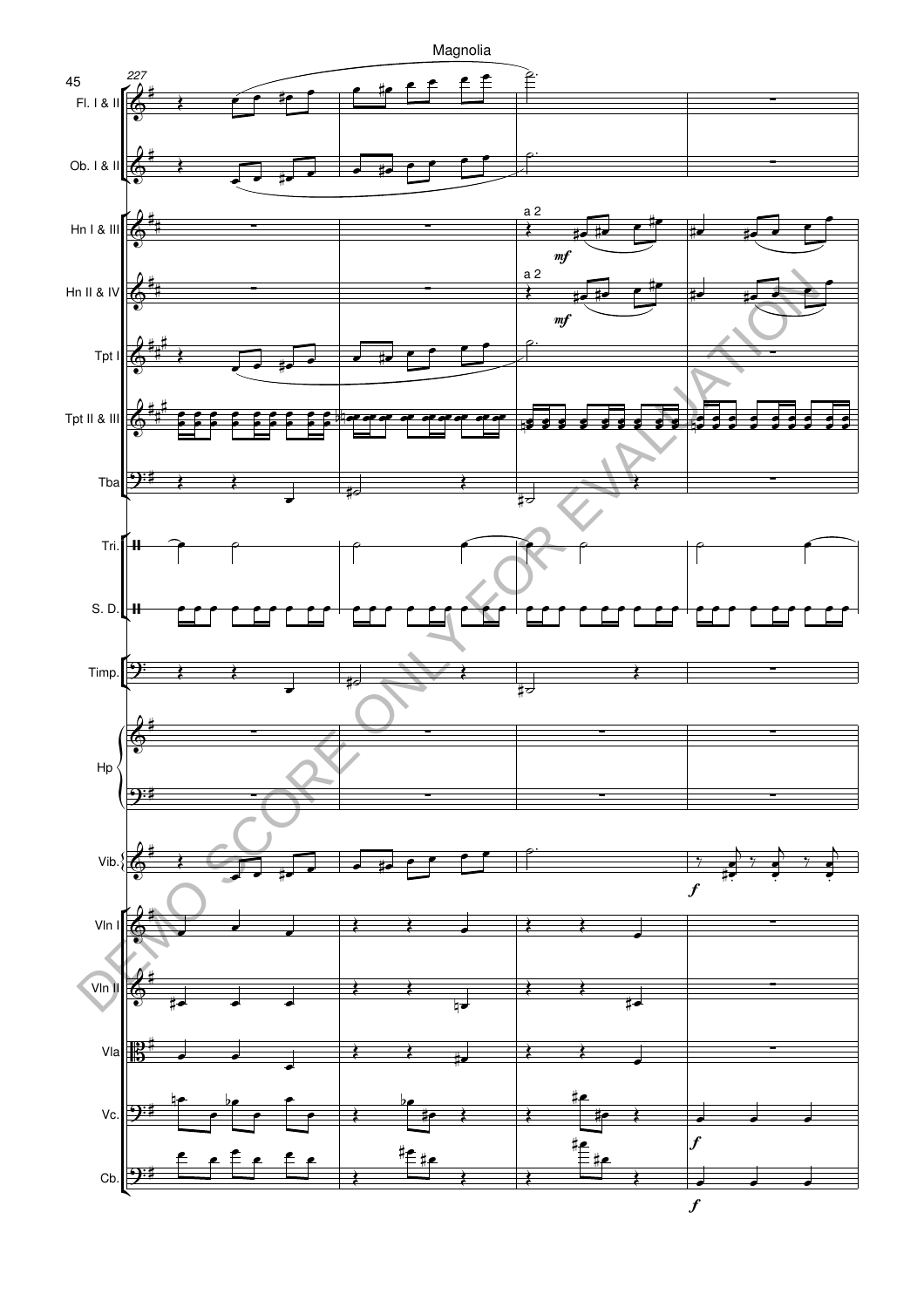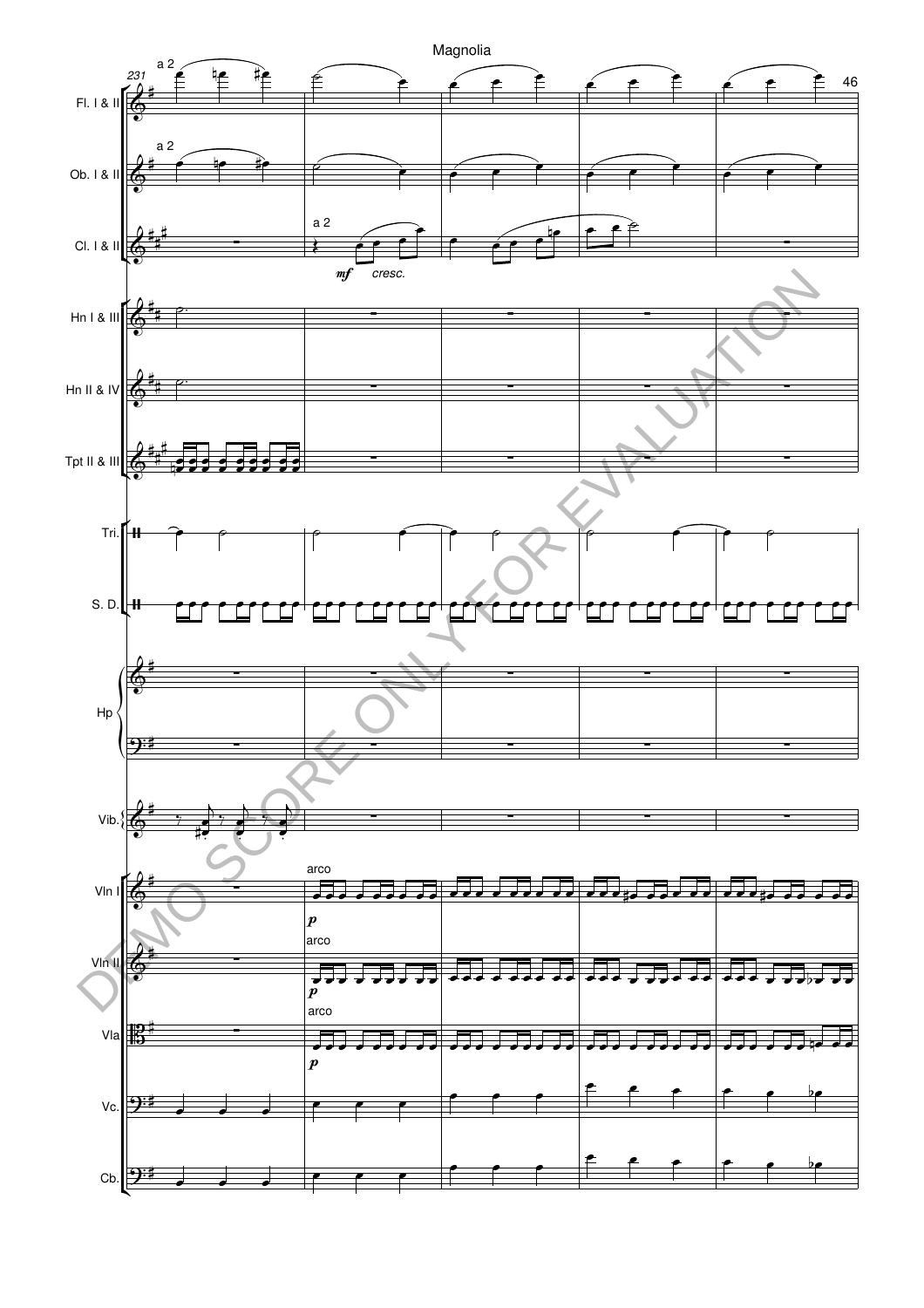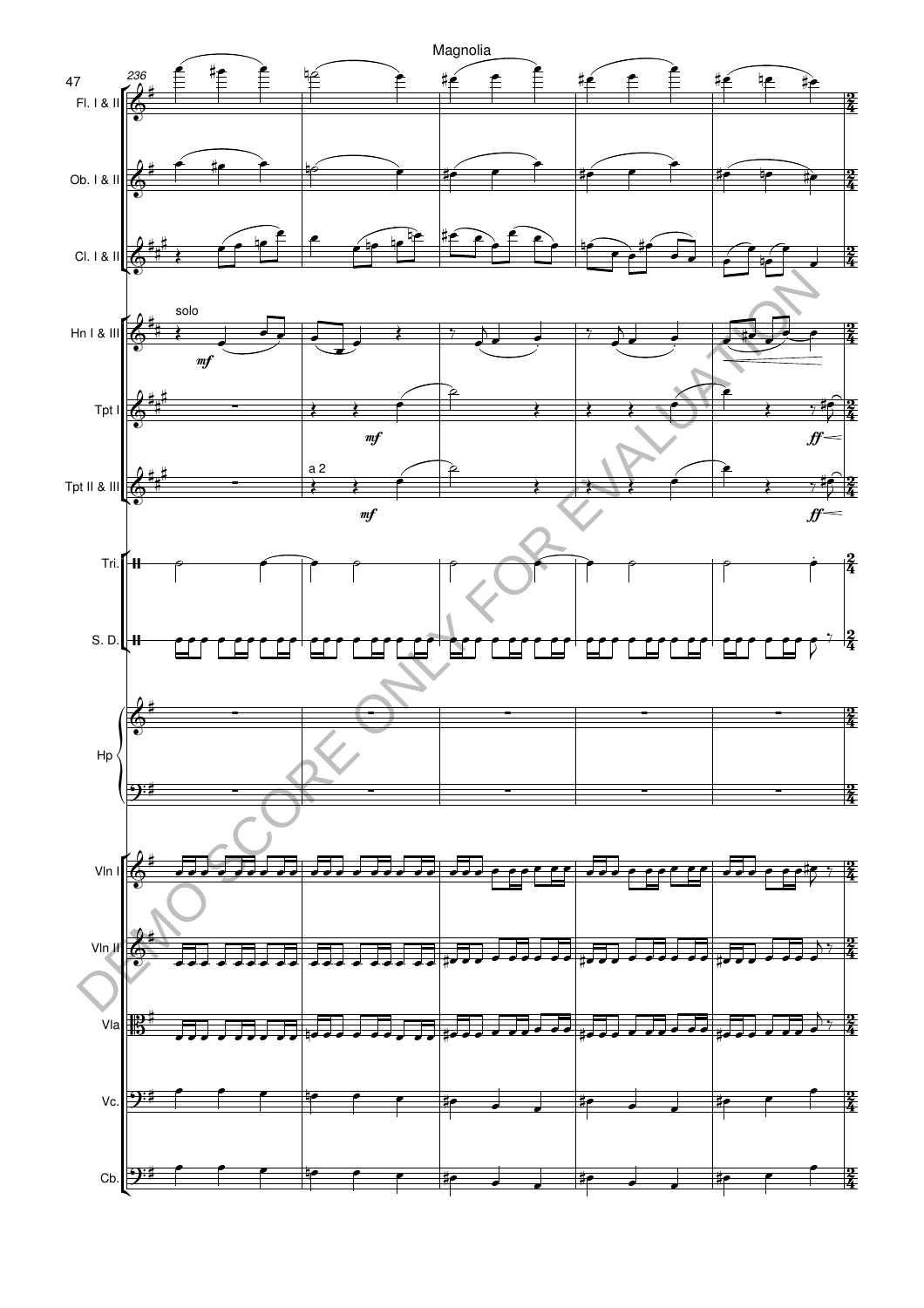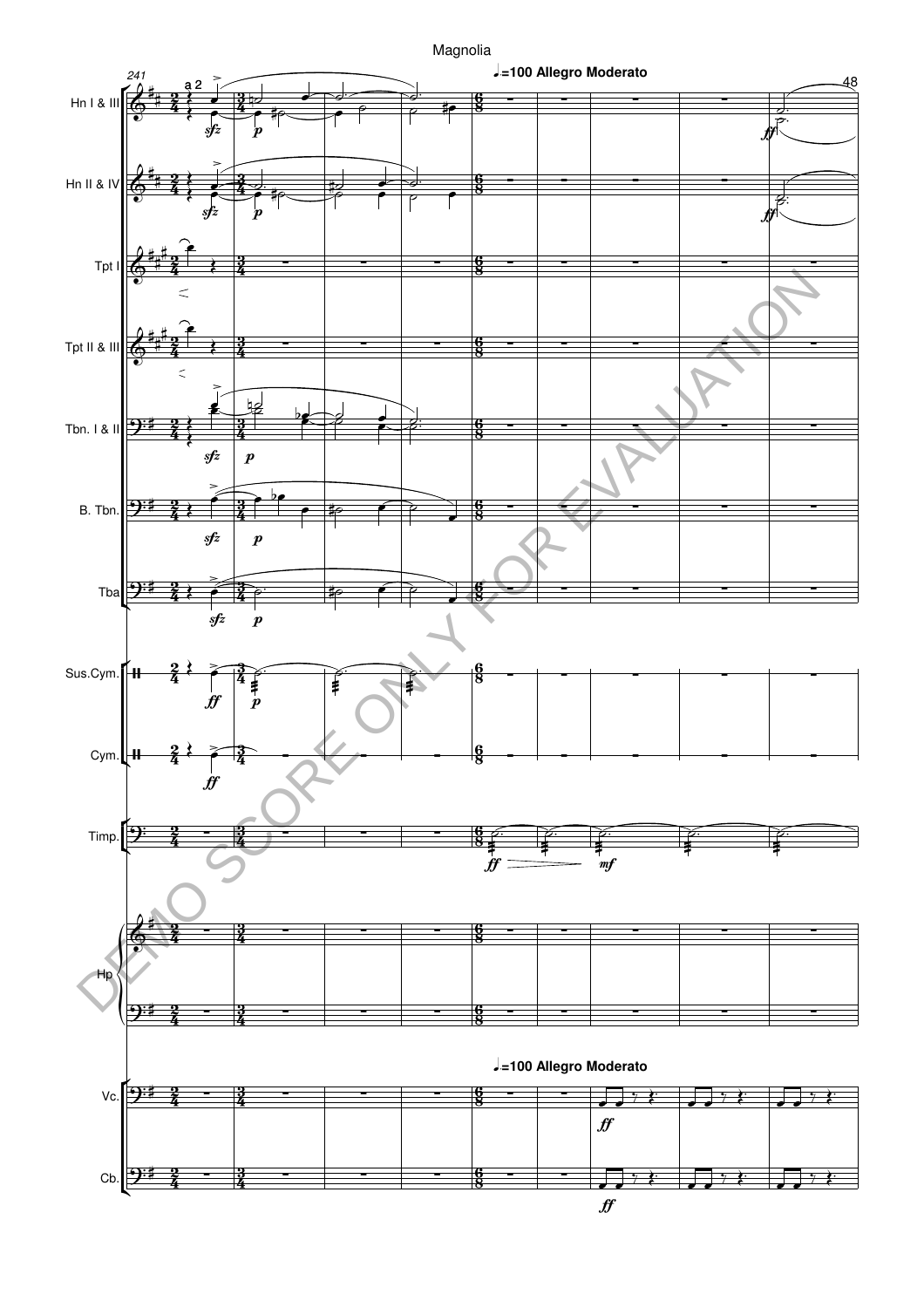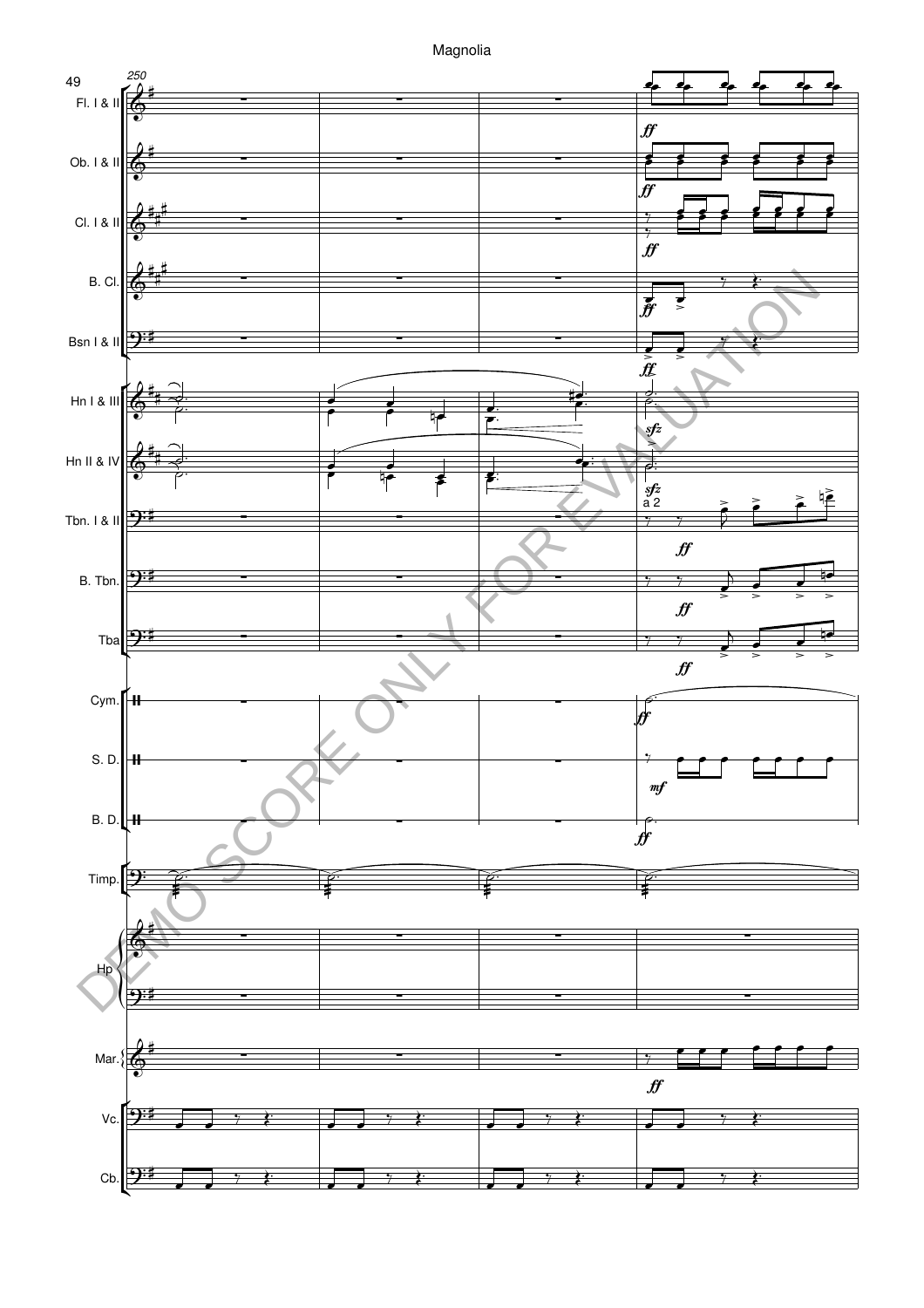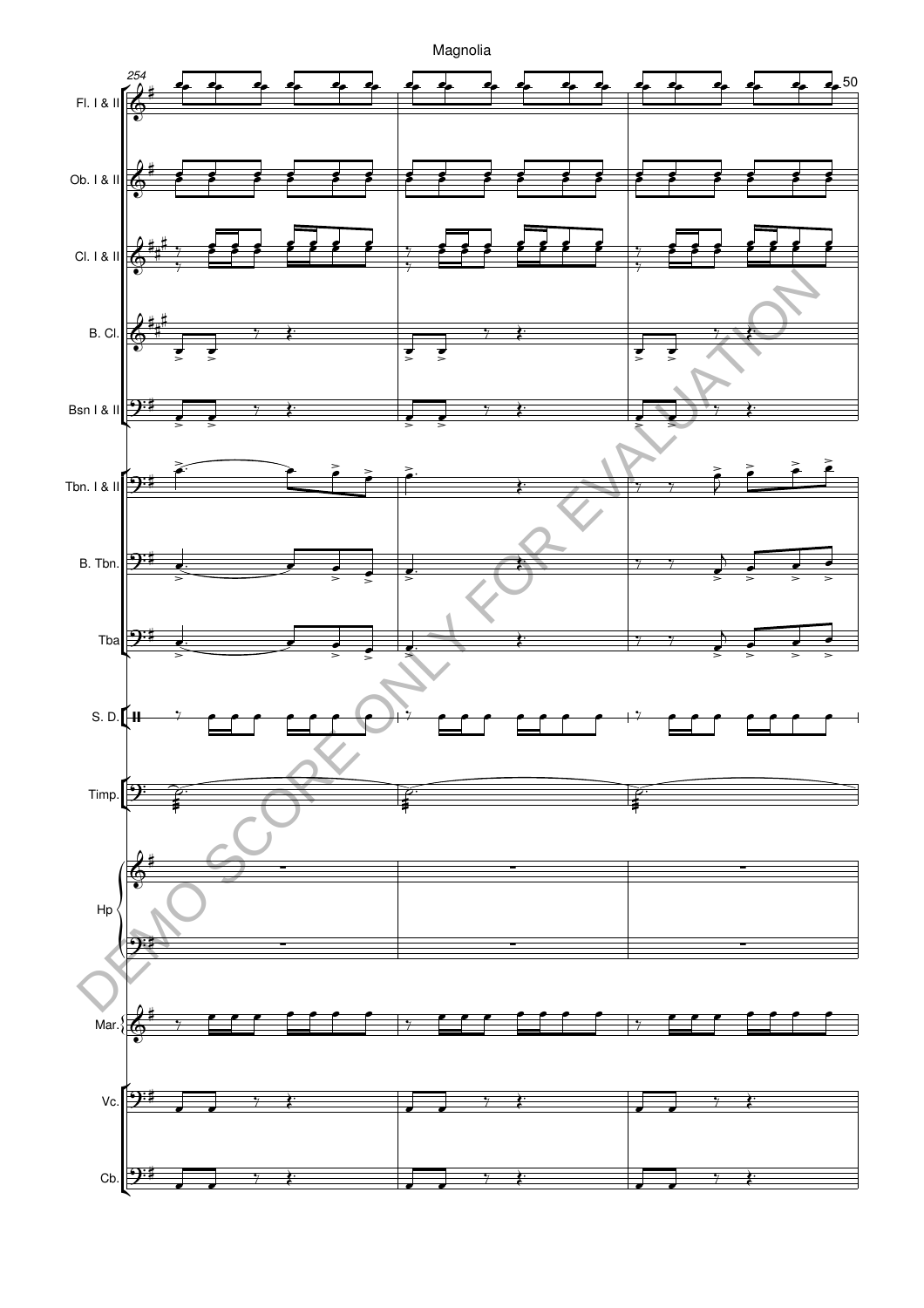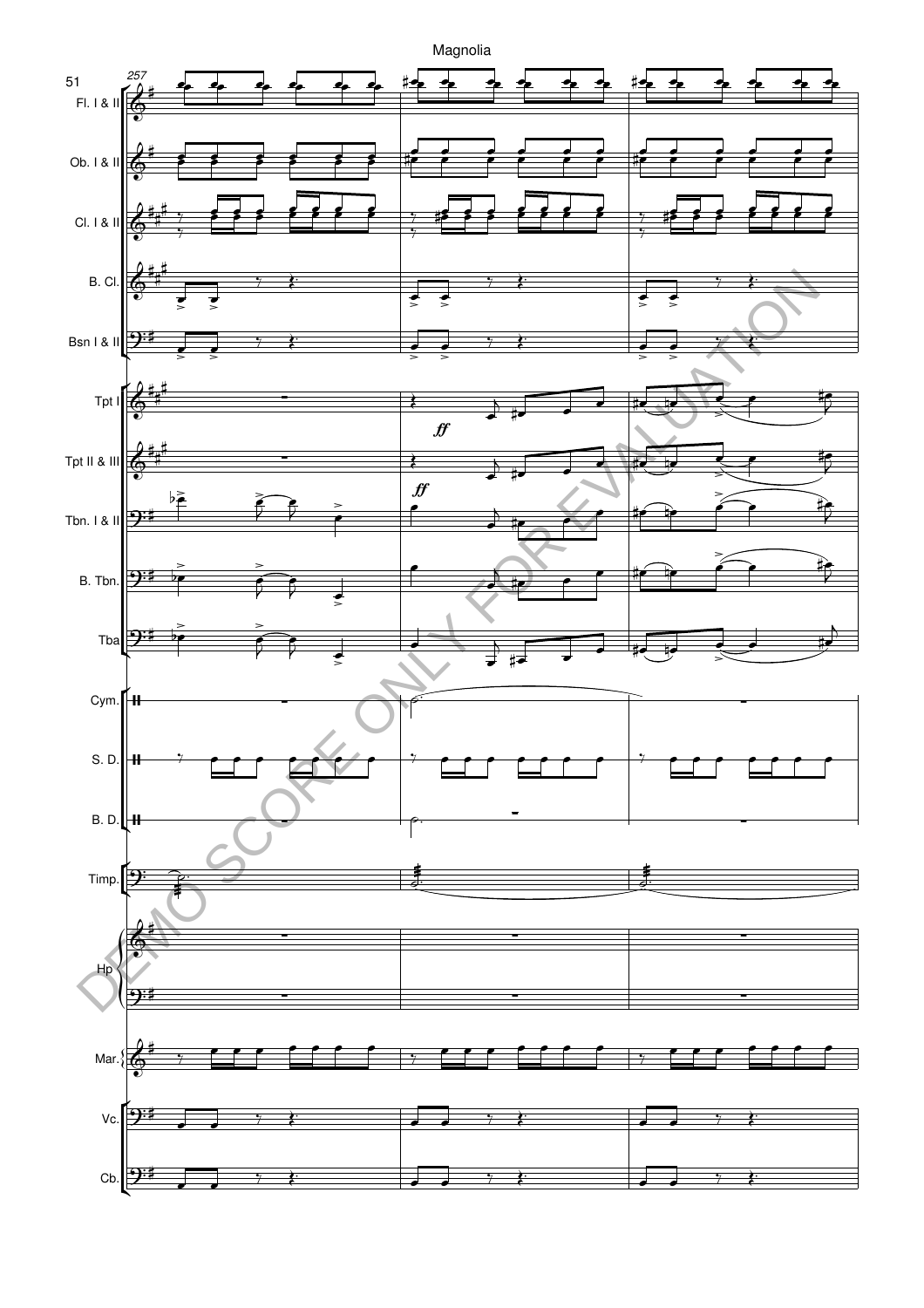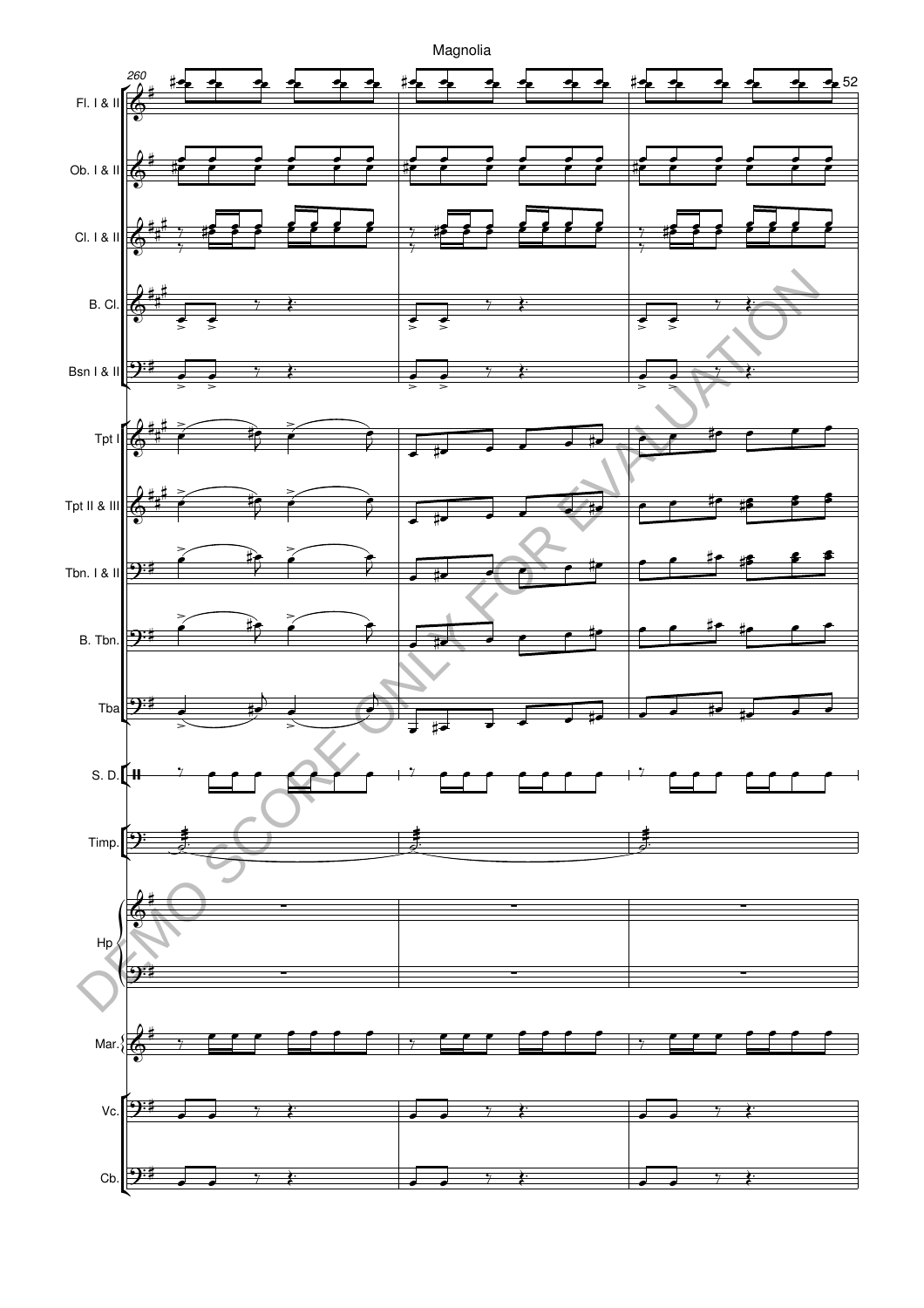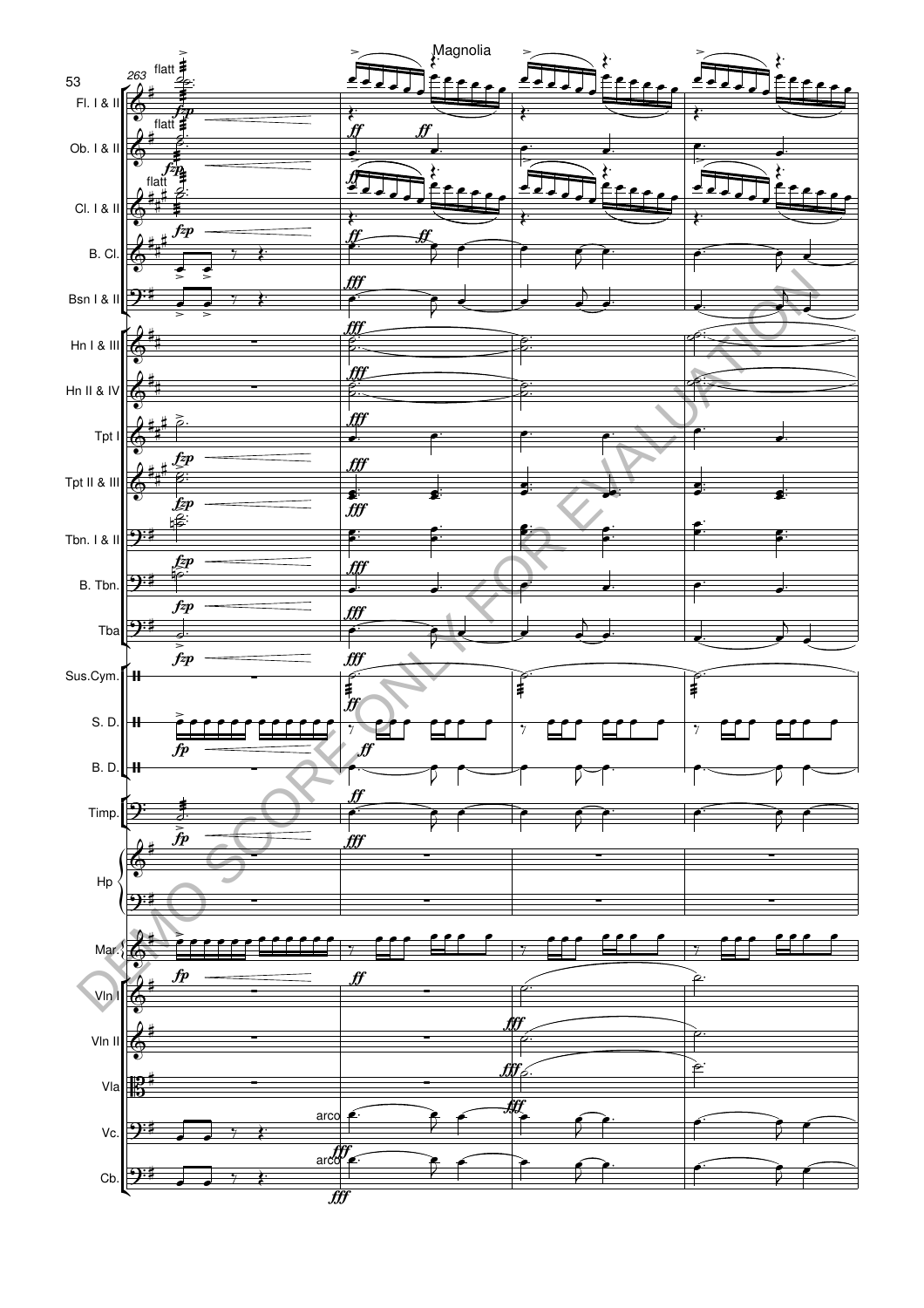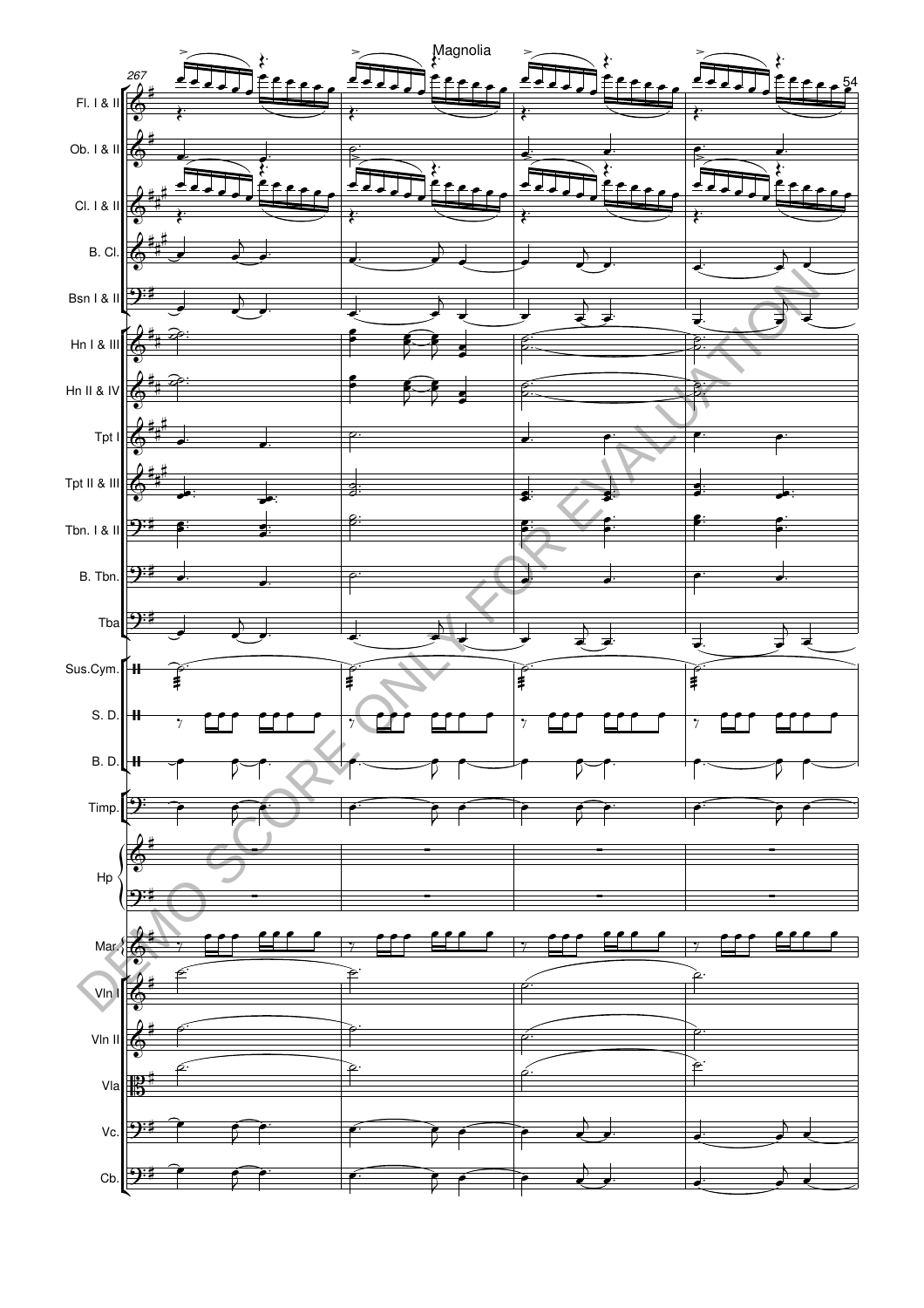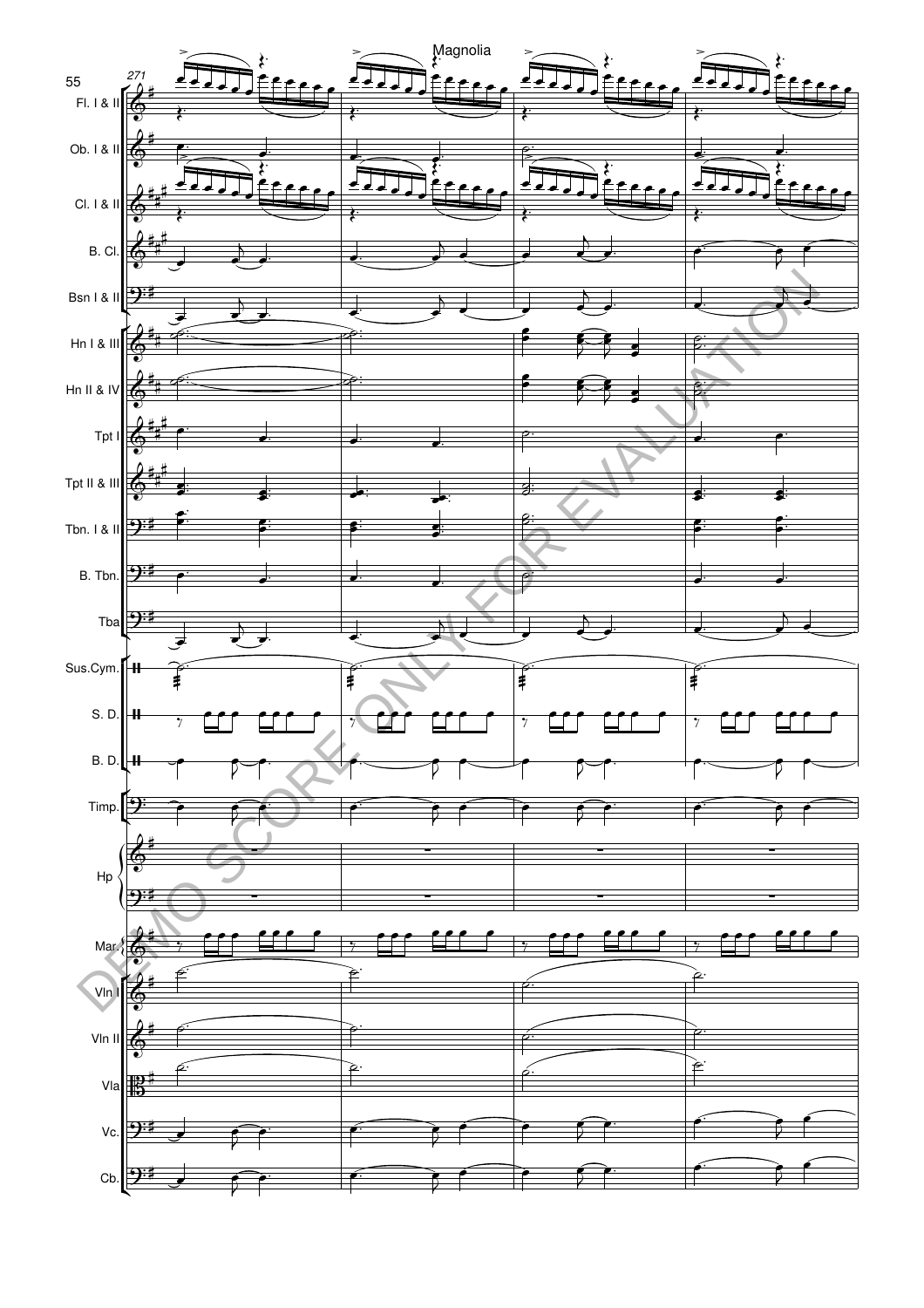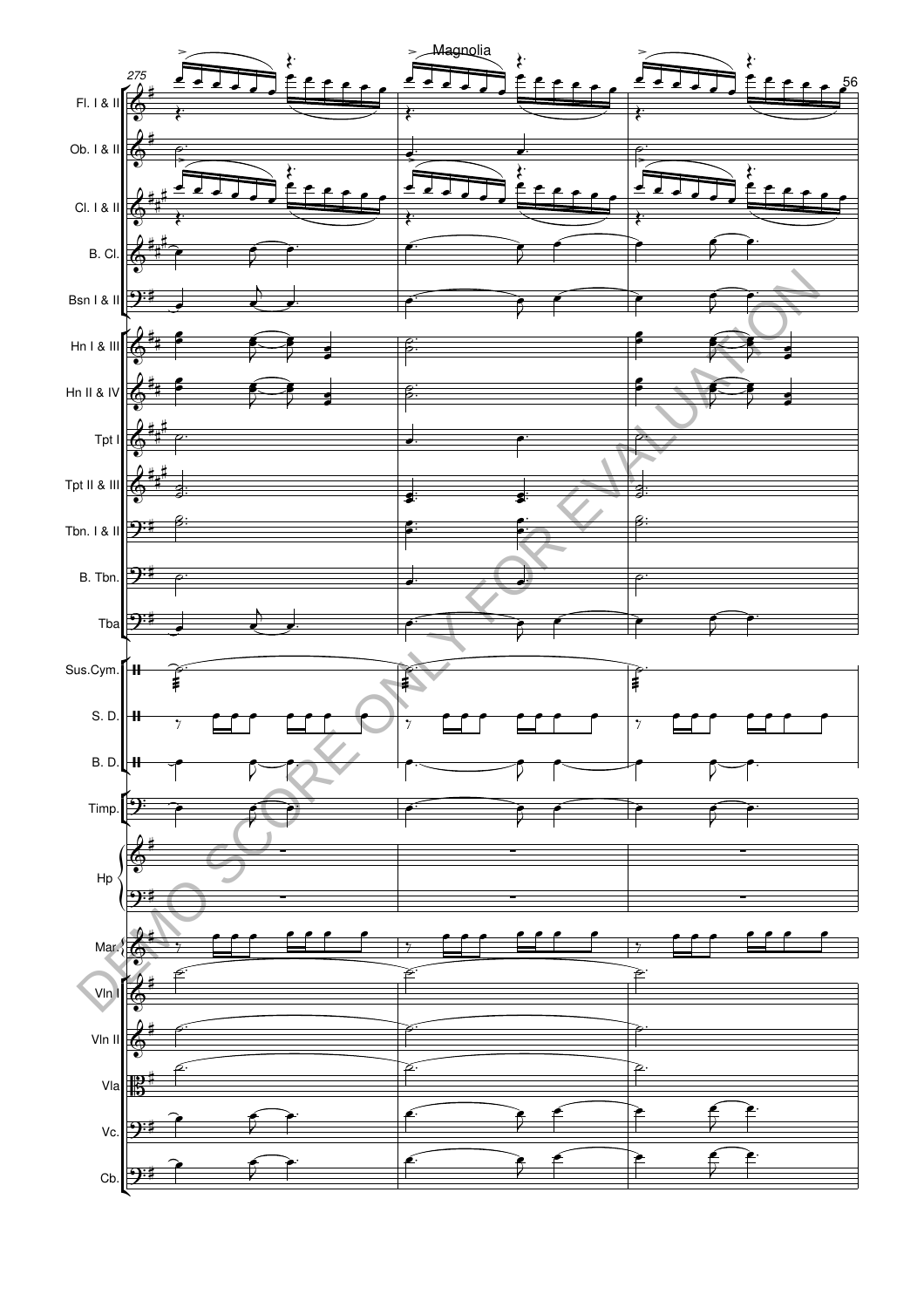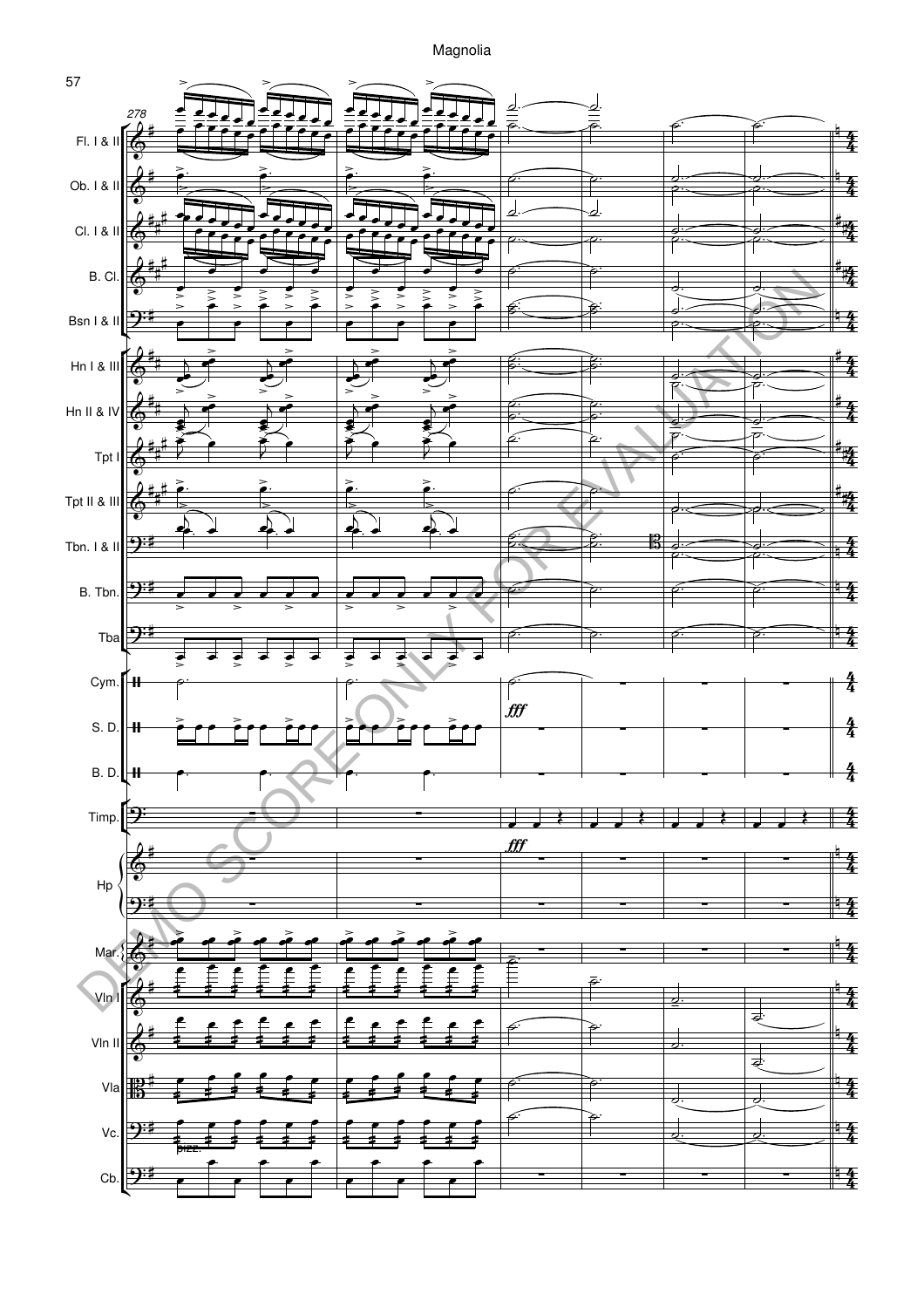

*dim. poco a poco*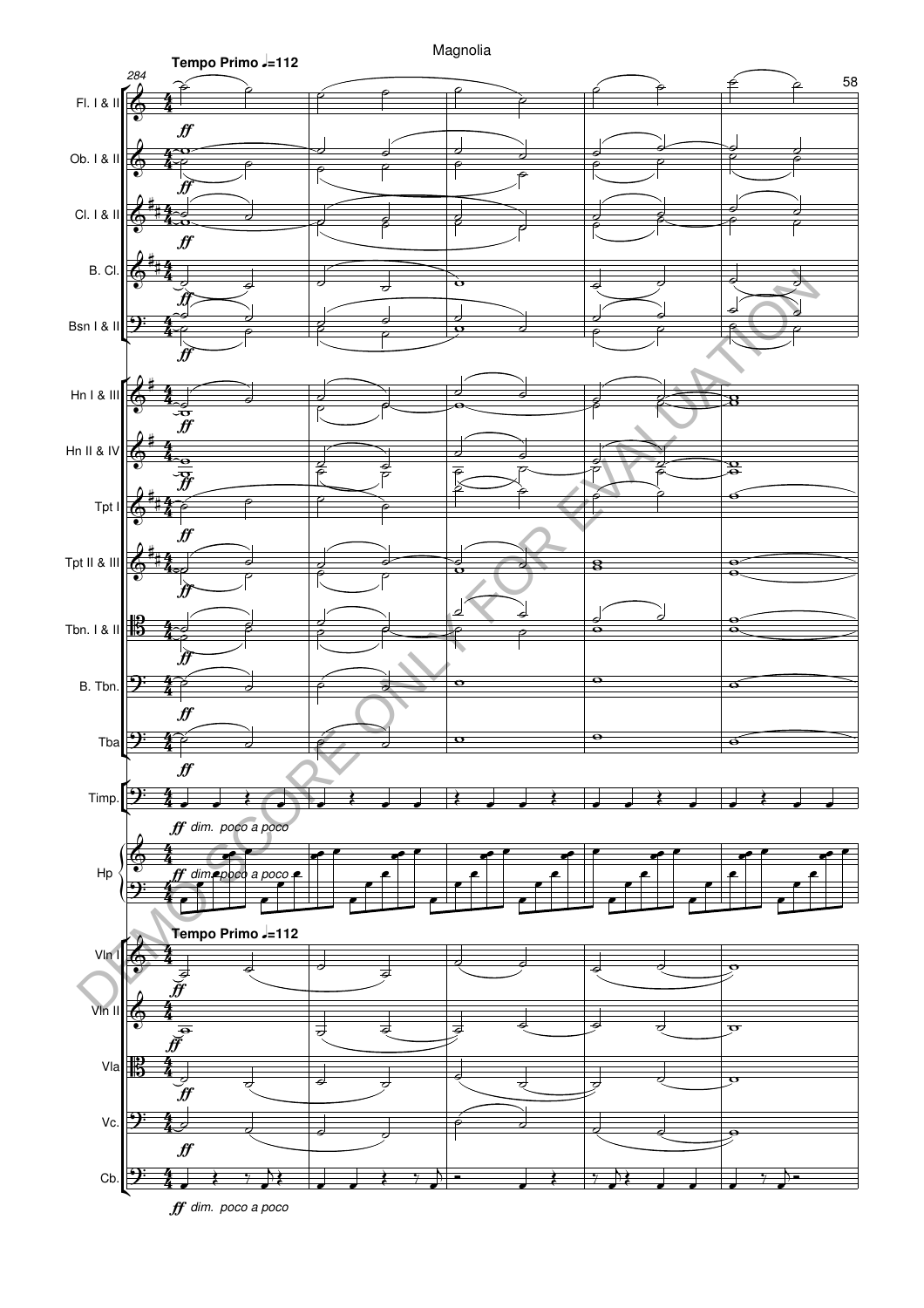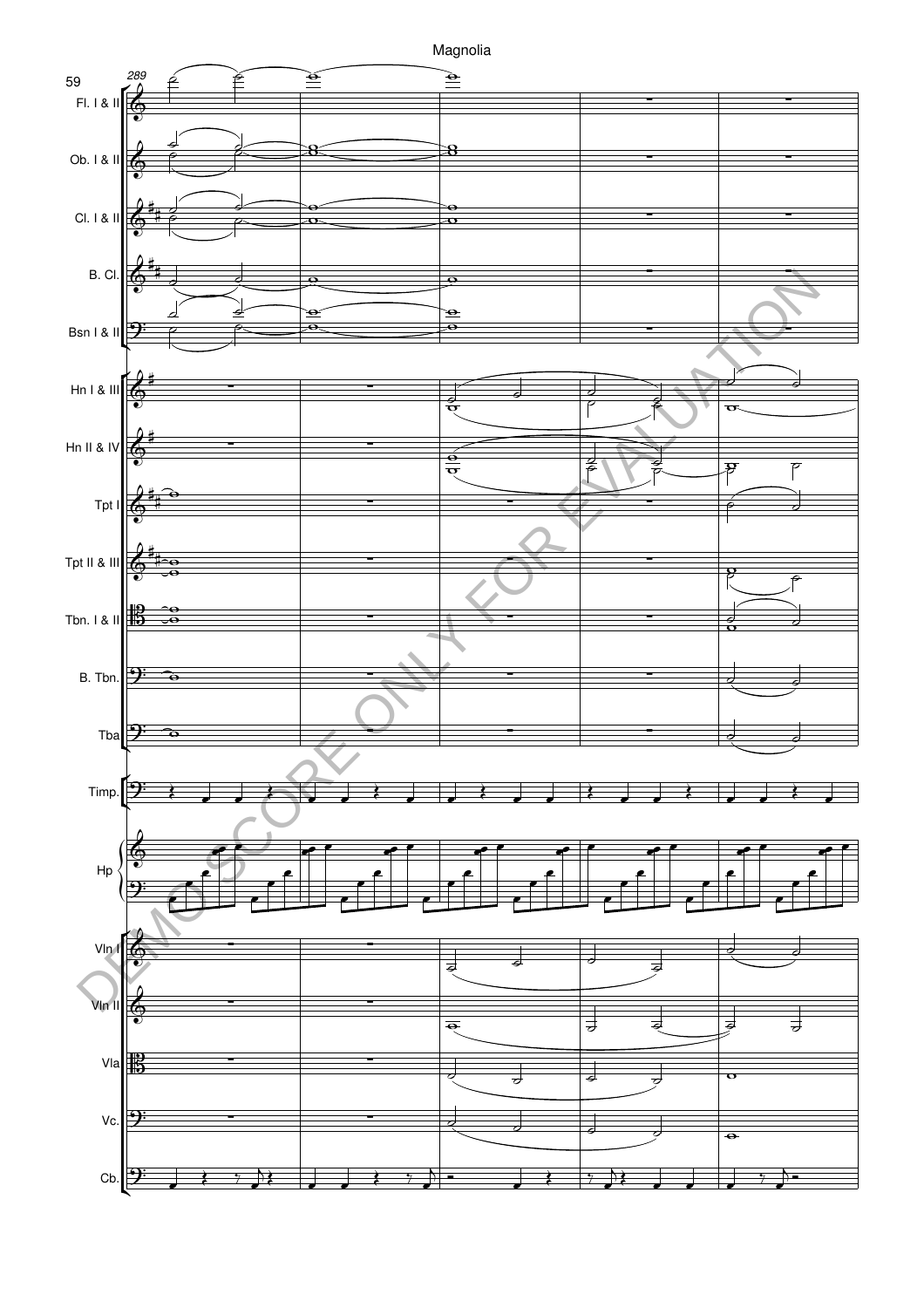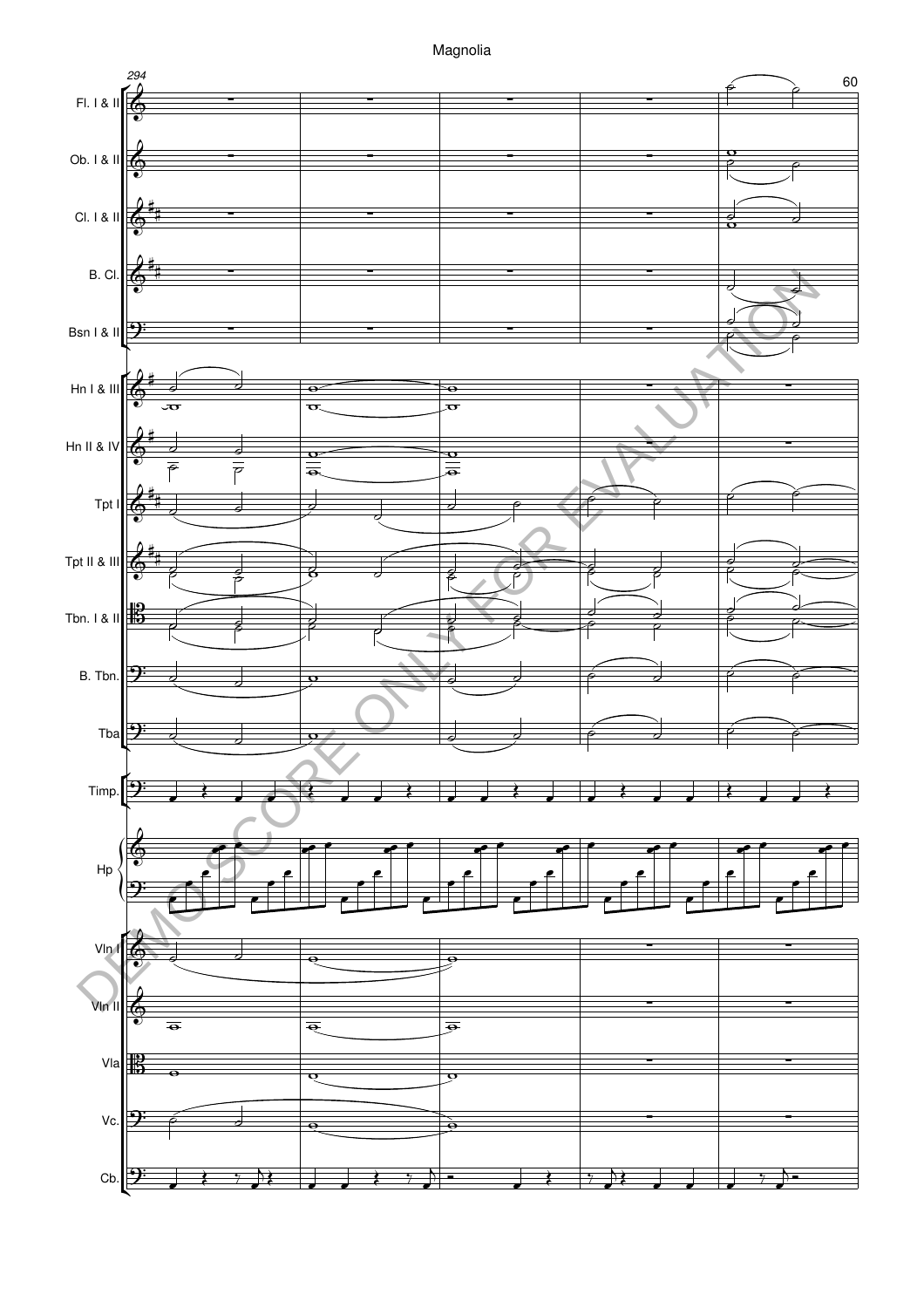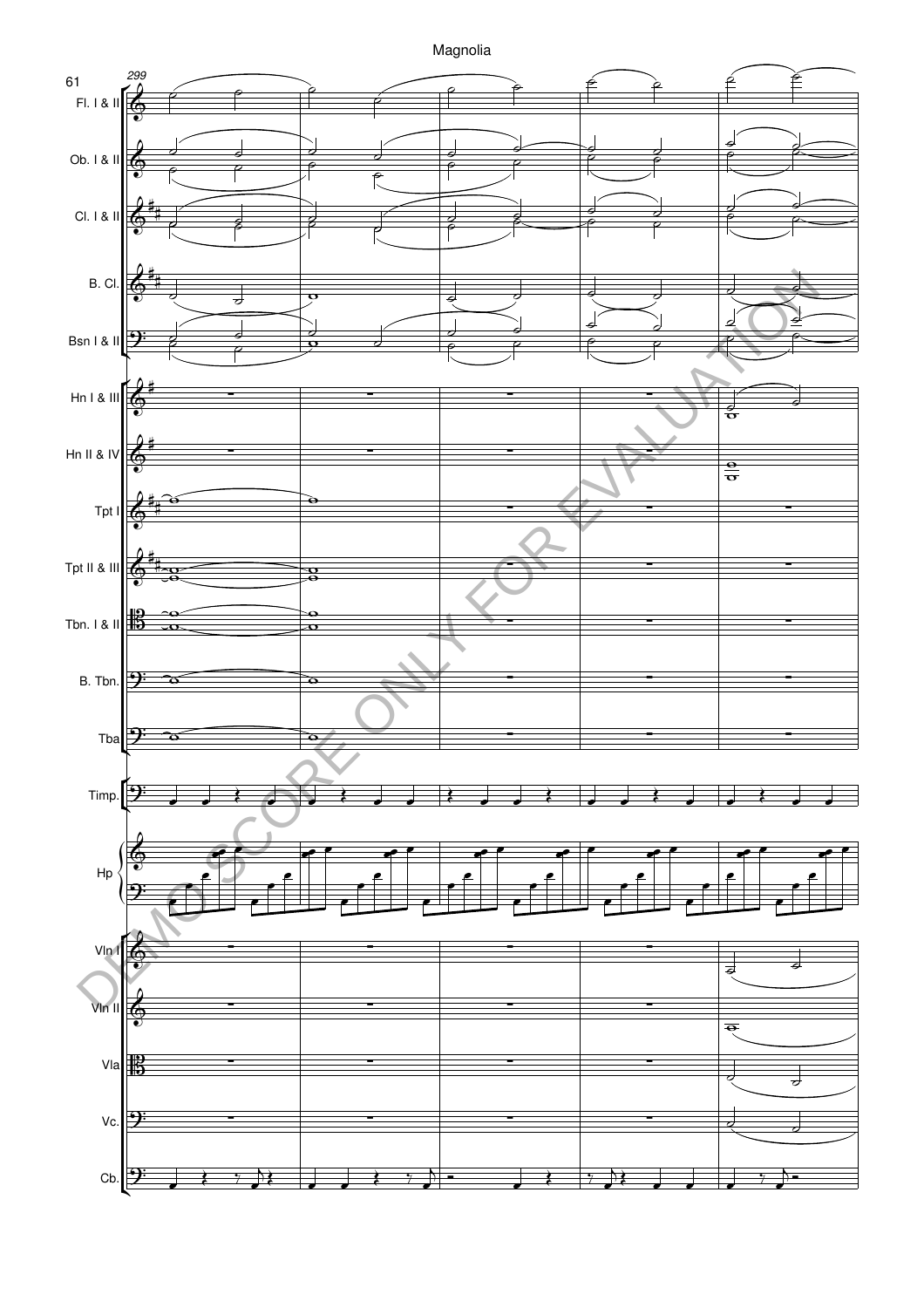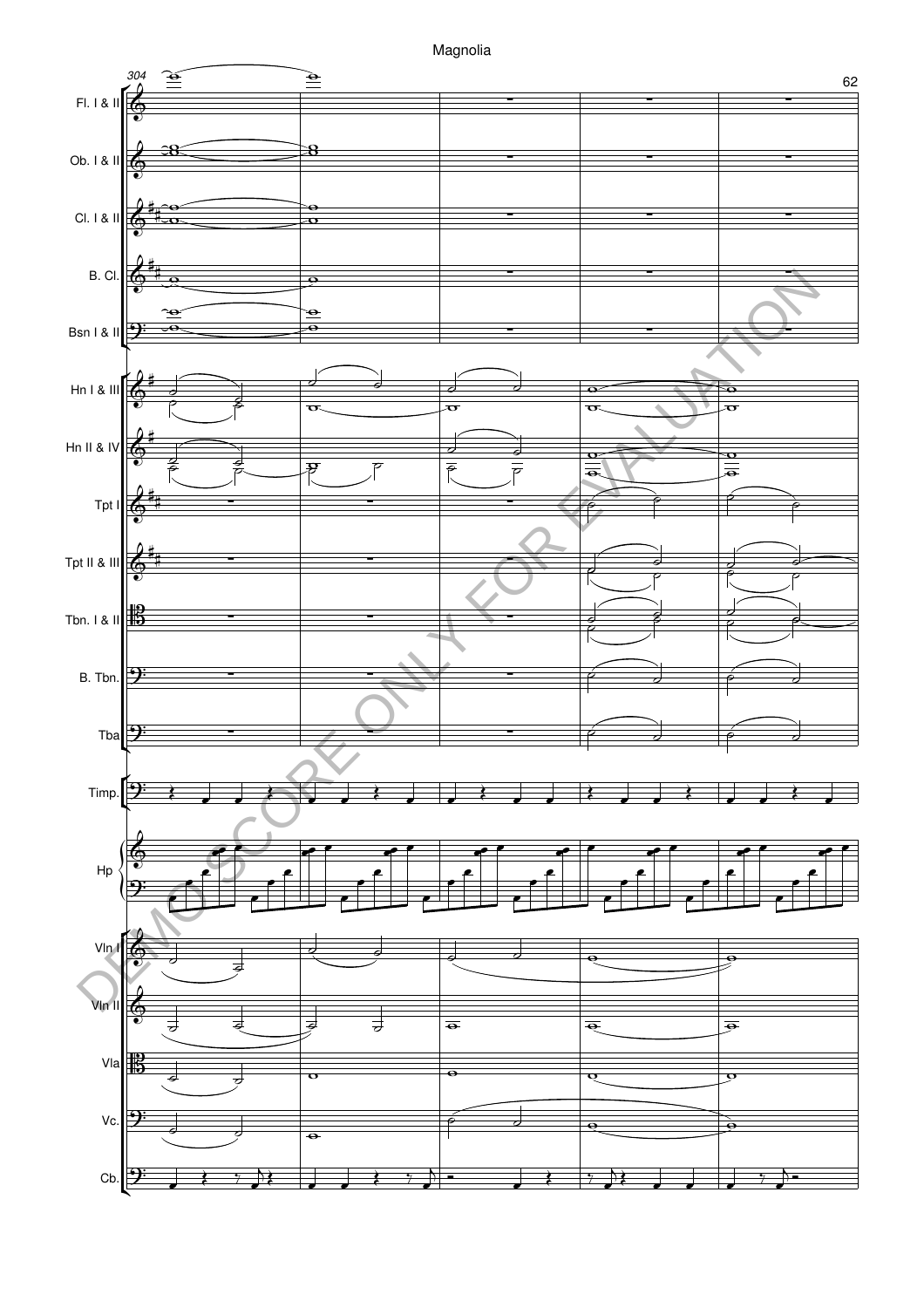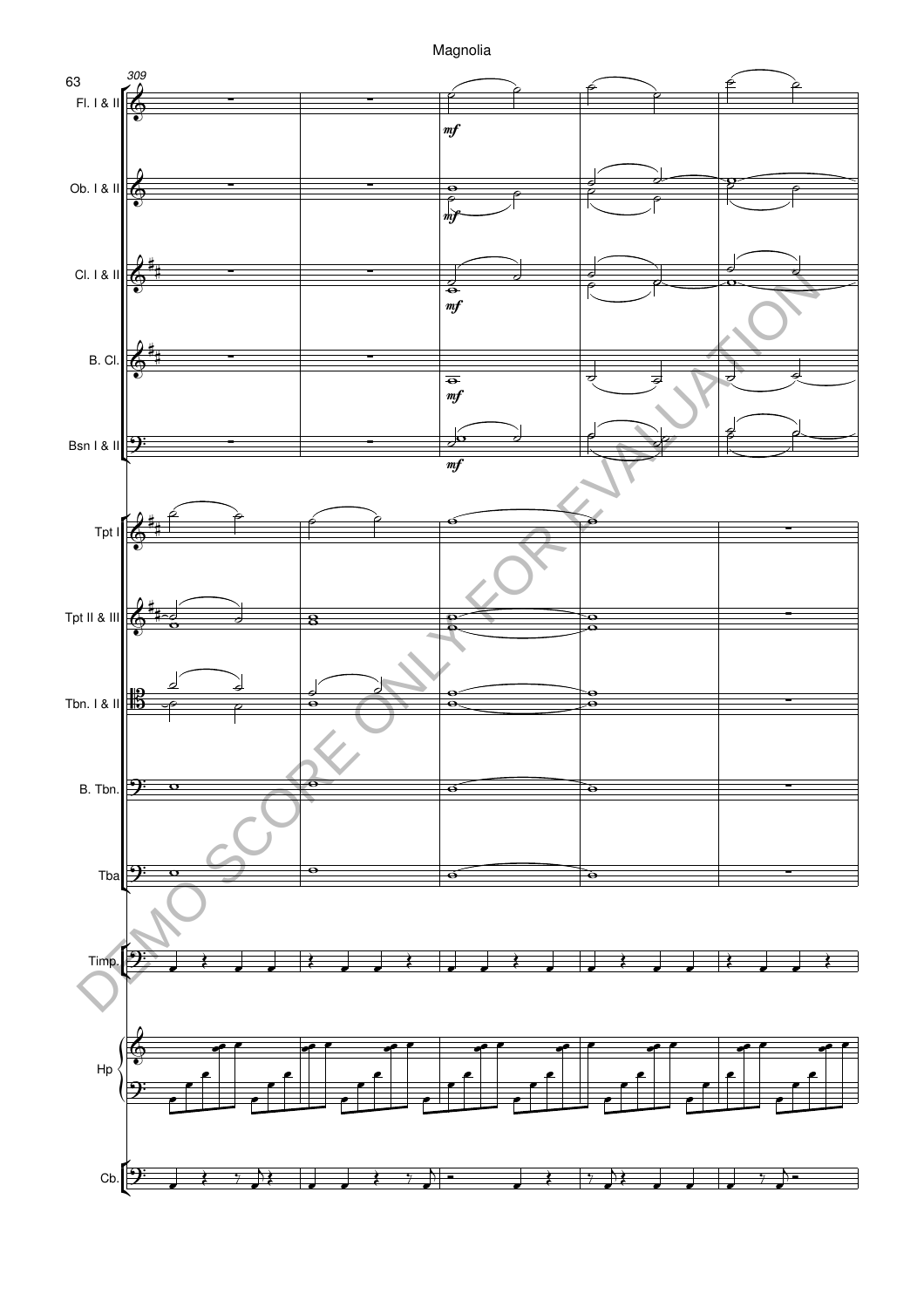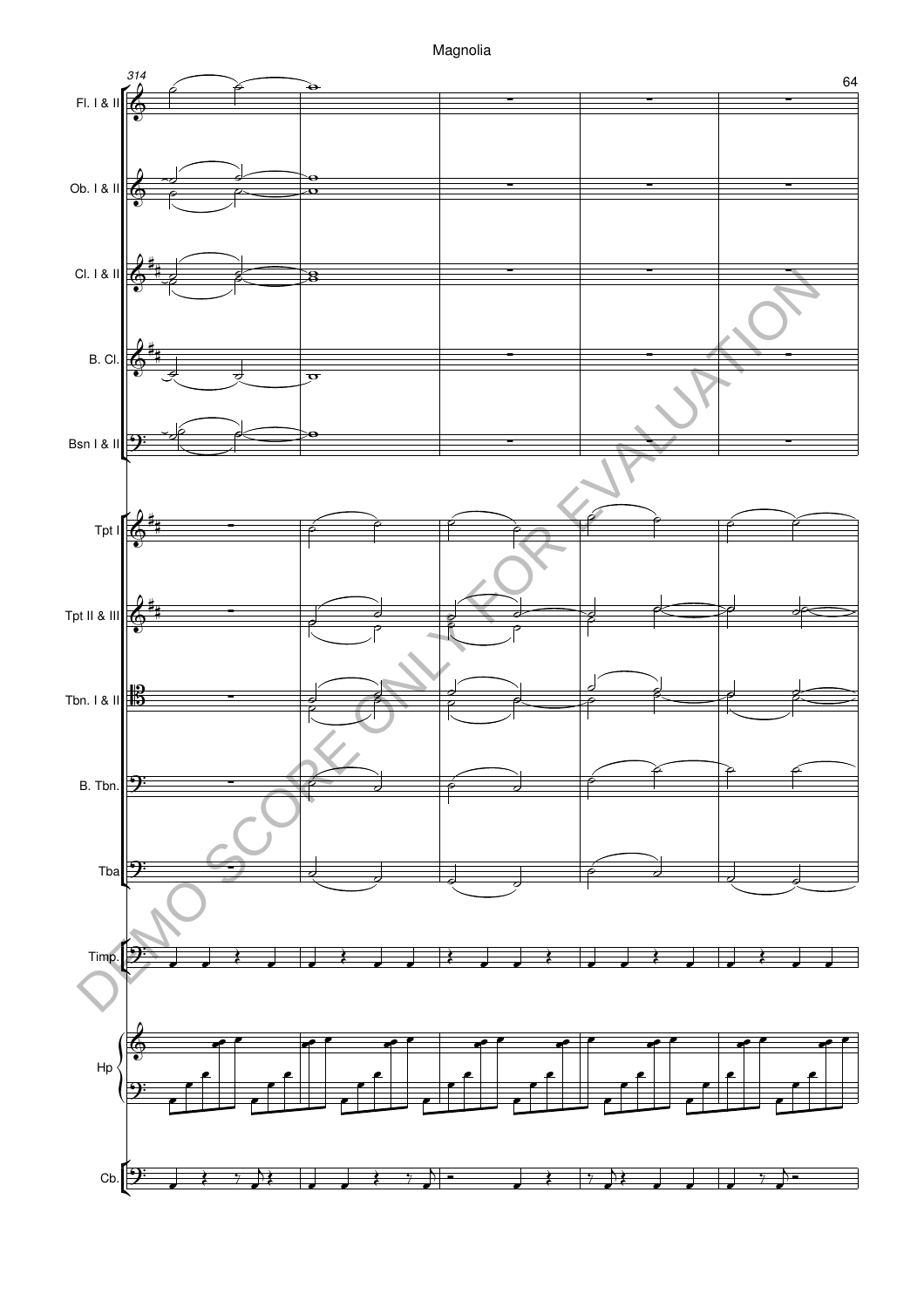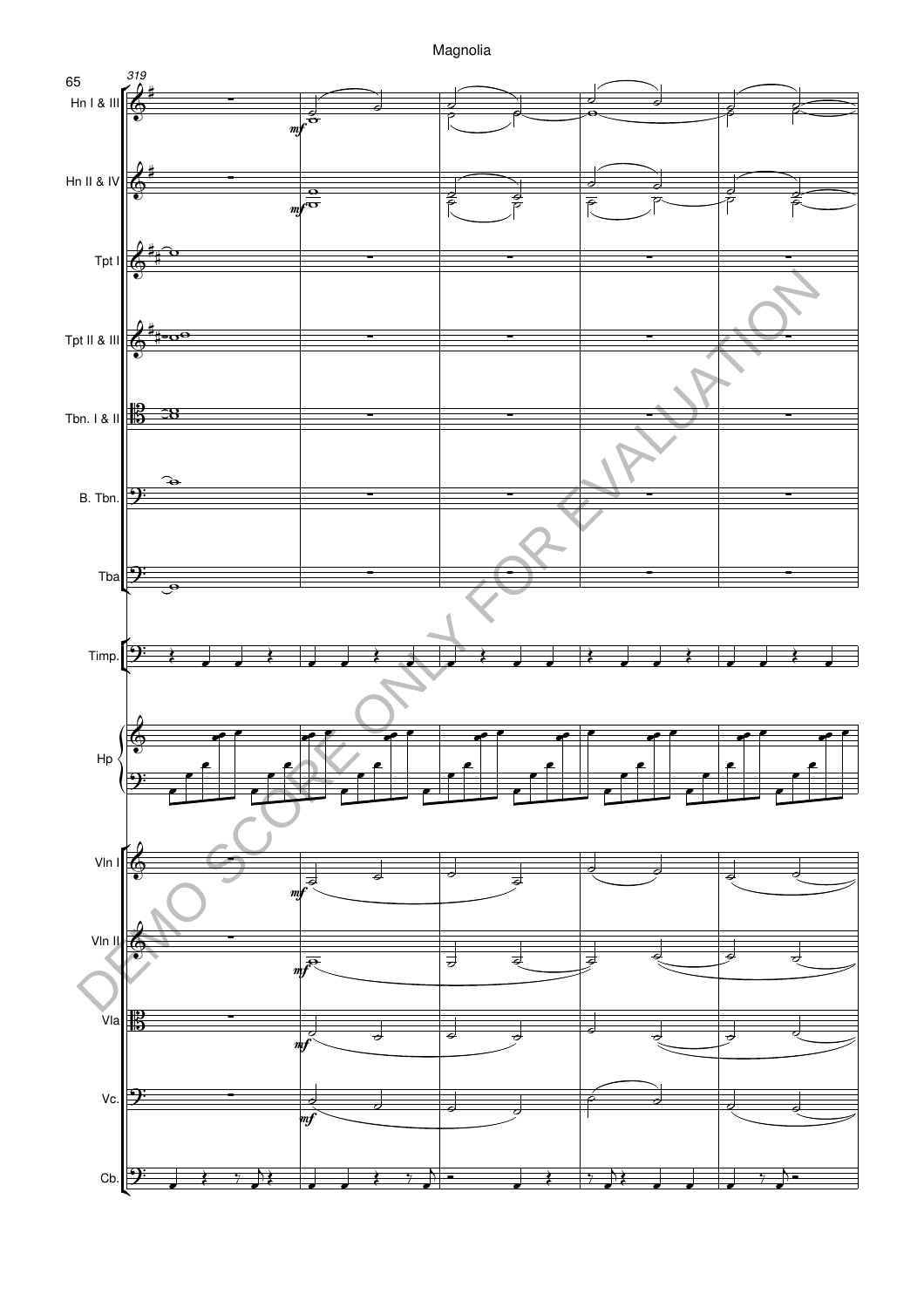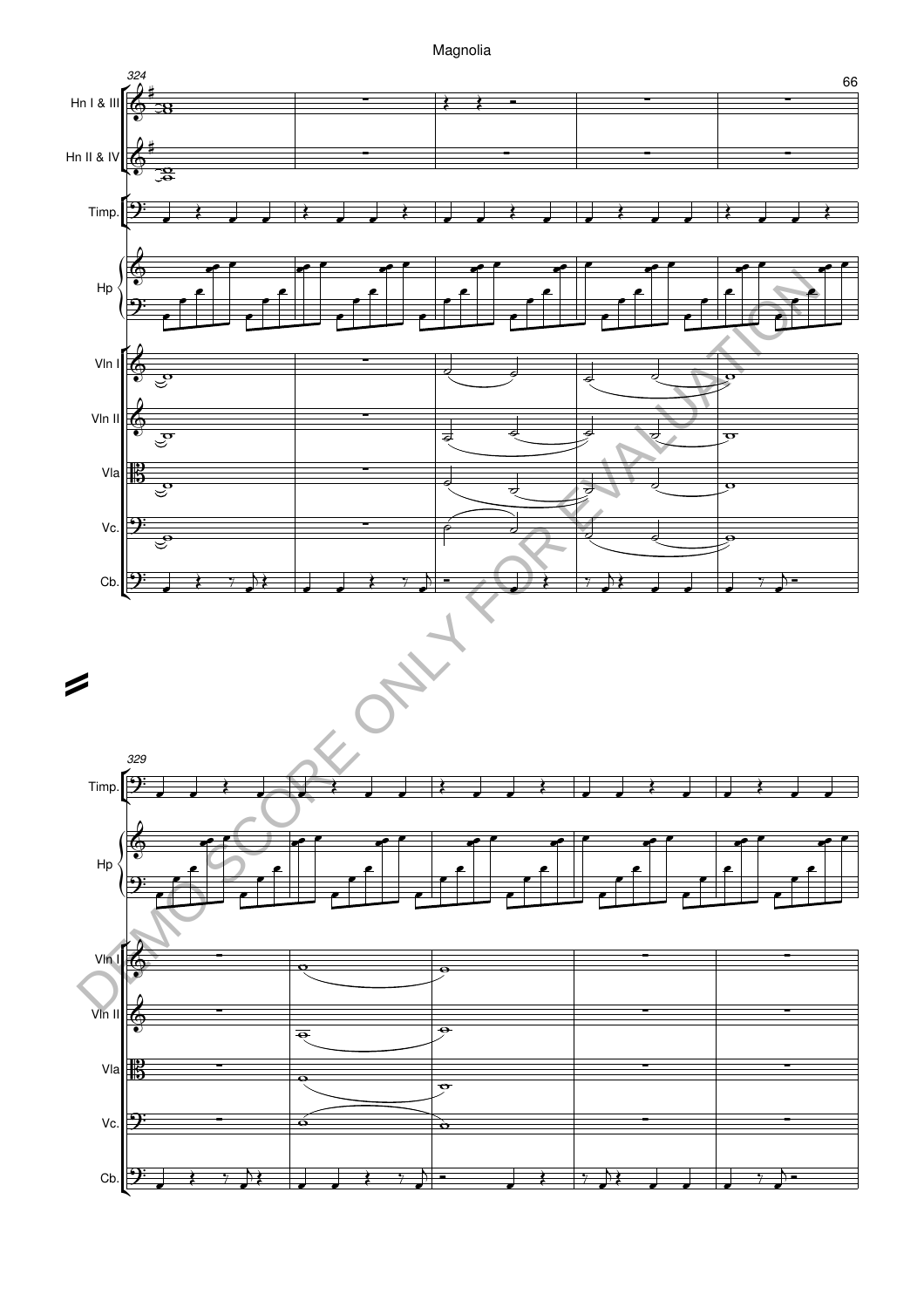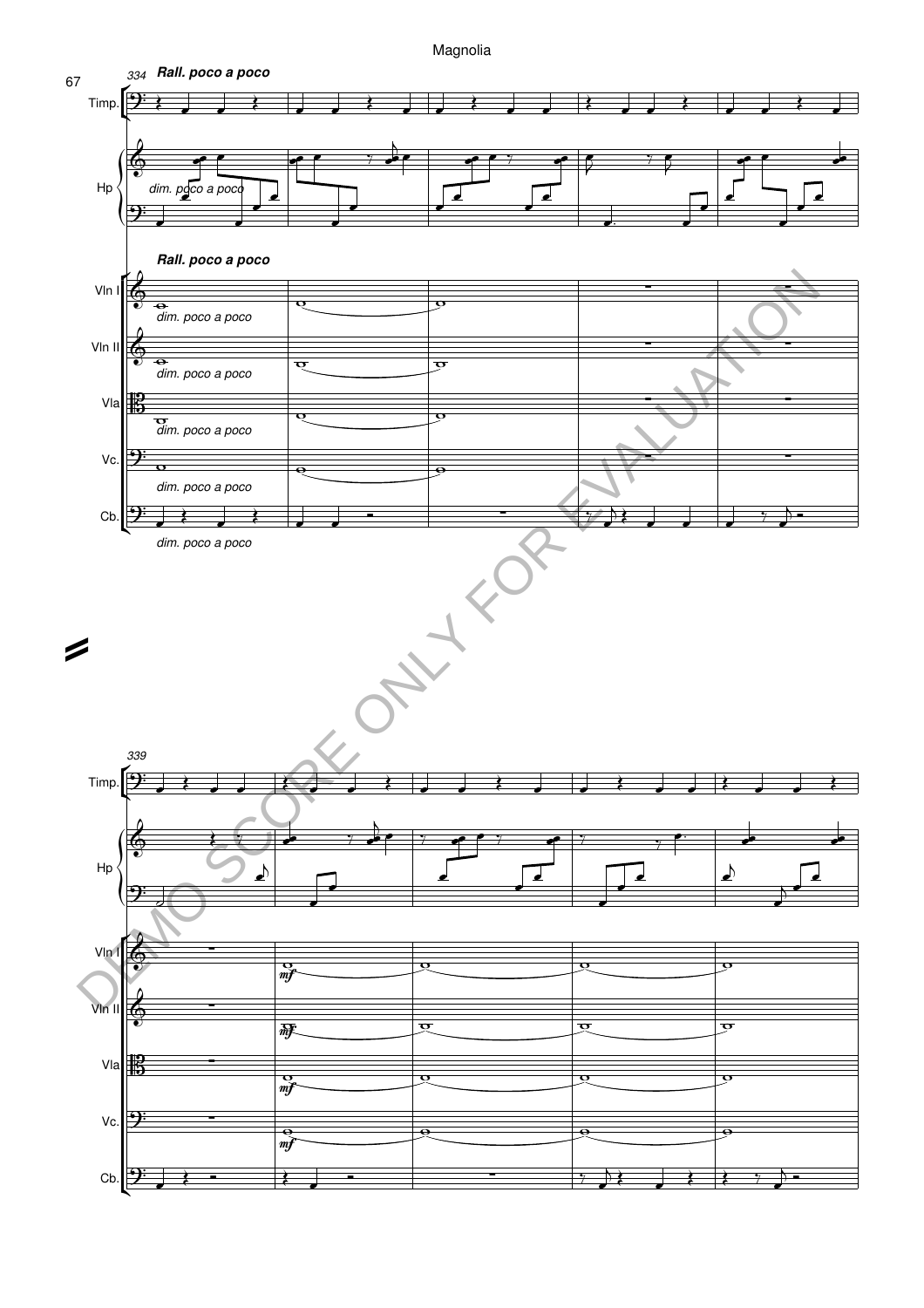